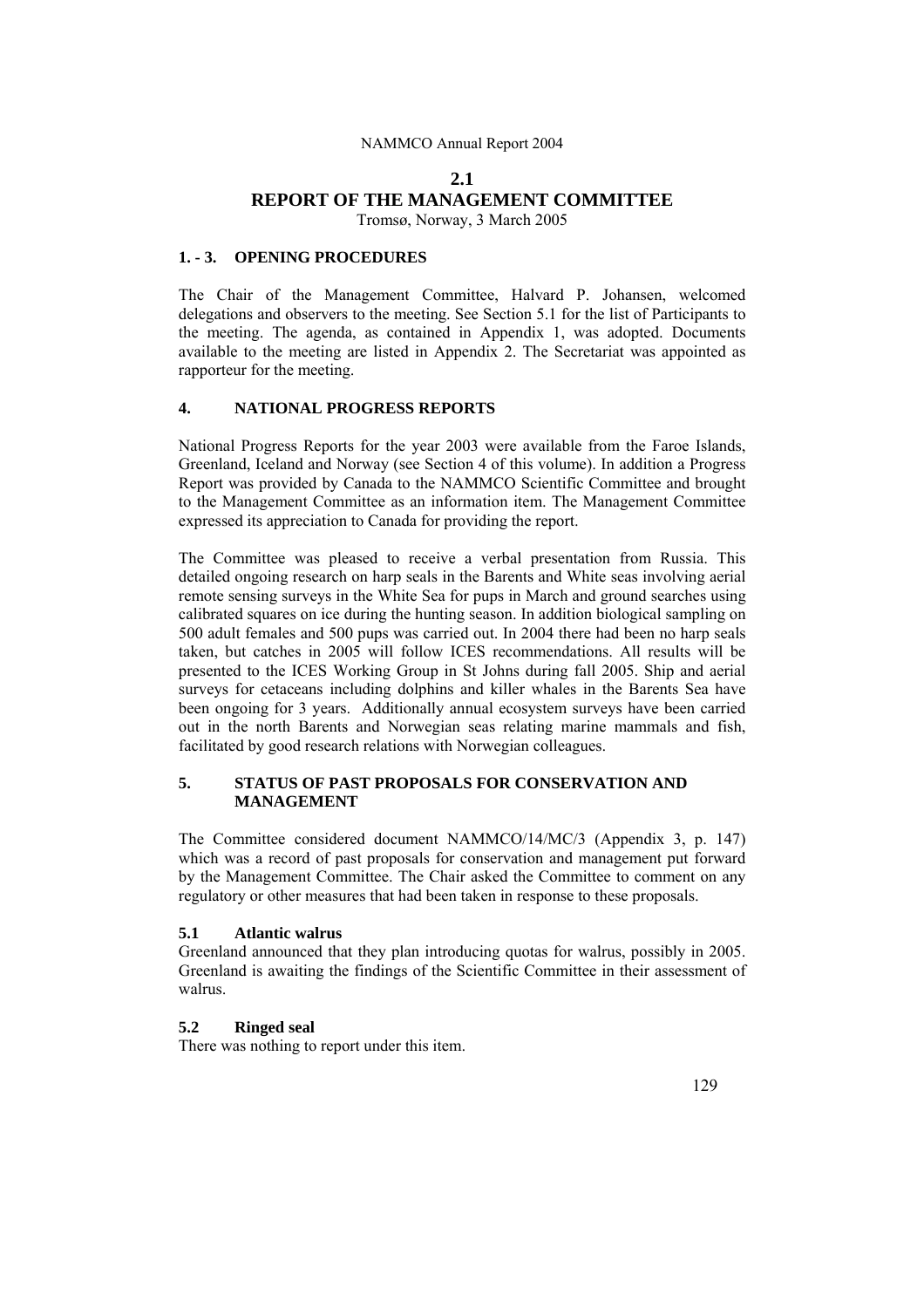## **5.3 Harp seal**

## *5.3.1 Northwest Atlantic*

The observer from Canada informed the Committee that 2005 was the last year of the 3-year management plan for harp seals, and that quotas in the new plan for the period starting in 2006 will be based on the results of a survey conducted in 2004. Greenland once again noted that this was a stock shared between Canada and Greenland and that the stock should be managed jointly. To this end Greenland will seek to organise a bilateral in 2005.

## *5.3.2 White/Barents Sea*

Norway reported on a joint venture project between Russian and Norwegian commercial interests to conduct sealing in the White Sea using small vessels, as is done in Canada. The project will be carried out in 2005 or 2006.

## *5.3.3 Greenland Sea*

There was nothing to report under this item.

## **5.4 Hooded seal**

Norway informed the Committee that a hooded seal survey covering all stocks will be carried out jointly with Canada and Greenland in 2005.

## **5.5 Grey seal**

In 2004 the Management Committee recommended that both Iceland and Norway should define clear management objectives for grey seals.

Iceland reported that the management objective for grey seals would be to maintain the stock size close to the current level, and that protective measures would be taken should further declines continue. A precondition to this objective will be careful monitoring of the stock size.

Norway reported that a management plan for grey seals is presently under development. Recent catches have been lower than the quota levels in most areas.

## **5.6 Northern bottlenose whales**

There was nothing to report under this item.

## **5.7 Long-finned pilot whales**

There was nothing to report under this item.

## **5.8 Minke whales – Central North Atlantic**

There was nothing to report under this item.

## **5.9 Beluga - West Greenland**

Greenland informed the Committee that a quota of 320 had been introduced in West Greenland and Qaanaaq year-round from  $1<sup>st</sup>$  July 2004. After implementation the catch was lower than the quota level, mainly due to poor weather conditions.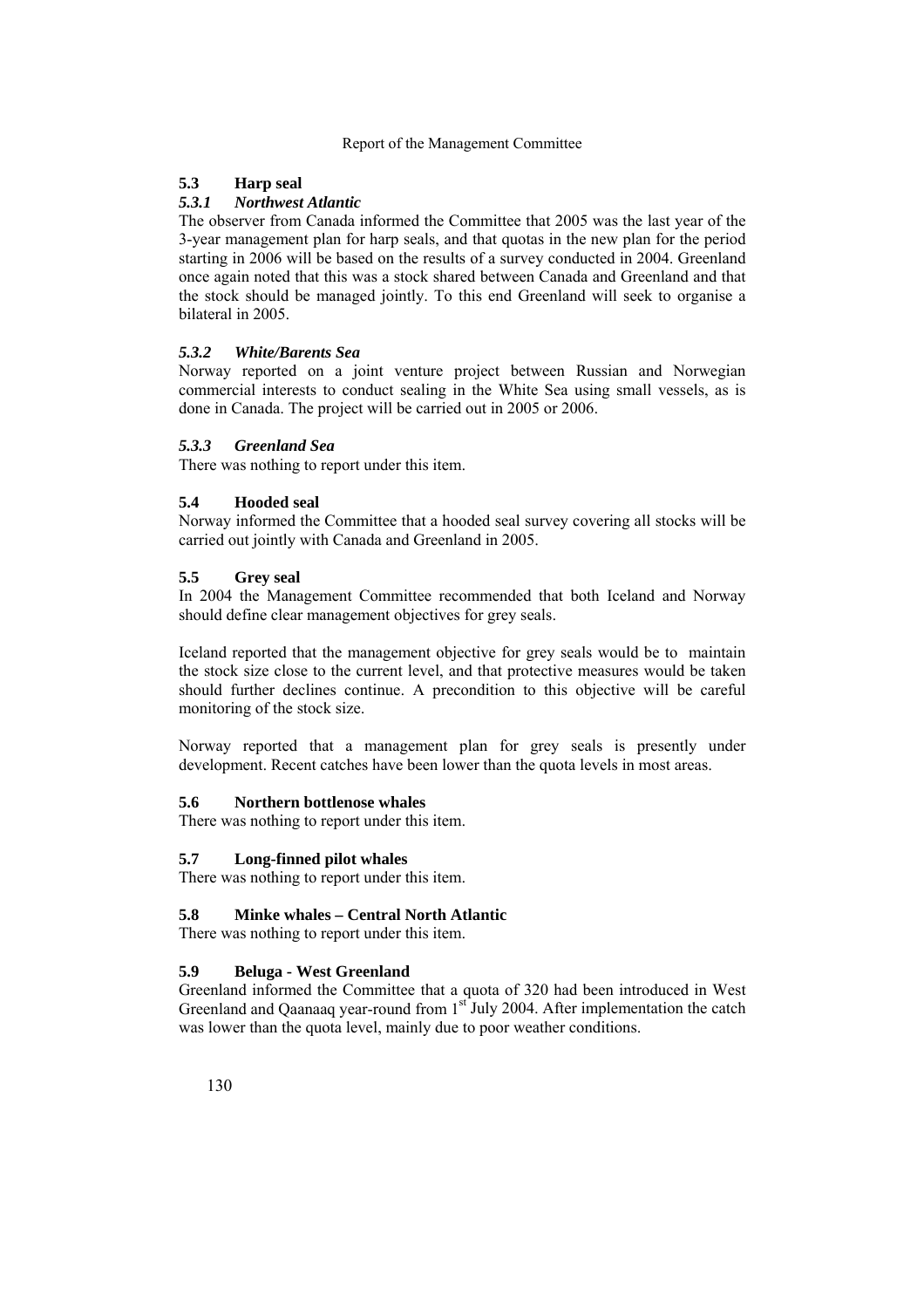## **5.10 Narwhal - West Greenland**

Greenland informed the Committee that quotas of 200 in West Greenland and 100 in Qaanaaq had been introduced in 2004. After implementation the catch was lower than the quota level.

For both narwhal and beluga (see 5.9) the Management Committee, while commending Greenland for taking action on this difficult management issue, noted the concern of the Scientific Committee that the established quotas were above the levels recommended. The Management Committee looked forward to receiving more information next year and noted that the effects of the new quota implementation should be followed closely.

## **5.11 Fin whales - East Greenland - Iceland stock area**

There was nothing to report under this item.

## **5.12 Incorporation of users' knowledge in the deliberations of the Scientific Committee**

See agenda item 11, p. 141.

## **6. STATUS OF PAST REQUESTS TO THE SCIENTIFIC COMMITTEE**

The Chair drew the attention of the Committee to the updated summary of requests by the NAMMCO Council to the Scientific Committee, and responses by the Scientific Committee (Appendix 4). In addition the Chairman of the Scientific Committee updated the Management Committee on the status of outstanding requests from the 2004 meeting of the Scientific Committee:

#### **White-beaked, white-sided and bottlenose dolphins**

There was still insufficient information to move forward on this request for an assessment. This may become feasible once feeding, genetic and life history studies have been completed in Iceland, the Faroes and Norway, and when new abundance estimates become available from the SCANS II, NASS and other sightings surveys. Such an assessment could probably be conducted by 2008 at the earliest.

#### **Humpback whales**

In 2004, the Scientific Committee was requested to assess the sustainable yield levels for humpback whales, particularly those feeding in West Greenlandic waters. The Scientific Committee found that there was insufficient information available from West Greenland to proceed with an assessment at this time. The existing abundance estimate is more than 10 years old and a new estimate may become available from recent surveys off West Greenland. Even so, the uncertainty in the new estimate is likely to be high. Due to the effects of environmental and demographic stochasticity in populations of only a few hundred individuals, the models that the Scientific Committee usually apply to assess sustainability would require modification to be applied to humpback whales in West Greenland.

Greenland noted that there was a growing problem with entanglement of humpback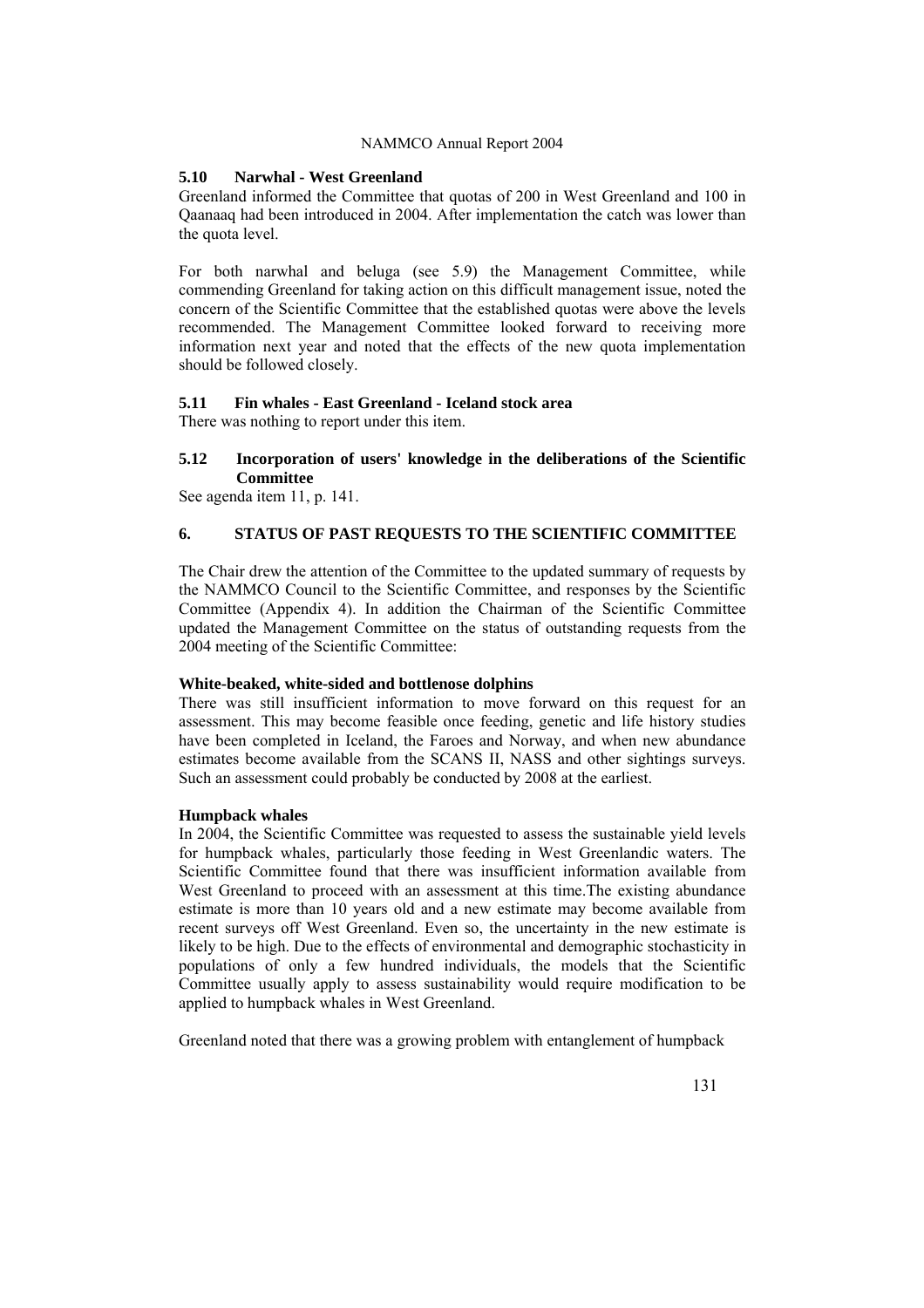and that some by-catch had occurred over the past few years. Greenlandic hunters and fishers have noted an increase in the population of humpback whales off West Greenland. Greenland therefore considered that the requested assessment should be carried out as soon as is feasible.

#### **Killer whales**

In 2004 the Management Committee requested the Scientific Committee to review the knowledge on the abundance, stock structure, migration and feeding ecology of killer whales in the North Atlantic, with an emphasis on West Greenland. The Scientific Committee found that there was not enough information to support a meaningful assessment at this time, particularly for the West Greenland area, and developed research recommendations to improve the knowledge base on killer whales for all areas.

The Chairman of the Management Committee requested the Secretariat to continue to update the status of past requests to the Scientific Committee, as this was very useful.

## **7. NEW PROPOSALS FOR CONSERVATION AND MANAGEMENT, REQUESTS FOR ADVICE FROM THE SCIENTIFIC COMMITTEE AND RECOMMENDATIONS FOR SCIENTIFIC RESEARCH**

# **7.1 Economic aspects of marine mammal - fisheries interactions**

## *7.1.1 Recommendations for scientific research*

The Management Committee endorsed the recommendations for scientific research by the Scientific Committee, contained in Section 3.1 of this volume, and the plan to continue the work in 2006 if sufficient new information becomes available. The Management Committee noted the conclusion of the Scientific Committee that progress in the assessment of multi-species interactions will not be made unless significant additional resources are dedicated to it. Norway informed the Committee that consideration was now being given to furthering the multi-species modelling work for the Barents Sea. Iceland noted that the Icelandic Research Programme is addressing one of the major knowledge gaps in this area, the diet of minke whales around Iceland. The programme has been delayed but it is expected to be completed in 2006. Once these data become available the Icelandic modelling work can proceed.

The Management Committee emphasised the importance of this work and urged members to proceed with the research required to complete it.

## **7.2 Harp and hooded seals**

#### *7.2.1 New requests for advice*

Harp seals

The Management Committee noted the conclusion of the Scientific Committee that the likely effect of the harvest levels outlined in the Canadian Management plan was a slight drop in total abundance in the short term (3-5 years), and an accelerating decline if these harvest levels are maintained over a longer period (*ca*. 10 years), and that the availability of seals to Greenlandic hunters would likely decrease as the total population decreased. The Management Committee therefore recommended that the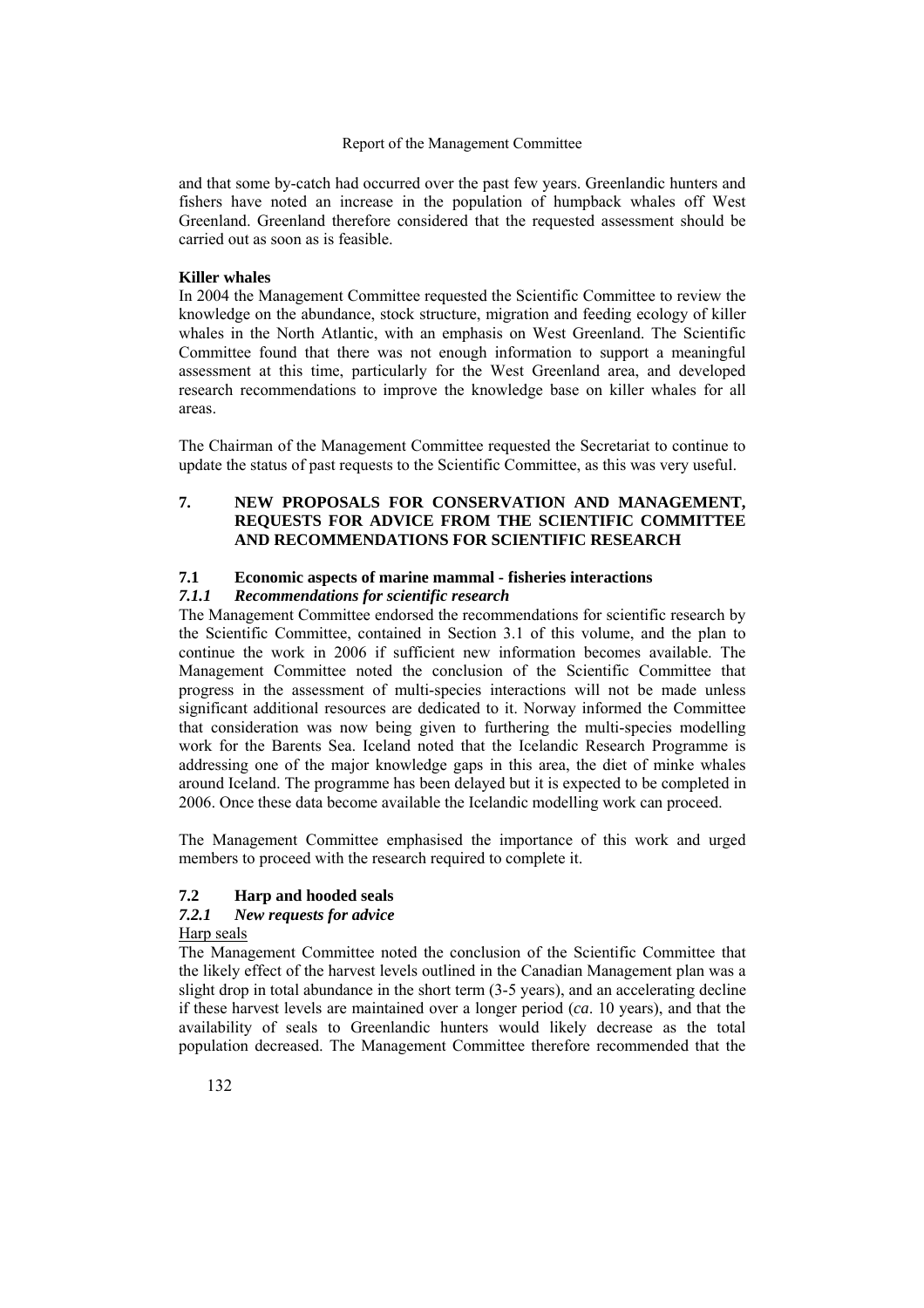Scientific Committee evaluate how a projected decrease in the total population of Northwest Atlantic harp seals might affect the proportion of animals summering in Greenland.

The Management Committee recalled its request to the Scientific Committee from 2004, that advice on catch quotas should be provided in the light of potential ecosystem management requirements. For the Greenland Sea and Barents/White Sea stocks of harp seals, advice should be provided on catch quotas that would result in varying degrees of stock reduction over a defined period of time. The Management Committee therefore requested the Scientific Committee to specify harvest levels for these 2 stocks that would result in a population reduction of 20% over a period of 20 years. It was recognised that the terms of reference of the ICES/NAFO Working Group would have to be revised if the advice is to be provided through that group.

In 2004 the Scientific Committee requested that the Council consider the feasibility of NAMMCO assuming a more formal involvement with ICES and NAFO in the Working Group on Harp and Hooded Seals. The Observer from ICES suggested that a more formalised relationship could be realized either by revising the terms of reference of the Working Group such that NAMMCO is a formal partner, or by establishing a Memorandum of Understanding between NAMMCO and ICES. These options are discussed by the Council under Item 8 (p.37).

## **7.3 Grey seals**

There were no new requests or proposals under this item.

## **7.4 Walrus**

The Scientific Committee Working Group on Walrus met in January 2005 to deal with the request for advice posed by the Council in 2004. The Scientific Committee will report on this item at their next meeting in 2005.

## **7.5 Harbour porpoise**

## *7.5.1 Recommendations for scientific research*

The Management Committee endorsed the recommendations of the Scientific Committee pertaining to harbour porpoises around Iceland, that in order to estimate the sustainability of the ongoing by-catch, better estimates of the present by-catch levels are required as well as an estimate of absolute abundance for the area. Aerial surveys will be carried out over the next two years as part of the Icelandic Research Programme, and it was recommended that the feasibility of modifying these surveys to generate valid estimates of absolute abundance for this species be investigated.

## **7.6 Beluga - West Greenland**

It was considered that the collaboration with the JCNB at the scientific level has been productive and the plan of the Scientific Committee to hold a joint meeting with the JCNB Scientific Working Group in 2005 was endorsed.

## *7.6.1 Recommendations for scientific research*

Noting the importance of the West Greenland index survey series to the continued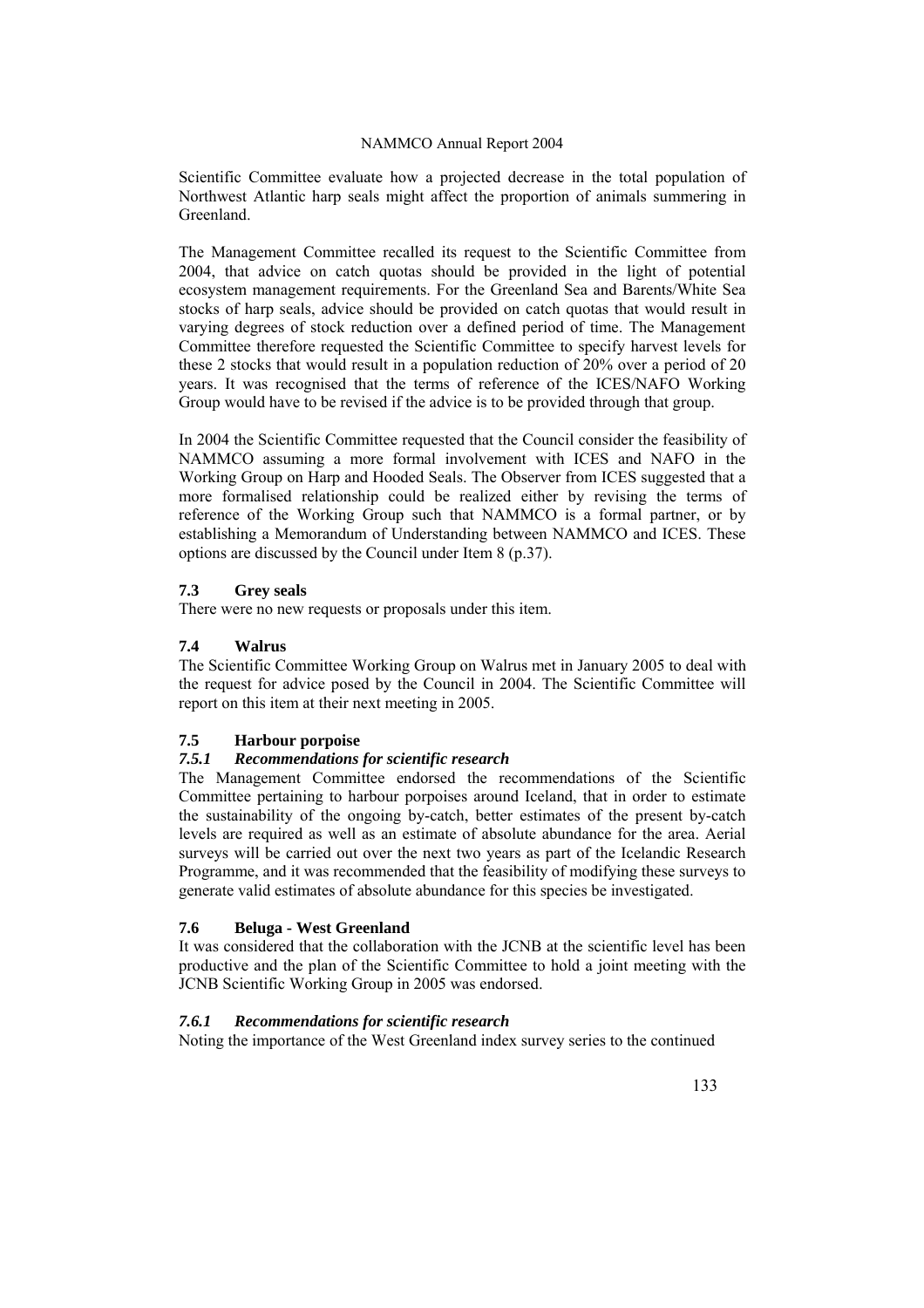assessment of both West Greenland narwhal and beluga, the Management Committee supported the recommendation of the Scientific Committee that this survey series be continued.

## **7.7 Narwhal - West Greenland**

## *7.7.1 New requests for advice*

The Management Committee requested that the Scientific Committee carry out an assessment of East Greenland narwhal, and provide an estimate of sustainable yield for the stock. The management objective in this case is to maintain the stock at a stable level. If the assessment cannot be completed with available information, the Scientific Committee should provide a list of research that would be required to complete the assessment.

## *7.7.2 Recommendations for scientific research*

Noting the importance of the West Greenland index survey series to the continued assessment of both West Greenland narwhal and beluga, the Management Committee supported the recommendation of the Scientific Committee that this survey series be continued.

## **7.8 Fin whales**

## *7.8.1 Recommendations for scientific research*

The Management Committee supported the recommendations of the Scientific Committee for research on fin whales contained in Section 3.1, and emphasized that the assessment of fin whale stocks could not be continued until these tasks were carried out.

As in 2004 it was noted that questions of stock identity and relationships to other stocks are of highest priority. The IWC Scientific Committee is carrying out a preimplementation assessment of fin whales, beginning in 2005 with the development of stock hypotheses. Noting that the IWC Scientific Committee had suggested that the pre-implementation assessment could benefit from co-ordination between the 2 committees, the Management Committee supported the recommendation of the Scientific Committee to investigate the option of holding a joint intercessional workshop to address the issue of stock structure, if it is not fully resolved at the IWC Scientific Committee meeting in May 2005. It was emphasised however that any such co-ordination should not compromise the independence of the NAMMCO Scientific Committee's continuing assessment of North Atlantic fin whales.

## **7.9 Minke whales**

There were no new requests or proposals under this item.

## **7.10 White-beaked, white-sided and bottlenose dolphins**

There were no new requests or proposals under this item.

## **7.11 Humpback whales**

## *7.11.1 New requests for advice*

In 2004 the Management Committee requested the Scientific Committee to assess the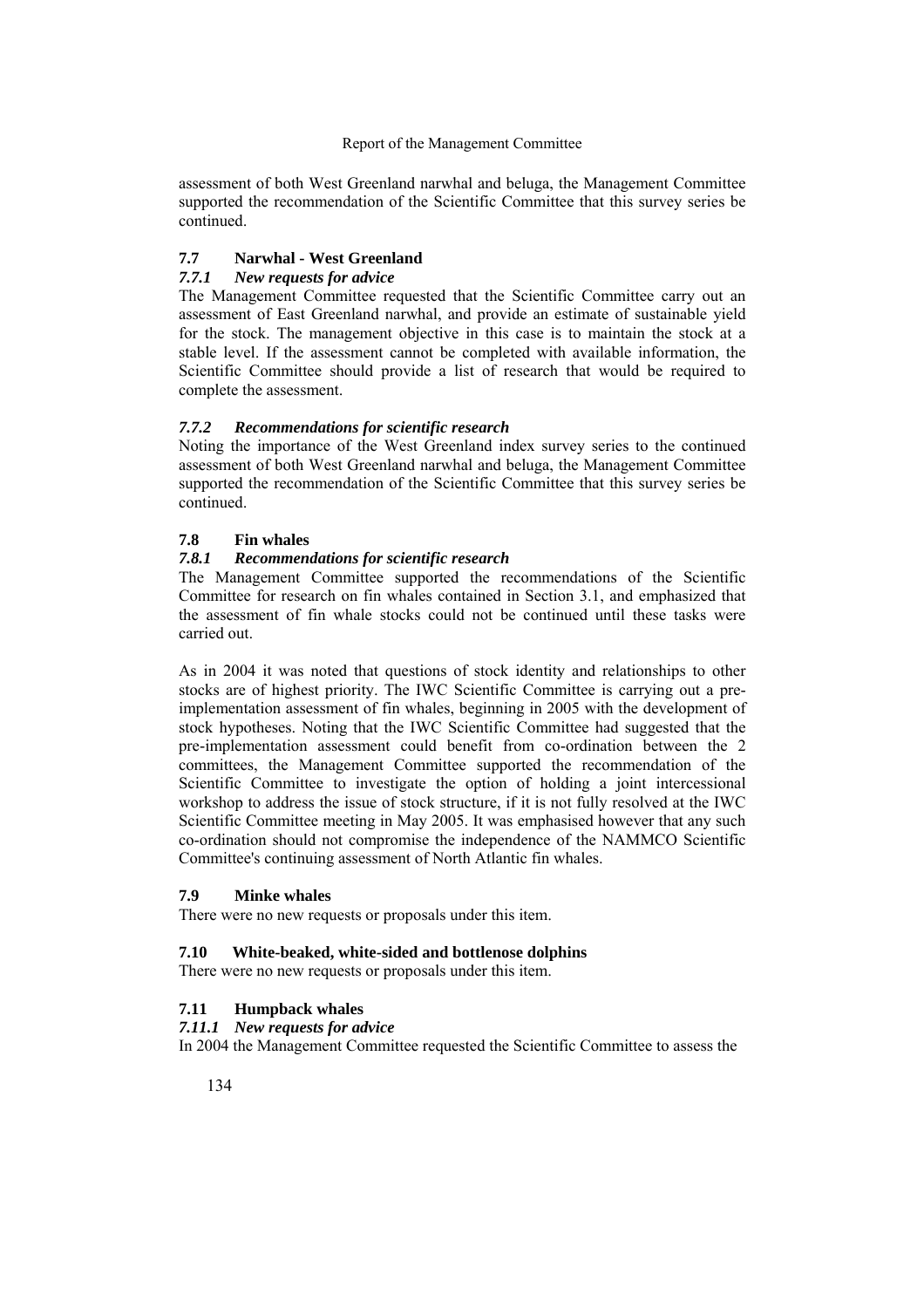sustainable yield levels for humpback whales, particularly those feeding in West Greenlandic waters. Mainly because of a lack of current information on abundance, the Scientific Committee was unable to complete the Assessment for West Greenland. The Scientific Committee noted that they would be able to estimate sustainable yield levels for humpback whales in the Northeast Atlantic.

The Scientific Committee is requested to continue its assessment of humpback whale stocks in the North Atlantic. For West Greenland, the Scientific Committee should assess the long-term effects of annual removals of 0, 2, 5, 10 and 20 whales. For the Northeast Atlantic the Scientific Committee should provide estimates of sustainable yield for the stocks. In all cases the management objective would be to maintain the stocks at a stable level. The Scientific Committee should identify information gaps that must be filled in order to complete the assessments.

## *7.11.2 Recommendations for scientific research*

For West Greenland the most urgent requirement is for a new estimate of abundance. In this regard it was noted that a survey was completed in 2004, and that a new estimate should be available sometime in 2005.

## **7.12 Killer whales**

## *7.12.1 Recommendations for scientific research*

The Management Committee noted the conclusion of the Scientific Committee that there was not enough information to carry out the assessment that was requested in 2004 at this time, particularly for the West Greenland area, and requested the Scientific Committee to review new information on killer whales annually with the aim of completing the assessment once sufficient information becomes available for a particular area. The Management Committee supported the recommendations for scientific research contained in Section 3.1.

## **7.13 North Atlantic Sightings Surveys**

## *7.13.1 Recommendations for scientific research*

The Management Committee accepted the recommendation of the Scientific Committee that, for various reasons, 2007 would be the optimal year to carry out the next NASS, rather than 2006 as originally planned. The Management Committee also noted the efforts of the Scientific Committee to expand the NASS to include involvement from countries in the Western and Eastern Atlantic, and recommended that this effort be continued.

#### **Harbour seal**

## *7.14.1 New requests for advice*

Harbour seal abundance has fluctuated in the Northeast Atlantic in recent years due to local outbreaks of viral distemper. Usually these outbreaks have been followed by rapid recoveries, and harbour seal abundance may have increased in many areas. In some areas, harbour seals are harvested and/or taken incidentally by fisheries and aquaculture operations (*e.g.* Greenland, Norway and Iceland). They also have significant direct and indirect interactions with fisheries in many areas. For these reasons, the Scientific Committee is requested to: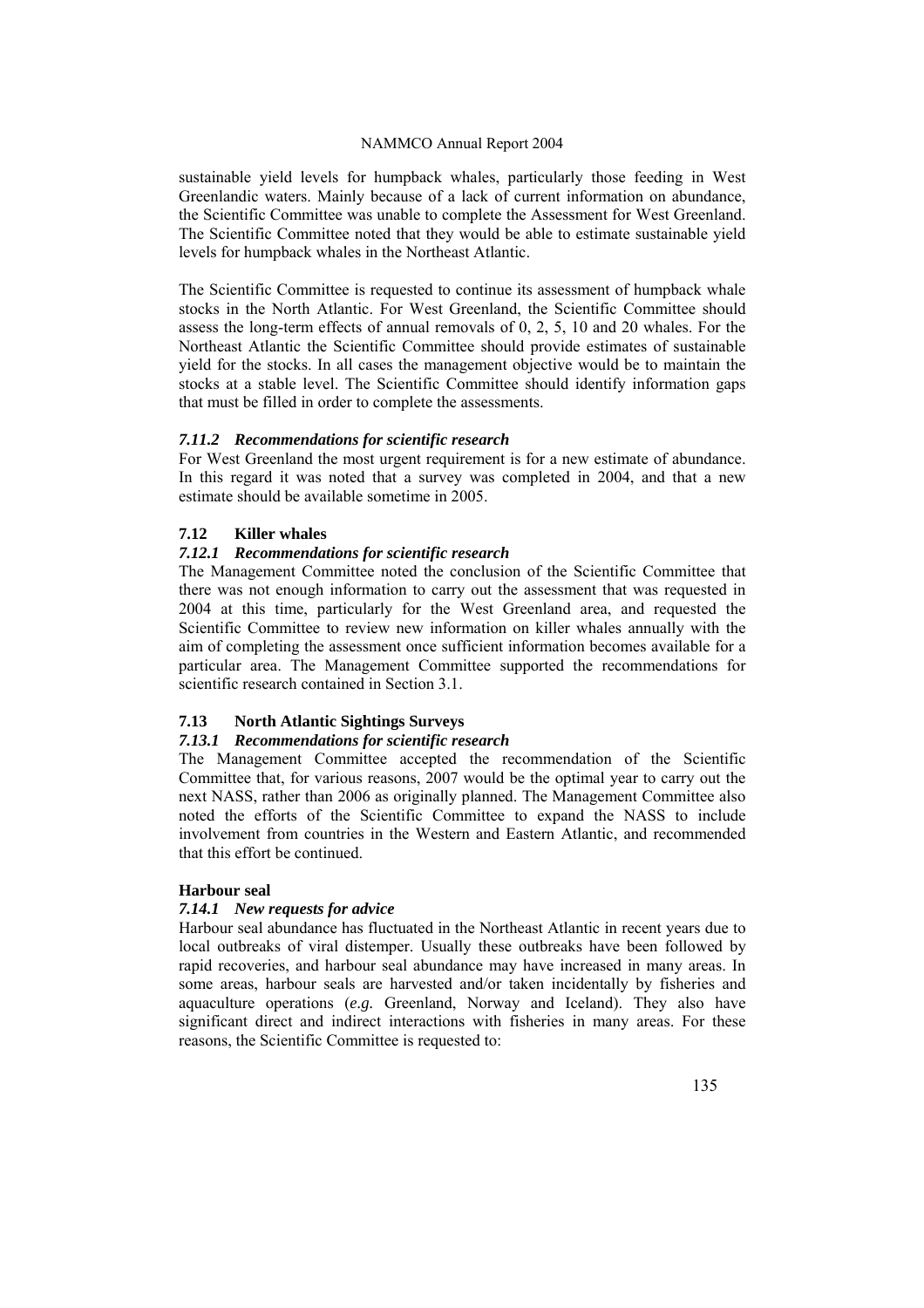- Review and assess the status of harbour seals throughout the North Atlantic;
- Review and evaluate the applied survey methods;
- Assess stock delineation using available data on genetics, spatial and temporal distribution and other sources;
- Review available information about harbour seal ecology;
- Identify interactions with fisheries and aquaculture.

It was anticipated that this request could be addressed by the Scientific Committee in 2006.

## **8. REPORT OF THE WORKING GROUP ON BY-CATCH**

The Working Group held a meeting on 28 February 2005, and the Report from the meeting is contained in Section 2.2.

## **New regulatory measures in the European Union**

The Working Group was informed of new regulatory measures which had taken effect in the European Union (EU) in July 2004. The measures include a phase-out of the use of drift nets in the Baltic Sea, mandatory use of acoustic deterrent devices (pingers) in EU fisheries deploying gillnets and entangling nets, and the use of on-board observers for certain "high risk" fisheries. The requirement for pingers will apply only to vessels greater than 12 m in length.

## **Progress in monitoring marine mammal by-catches by NAMMCO Member Countries**

The Working Group reviewed the progress of member countries in establishing systems to effectively monitor by-catch. There have been no changes in the past year in the by-catch monitoring systems in the Faroe Islands, Greenland and Iceland. In Norway the reporting of marine mammal by-catch in fishery logbooks has been mandatory since 2003 on vessels larger than 21 m. However there is no system in place to collect and analyse the data from the logbooks, so the effectiveness of the programme is not known. In 2004 fisheries observers on larger offshore fishing vessels were instructed to also report by-catches of marine mammals. An evaluation of the effectiveness of this system is in progress. In 2004 the Institute of Marine Research began a pilot project in which a limited number of coastal gillnetters were contracted to provide detailed records of their fishing effort, target species catches, and by-catches of marine mammals. The effectiveness of this procedure has been evaluated and the programme will be expanded in 2005.

## **Evaluation of the Icelandic by-catch monitoring programme**

In 2004 the Management Committee requested the Scientific Committee to carry out an evaluation of the data collection and estimation procedures used in the Icelandic by-catch monitoring programme. The evaluation focused on the methods used and the reliability of the by-catch estimates rather than on the significance of the estimates themselves. The Scientific Committee carried out the evaluation at their 12th meeting as reported in Section 3.1.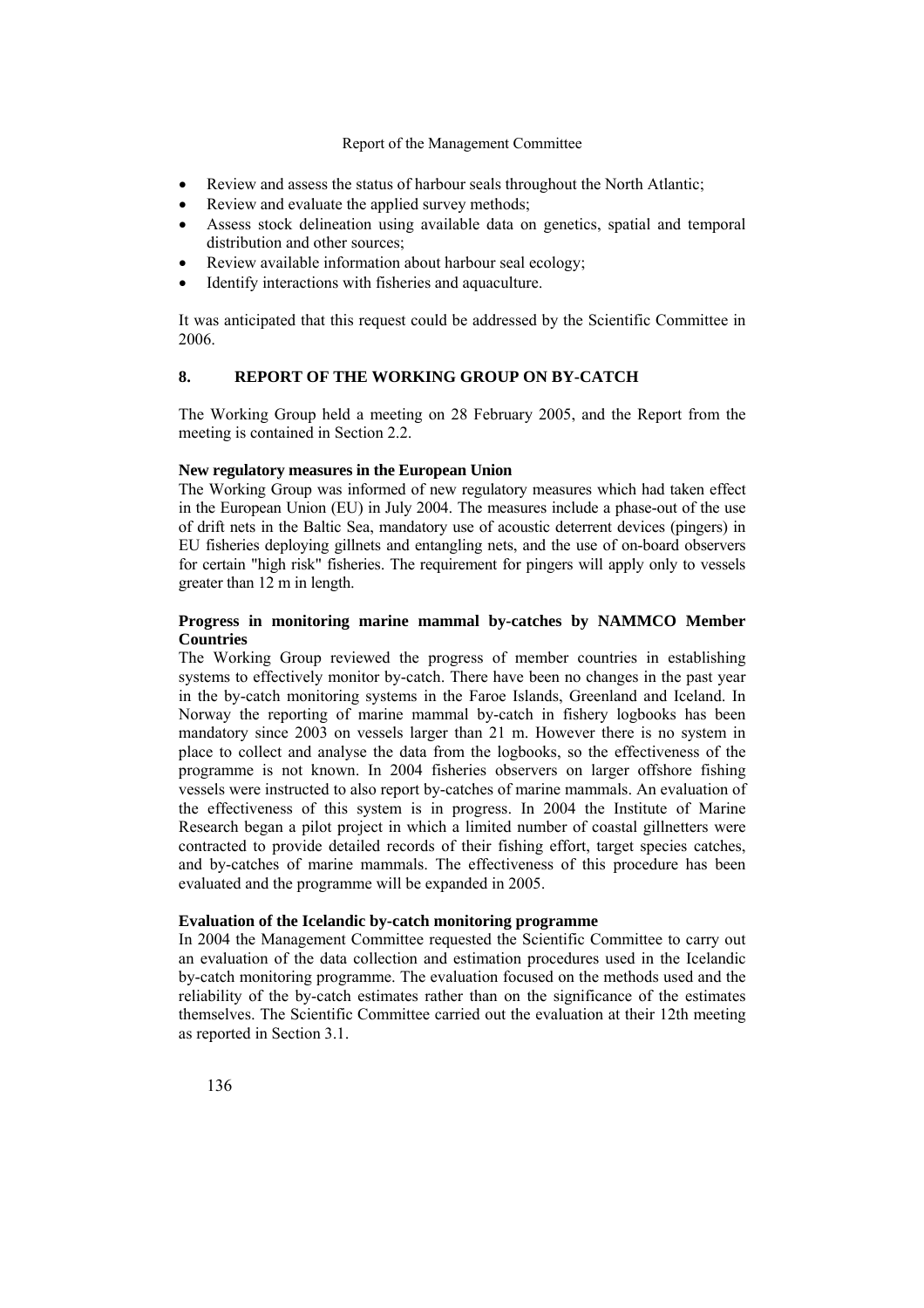The recommendations of the Scientific Committee were supported by the Working Group. The importance of including a level of precision in by-catch estimates was especially emphasised. In this regard it will be necessary to establish target levels of precision that are required for management, as this will facilitate the process of designing an effective by-catch monitoring programme. It was also noted that any self reporting is dependent on the willingness of fishermen to participate.

It was concluded that the system used in Iceland of monitoring marine mammal bycatch through fishery logbooks could be a useful model for other countries to use as a starting point. To be effective, the system would have to be modified such that the presence or absence of by-catch is recorded for every gear cast. It was recognised that this would require changes in logbook format which might be problematic for practical reasons in some cases. It was also recognised that such a system was likely to result in negatively biased estimates in most cases due to non-reporting and potentially to deliberate misreporting. Therefore, in high risk fisheries or for species of special conservation concern for which very precise and unbiased estimates are required, a logbook system might have to be augmented by an observer programme with a targeted level of estimation precision.

## **Evaluation of the potential risk of marine mammal by-catch in the fishery within the NAMMCO area**

In 2004 the Management Committee recommended that member countries should prepare working documents outlining the existing knowledge about marine mammal by-catch in their jurisdiction, for the consideration of the Working Group.

In the Faroe Islands, there are a wide variety of fishing gears used and a high degree of overlap between fisheries and the distributions of many species of whales and seals. In contrast to most other areas however there is no inshore, shallow water gillnet fishery in the Faroes. Although no formal by-catch reporting system exists, incidental reports of marine mammal by-catch are very infrequent. The Working Group agreed that the lack of an inshore gillnet fishery was certainly the reason why by-catch appeared to be an infrequent phenomenon in the Faroes. However it was noted that by-catch of harbour porpoises and dolphins is high in some pelagic trawl fisheries in other areas. Given the lack of a formal reporting system and the fact that many of these fisheries are prosecuted by foreign fleets from which even incidental reports of by-catch could not be expected, the Working Group could not rule out the possibility that by-catch in pelagic trawl and possibly other fisheries was significant in the Faroes.

In Greenland the offshore fisheries are monitored by observers with an approximate coverage of 50%, and reporting of marine mammal by catch is mandatory. There are no reports of marine mammal by-catch from these fisheries. A wide variety of inshore fisheries are also prosecuted, however by-catch reporting is not mandatory for these fisheries and it is assumed that if by-catch occurs it is reported through the general harvest monitoring programme. In such cases it would not be distinguishable as bycatch. The Working Group required more information on the size and spatial distribution of Greenlandic fisheries, and their overlap with marine mammal distributions, in order to evaluate the potential for by-catch in Greenland. This applies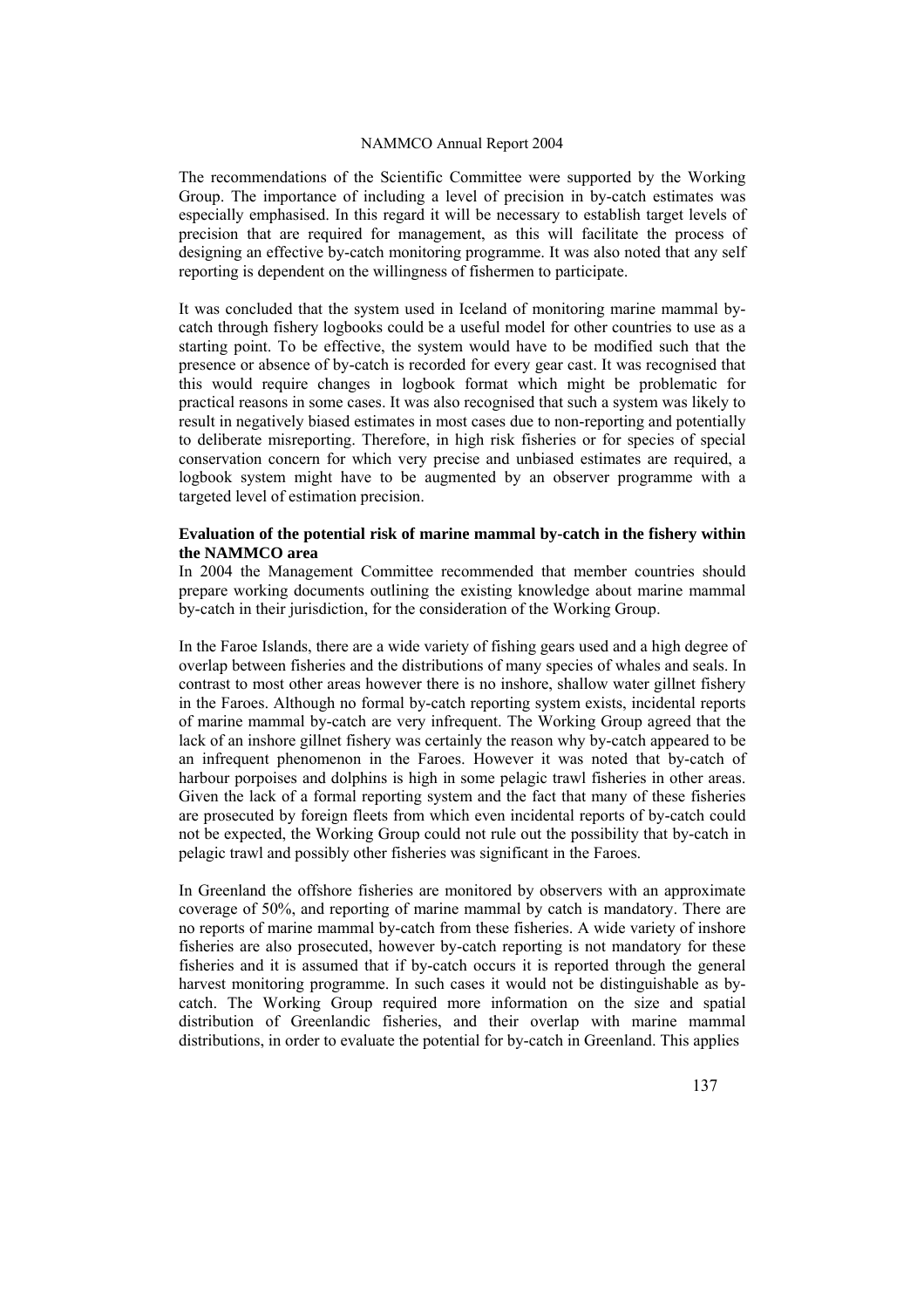particularly to fisheries in nearshore waters.

In Iceland, there are a wide variety of fishing gears used and a high degree of overlap between fisheries and the distributions of many species of whales and seals. The largest overlap in fishing effort and mammal distribution occurs on the coastal shelf leading to the highest potentials for by-catch in these fisheries. The highest risk for bycatch is probably in the coastal and near shore gillnet fishery. Some interactions may also occur in the capelin and herring fisheries.

The Working Group agreed that the inshore gillnet fisheries for lumpfish, cod and flatfish were the most likely to result in by-catch in Icelandic waters. Thus it was recommended that by-catch monitoring be focussed on these fisheries in the near term.

Norway did not provide information to be evaluated by the Working Group.

#### **Reporting of by-catch to NAMMCO**

This year, for the first time, all countries used the new National Progress Report format to report by-catch. The Faroe Islands and Greenland reported some by-catch but did not provide details about the fishery in which these animals were caught. Norway provided a brief description of ongoing programmes to monitor by-catch, but did not provide any estimates from these programmes. Reporting from Iceland followed fully the National Progress Report format.

The Working Group provided recommendations to improve the monitoring of bycatch in NAMMCO member countries (see Section 2.2). The Management Committee noted that the Working Group was not able to complete its assessment of the potential for marine mammal by-catch in NAMMCO member countries because Norway did not provide the requested information and the information from Greenland was incomplete. Both Norway and Greenland agreed to provide the requested information for the next meeting of the Working Group. The Committee therefore agreed to postpone a full consideration of the recommendations put forward by the Working Group until the next annual meeting.

Given that the Working Group on By-catch was established in 1997 with a very broad mandate, the Management Committee considered it timely to focus the work of the Working Group with renewed terms of reference:

The Working Group on By-catch will focus on improving the systems for collecting data on by-catch in NAMMCO member countries. Specifically the Working Group will:

- Compile information on existing by-catch data collection systems in NAMMCO member countries and other jurisdictions;
- Monitor the activities of other International Government Organizations in this field;
- Evaluate the effectiveness of by-catch data collection programmes in NAMMCO member countries, and make recommendations for their improvement;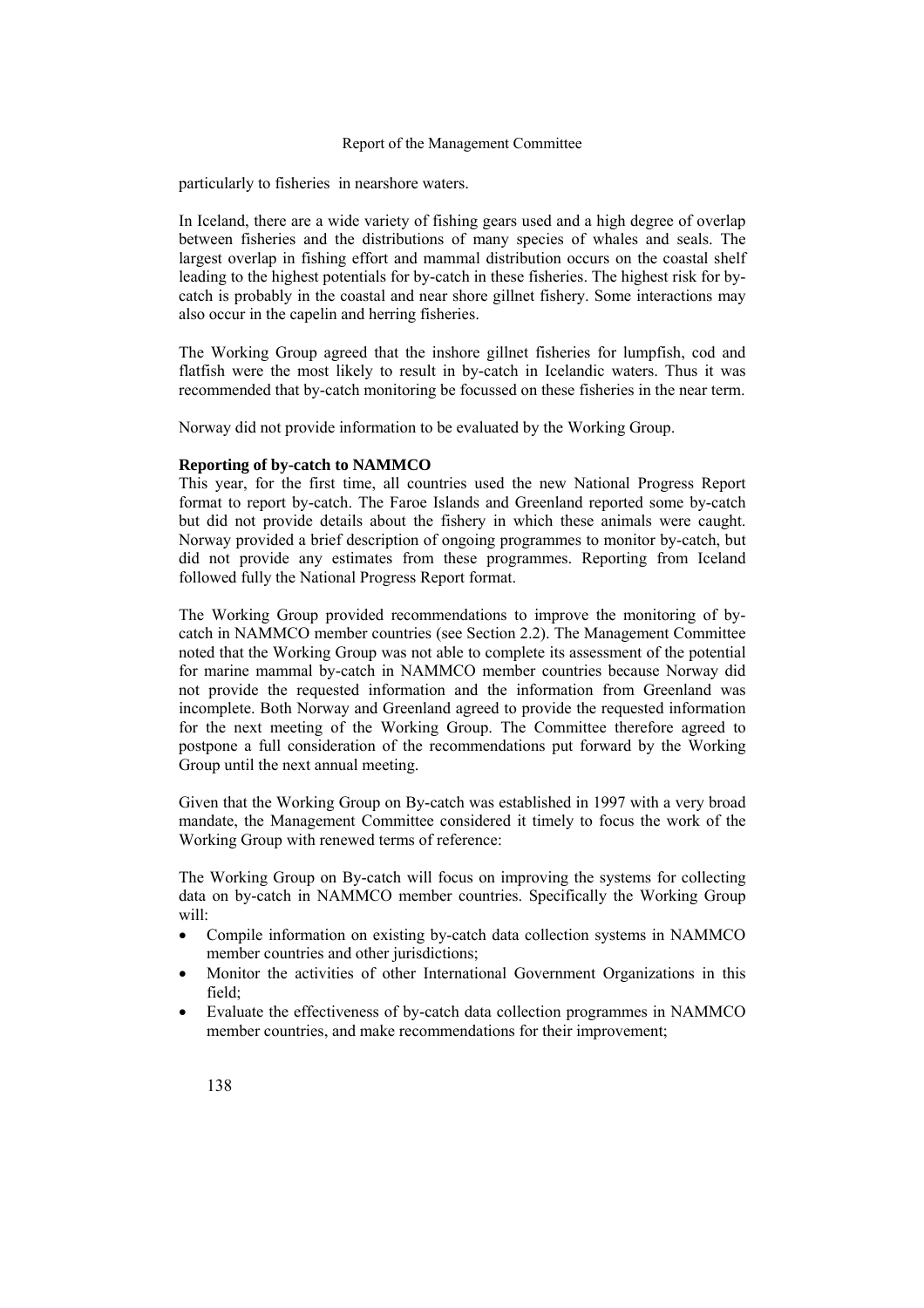• Monitor the quality of by-catch reporting by NAMMCO member countries to NAMMCO.

## **9. REPORT OF THE SUB-COMMITTEE ON INSPECTION AND OBSERVATION**

The Chair of the Sub-committee on Inspection and Observation, Egil Ole Øen, presented the report from the meeting held 14 January 2004 (see Section 2.3, p. 199). Following a recommendation from the Sub-Committee, the Management Committee at its last meeting in 2004 asked the Secretariat to review and recommend improvements to the implementation of the Scheme. The review was presented to the Sub-Committee at its meeting in January. The review considered only the implementation process and not the actual text of the Provisions and the Guidelines.

The Scheme came into force in 1998 and hence has been operative for seven seasons. NAMMCO has had observers in Greenland, the Faroe Islands and Norway. Until 2001 observations were land based, but have since then also been conducted out at sea. The last year's observation activities have focused on one region and/or one activity. No violations of national or hunting related regulations have occurred during the period the observation scheme has been in operation. The review outlined the major characteristics of the hunts that have an impact on the implementation of the observation scheme in Greenland, the Faroe Islands and Norway.

The Sub-Committee emphasised the following general comments and areas where there was potential for improvement of the Scheme:

- Hunting activities are more easily accessible in Norway and the Faroe Islands as compared to Greenland, due to the latter's opportunistic character, less organised and scattered hunting areas.
- The success of the Scheme is not measured by a high number of actual hunting observations during a period, although this is desirable, but the fact that an observer is present and able to conduct his or her job without interference of any sort
- The member countries were urged to follow the prescribed procedures governing nomination and appointment of observers, and to nominate more than one observer candidate.
- As a rule the observer should not come from the country in which he/she is conducting observations. With respect to communication and language this poses a special challenge with respect to observations in Greenland as the majority of the hunters in Greenland do not speak English and may not have a good understanding of a Nordic language. The implication of this is that the observer should be accompanied by an interpreter or the national "jagtbetjent".
- To have updated information on hunting statistics, time frames, quotas, the most optimum areas of observation, names of contact persons *etc.* available to the Secretariat is very important for the smooth running of the Scheme. By focusing on one region at a time the Secretariat has gained valuable information on how the different hunts are being organised in the different countries. It was recommended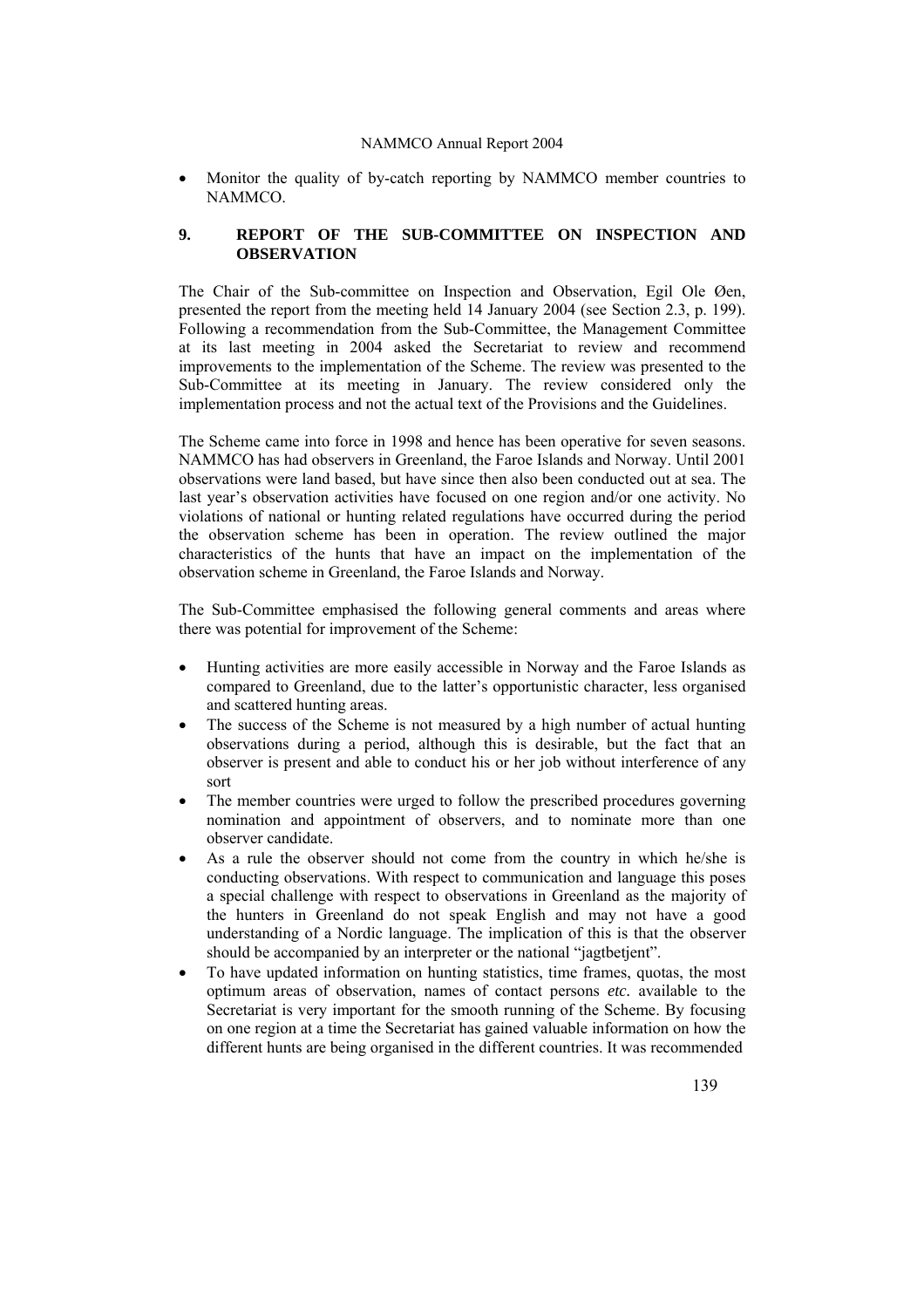that this practice should be continued.

- With the exception of the courses held in Norway for inspectors in connection with sealing and, up until now, whaling, there exist no organised training courses for observers. It is the Secretariat's responsibility to ensure that every observer has all the relevant documentation regarding regulations and laws governing marine mammal hunting in the respective countries and the Provisions of the Joint NAMMCO Control Scheme. As part of the preparation the Secretariat has made a practice of arranging a meeting at the outset of the observation period between the observer and relevant persons in the country in question to discuss the national laws and regulations and laws and other connected matters. It was recommended that this practice be continued.
- The budget of NOK 200 000 will never allow for more than partial coverage. In order to observe all marine mammal hunting activities throughout the whole season the budget would have to be much higher.

In conclusion the Sub-Committee agreed that the implementation of the Inspection and Observation Scheme seems to be functioning well, given the human and financial resources at hand. The importance of having observer candidates skilled in languages and with an understanding of the situation, to which she or he will be exposed, *i.e*. long periods of waiting in unfamiliar surroundings, was emphasised.

Dr Øen also provided a short report on the status of the automated monitoring "Blue Box" programme for Norwegian minke whaling. The "Blue Box" is a tamper-proof automated computing system designed to independently monitor and log the activities associated with data on certain events on board provided by different sensors, including an independent GPS, shock transducers, strain transducers and heel sensors located in different places on a vessel that independently or in sum indicate that a whale has been shot and taken on board. The system is designed for continuous operation and logging of data for a minimum of 4 months. Prototypes have been tested for 3 seasons. Based on the data and results from the 2004 season, the system has been upgraded, and for the 2005 season the plan is to install a "Blue Box" on all whaling vessels. National inspectors will still be present on some boats in 2005 to monitor its function and from 2006 it is anticipated that the system will be fully operational, and national inspectors will only make random inspections on board vessels.

Implementation of the "Blue Box" system will ease some of the unnecessary and unintended restrictions of the current monitoring system. It will allow the hunt to return to the traditional opportunistic "good weather" pattern, without the restrictions inherent in having to have an inspector always on call. It takes no space, it does not sleep, eat, and does not socialise with anyone. The system, when fully implemented, will probably save an estimated 6 million NOK every year.

The Management Committee commended the Sub-committee for their thorough evaluation of the Observation Scheme, and noted that it continues to function as the only operating scheme of its kind for marine mammals. In light of the recommendations of the Sub-committee, member countries were encouraged to submit proposals for amendments to the Scheme to the Management Committee.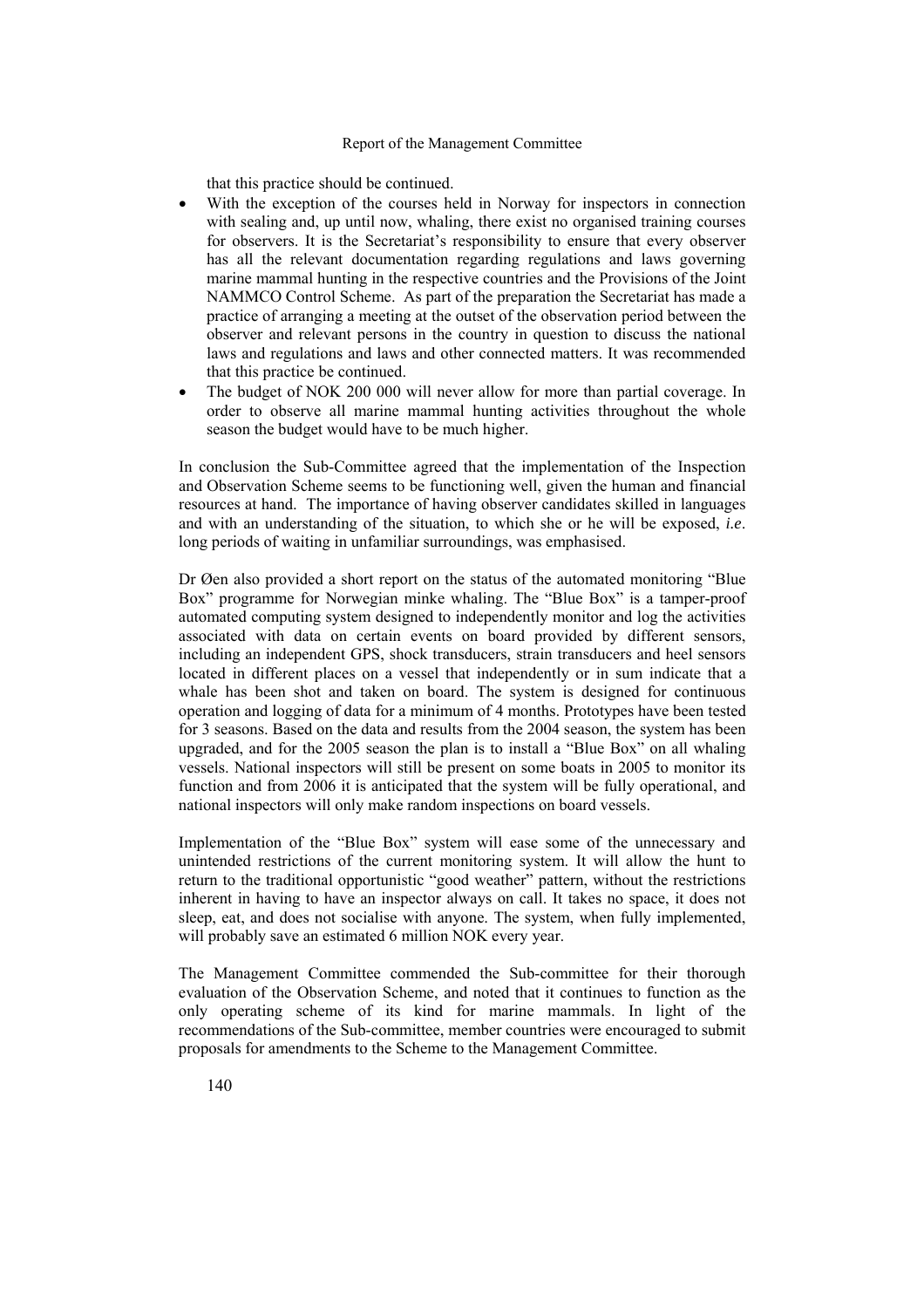The Management Committee thanked the outgoing chair Dr Øen for his able chairmanship both in this Sub-committee and its predecessor, and noted that Greenland would take over the chairmanship.

## **10. IMPLEMENTATION OF THE JOINT NAMMCO CONTROL SCHEME**

#### **10.1 NAMMCO International Observation Scheme 2004**

The Chair referred to the Report of the NAMMCO International Observation Scheme under the Joint Control Scheme for the Hunting of Marine Mammals, prepared by the Secretariat. Charlotte Winsnes, presented the report to the Management Committee. For the 2004 season, observations were focused on whaling and sealing activities in Greenland. Effective observation days were 60 not including days of travel to and from Greenland. The observers were stationed in 3 different regions, one in South-West Greenland mainly in Qaqortoq and Narsaq, one in Nuuk and one in Sisimiut. The last one also travelled to Illulisat and Maniitsoq. All observers carried out both land based and on board observations of whaling and sealing activities. However, due to weather conditions, technical difficulties and other reasons, observations were predominantly land based.

All the observers found that they could carry out their observations in accordance with the provisions of the Scheme. No violations were reported, and reports have been submitted to the Secretariat.

Ms Winsnes noted that it has proven beneficial to focus on one region per year. In Greenland the observer's opportunities to observe the actual hunting activities are limited due to the hunt's opportunistic character.

## **10.2 NAMMCO International Observation Scheme 2005**

The Management Committee agreed that observations in 2005 would focus on sealing activities in Norway and Iceland.

## **10.3 Other matters**

In response to a query from Greenland, Norway indicated that hunters and inspectors from other jurisdictions would be welcome to participate in training courses offered in Norway.

## **11. USER KNOWLEDGE IN MANAGEMENT DECISION-MAKING**

## **11.1 Report of the Working Group on User Knowledge in Management**

The Working Group was established in 2003 as a follow up of the NAMMCO Conference on User Knowledge in Management Decision-Making held in January 2003. The Working Group has not held any meetings since the last meeting of the Management Committee in March 2004, but will resume its work in 2005, after the publication of the proceedings from the Conference.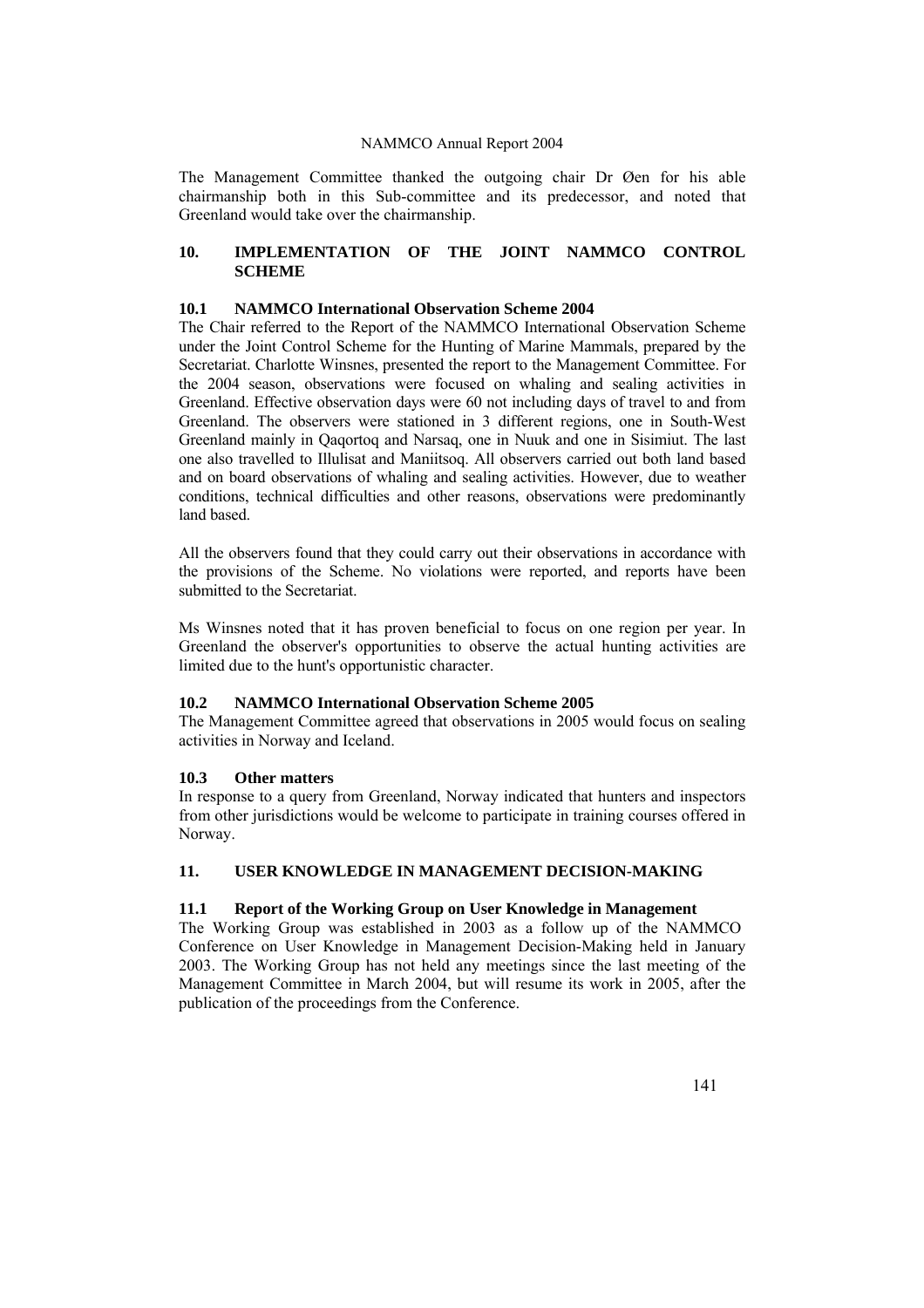#### **12. ENHANCING ECOSYSTEM BASED MANAGEMENT**

The Management Committee recalled that an *ad hoc* Working Group on enhancing ecosystem based management had been established in 2003 with the following terms of reference, to:

- 1. Identify the challenges faced in adapting marine management systems to ecosystem-based approaches,
- 2. Investigate the progress that has been done in other *fora* in implementing ecosystem-based management
- 3. Recommend what kind of principles and measures can be applied to the situation faced by NAMMCO members and neighbouring countries.

The *ad hoc* WG met in Copenhagen in December 2003 and reported to the Management Committee at its last meeting (NAMMCO/13/MC/9).

The MC noted that it had not been possible for the *ad hoc* Working Group to meet and continue its work during 2004 as was decided at the last meeting of the Management Committee. The *ad hoc* Working Group had been tasked at that meeting to develop a case study focussing on harp seals in the North Atlantic from an ecosystem perspective.

In discussing how best to proceed in developing a clearer focus within NAMMCO on ecosystem based management, the MC agreed that before deciding on the further development of a particular case study, it would be beneficial to examine more closely the broader context in which ecosystem based approaches to management of marine resources, including marine mammals, are being applied across the North Atlantic. Such an examination was carried out at the first meeting of the *ad hoc* Working Group, but it was felt that a continuation of these discussions in a larger forum with a broader range of participants would help to better examine the basis for a common understanding of this approach in the NAMMCO context. In addition it was felt that there was a need to identify more clearly in a dedicated forum the gaps in scientific knowledge on the interactions between marine mammals and fisheries resources, and the implications of these gaps for the application of ecosystembased management. The Management Committee underlined that management of marine mammals should be seen in the light of the management of marine resources in general.

The Management Committee decided that the *ad hoc* Working group should meet again prior to the next annual meeting of NAMMCO. In order to be able to address in more detail the Terms of Reference developed for the WG in 2003, the aim of the next meeting would be to:

• review the development of multi-species models for marine resource management which include marine mammals, the extent to which these can be applied in management today, and the gaps and work required to further develop these models for management purposes. This review will have as its basis the work carried out to date through the NAMMCO scientific committee and any other relevant information provided by participating countries;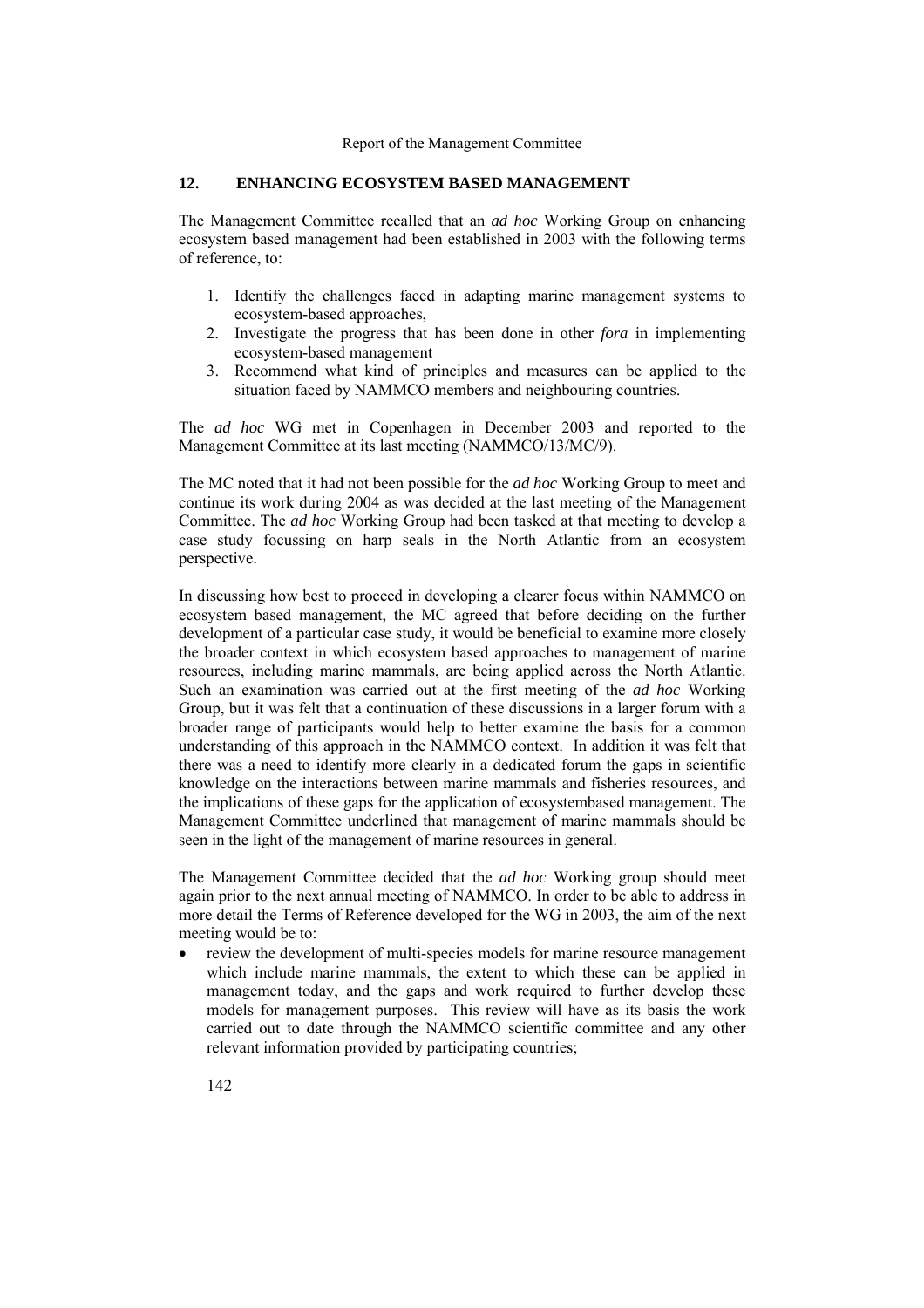- examine the management objectives and experiences in relation to the application of ecosystem based management across the North Atlantic where marine mammal utilisation occurs;
- report back to the Management Committee at its next meeting, with recommendations for how best to advance NAMMCO's focus on ecosystem based management.

The Management Committee noted the importance of ensuring the participation of relevant marine scientists, managers and policy makers, and users of the resources in the next meeting of the *ad hoc* Working Group. The Management Committee also welcomed and encouraged the continued active participation of Canada and the Russian Federation in these discussions, as well as the participation of other interested Observer Governments and relevant intergovernmental organisations.

## **13. ANY OTHER BUSINESS**

Ms Mona Gilstad gave a presentation on the project "SEAL – our common resource". The project was initiated in 2004 and is funded mainly by the European Union. The project goals are:

- to promote ecologically safe maintenance of the existing seal stocks for the benefit of the coastal population of the Kvarken Mittskandia area;
- to promote cooperation between Nordic countries, businesses, organisations and authorities responsible for seal-related issues;
- to create a framework for the usage of a valuable renewable resource;
- to educate seal hunters, restaurant chefs, craftsmen and others to use seal as a resource.

Included in the project are the production of information materials and the holding of training courses on hunting methods, seal product utilisation and cooking. Also there is an effort to promote the development and marketing of seal products. It is expected that the project will continue through 2006. More information is available at [www.nordicseal.org](http://www.nordicseal.org/).

## **14. ADOPTION OF REPORT**

The final report of the meeting was approved by correspondence on 1 April 2005.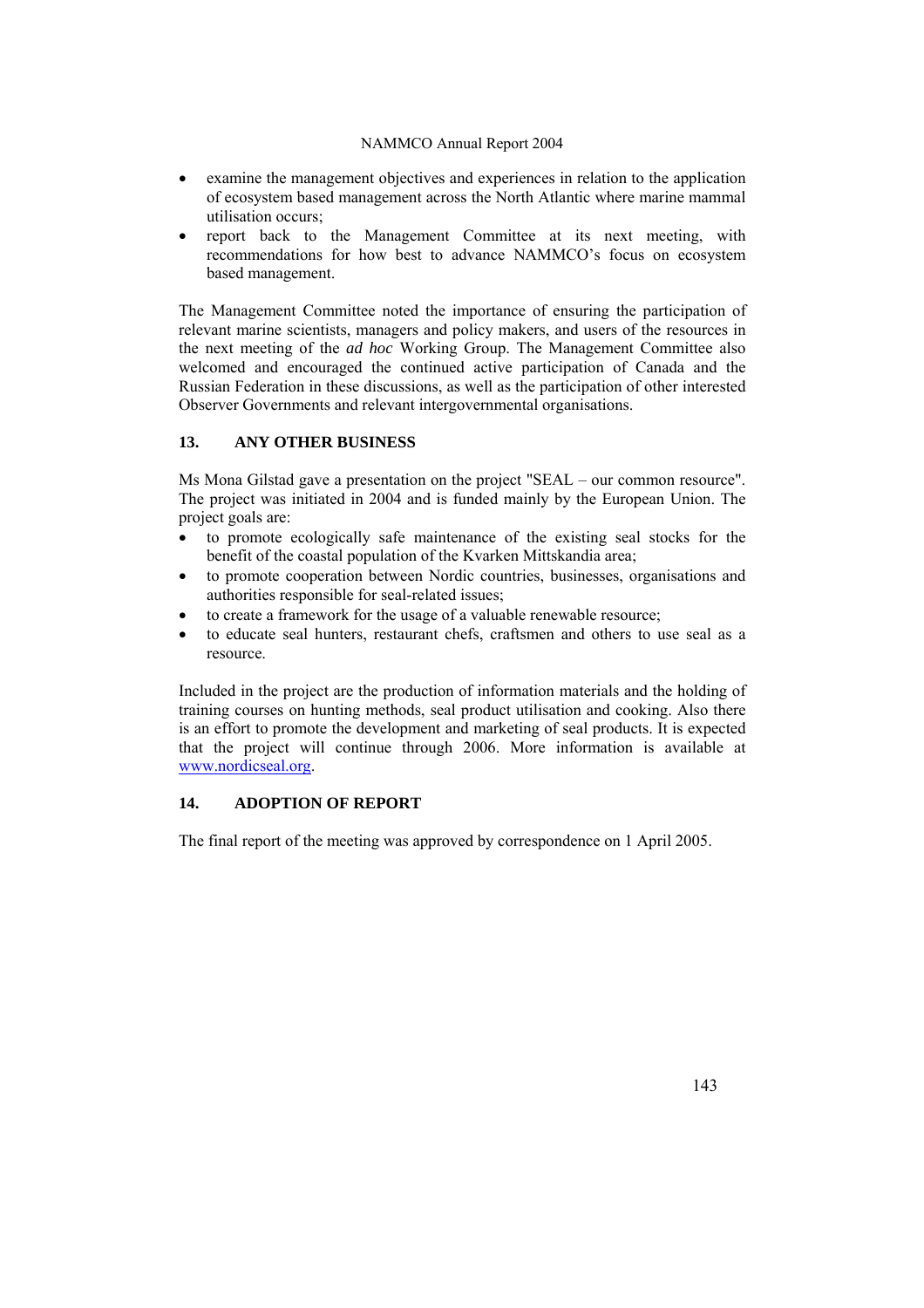Appendix 1

# **AGENDA**

- 1. Chairman's opening remarks
- 2. Adoption of agenda
- 3. Appointment of rapporteur
- 4. National Progress Reports
- 5. Status of past proposals for conservation and management
	- 5.1 Atlantic walrus
	- 5.2 Ringed seal
	- 5.3 Harp seal
		- 5.3.1 Northwest Atlantic
		- 5.3.2 White/Barents Sea
		- 5.3.3 Greenland Sea
	- 5.4 Hooded seal
		- 5.4.1 Northwest Atlantic
		- 5.4.2 Greenland Sea
	- 5.5 Grey seal
	- 5.6 Northern bottlenose whales
	- 5.7 Long-finned pilot whales
	- 5.8 Minke whales Central North Atlantic
	- 5.9 Beluga West Greenland
	- 5.10 Narwhal West Greenland
	- 5.11 Fin whales East Greenland Iceland stock area
	- 5.12 Incorporation of users' knowledge in the deliberations of the
	- Scientific Committee
- 6. Status of past requests to the Scientific Committee
- 7. New proposals for conservation and management, requests for advice from the Scientific Committee and recommendations for scientific research
	- 7.1 Economic aspects of marine mammal fisheries interactions
		- 7.1.1 Proposals for conservation and management
		- 7.1.2 New requests for advice
		- 7.1.3 Recommendations for scientific research
	- 7.2 Harp and hooded seals
		- 7.2.1 Proposals for conservation and management
		- 7.2.2 New requests for advice
	- 7.2.3 Recommendations for scientific research<br>
	7.3 Grev seals
	- Grey seals
		- 7.3.1 Proposals for conservation and management
		- 7.3.2 New requests for advice
		- 7.3.3 Recommendations for scientific research
	- 7.4 Walrus
		- 7.4.1 Proposals for conservation and management
		- 7.4.2 New requests for advice
		- 7.4.3 Recommendations for scientific research
	- 7.5 Harbour porpoise
		- 7.5.1 Proposals for conservation and management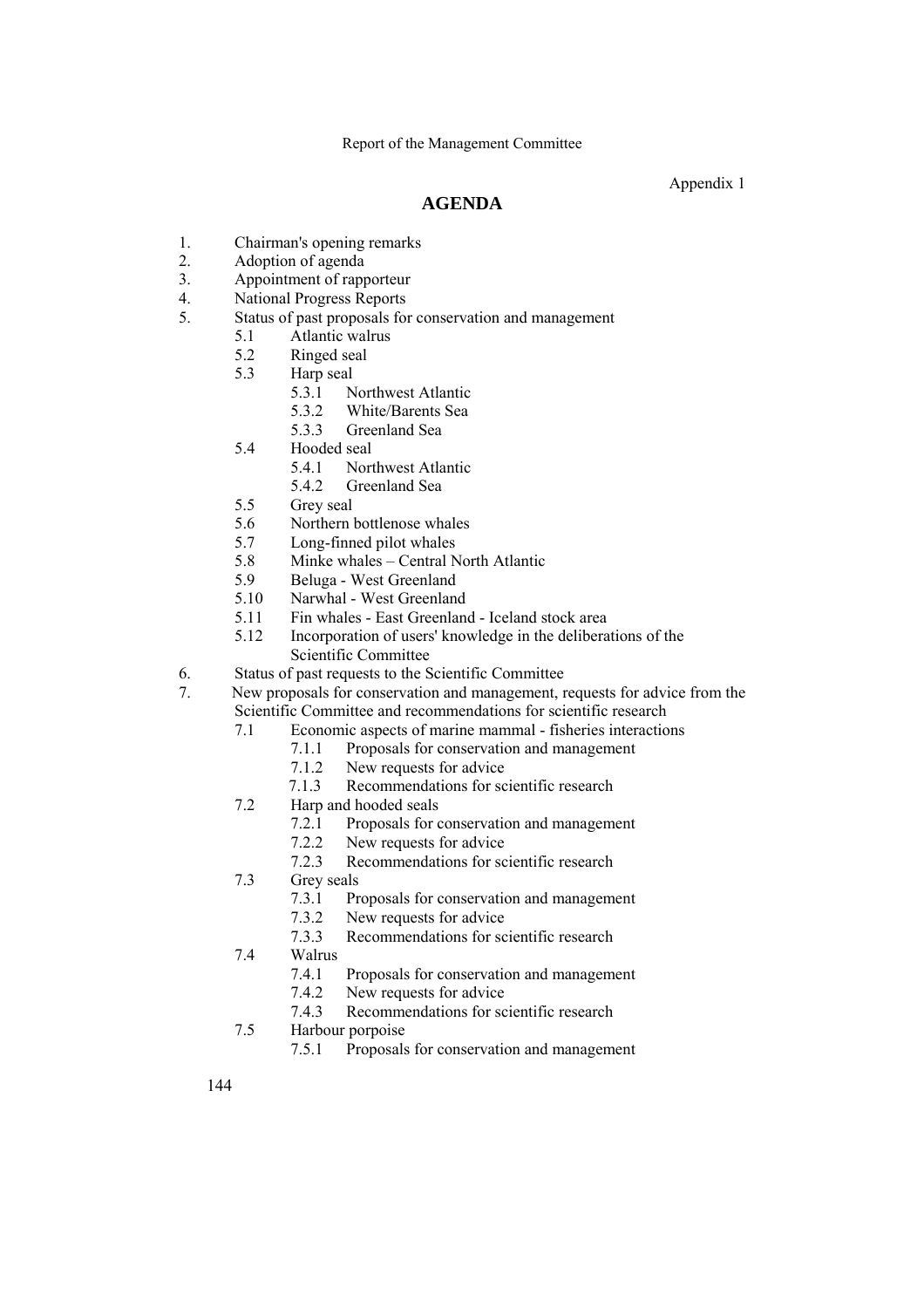- 7.5.2 New requests for advice
- 7.5.3 Recommendations for scientific research
- 7.6 Beluga West Greenland
	- 7.6.1 Proposals for conservation and management<br>7.6.2 New requests for advice
		- New requests for advice
	- 7.6.3 Recommendations for scientific research
- 7.7 Narwhal West Greenland
	- 7.7.1 Proposals for conservation and management 7.7.2 New requests for advice
	-
	- 7.7.3 Recommendations for scientific research
- 7.8 Fin whales
	- 7.8.1 Proposals for conservation and management
	- 7.8.2 New requests for advice<br>7.8.3 Recommendations for so
- 7.8.3 Recommendations for scientific research<br>
7.9 Minke whales
- Minke whales
	- 7.9.1 Proposals for conservation and management
	- 7.9.2 New requests for advice
	- 7.9.3 Recommendations for scientific research
- 7.10 White-beaked, white-sided and bottlenose dolphins
	- 7.10.1 Proposals for conservation and management
	- 7.10.2 New requests for advice
	- 7.10.3 Recommendations for scientific research
- 7.11 Humpback whales
	- 7.11.1 Proposals for conservation and management
	- 7.11.2 New requests for advice
	- 7.11.3 Recommendations for scientific research
- 7.12 Killer whales
	- 7.12.1 Proposals for conservation and management
	- 7.12.2 New requests for advice
	- 7.12.3 Recommendations for scientific research
- 7.13 North Atlantic Sightings Surveys
	- 7.13.1 Proposals for conservation and management
	- 7.13.2 New requests for advice
	- 7.13.3 Recommendations for scientific research
- 7.14 Others
- 8. Report of the Working Group on By-catch
- 9. Report of the Sub-Committee on Inspection and Observation
- 10. Implementation of the Joint NAMMCO Control Scheme
	- 10.1 NAMMCO International Observation Scheme 2004
	- 10.2 NAMMCO International Observation Scheme 2005
	- 10.3 Other matters
- 11. User Knowledge in Management Decision-Making
	- 11.1 Report of the Working Group on User Knowledge in Management
- 12. Report of the *ad hoc* Working Group on Enhancing Ecosystem Based Management
- 13. Any other business
- 14. Adoption of report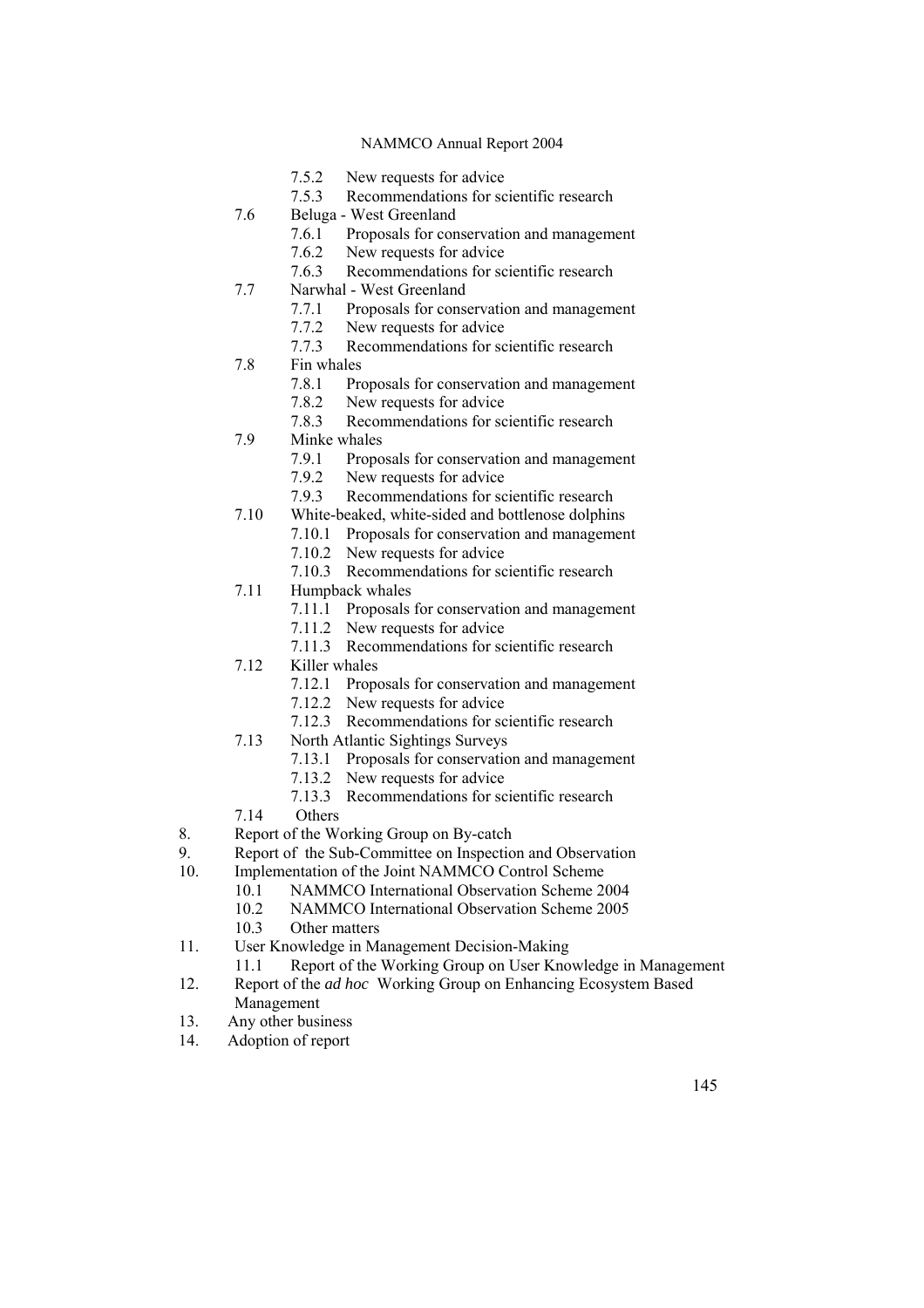Appendix 2

# **LIST OF DOCUMENTS**

| NAMMCO/14/MC/1                   | List of documents                                                                                                      |
|----------------------------------|------------------------------------------------------------------------------------------------------------------------|
| NAMMCO/14/MC/2                   | Agenda                                                                                                                 |
| NAMMCO/14/MC/3                   | Status of past proposals for conservation and<br>management                                                            |
| NAMMCO/14/MC/4                   | Status of past requests by NAMMCO Council to the<br>Scientific Committee, and responses by the<br>Scientific Committee |
| NAMMCO/14/MC/5                   | Report of the Management Working Group on By-<br>catch                                                                 |
| NAMMCO/14/MC/6                   | Report of the Sub-Committee on Inspection and<br>Observation                                                           |
| NAMMCO/14/MC/7                   | Report of the NAMMCO International Observation<br>Scheme 2004                                                          |
| <b>National Progress Reports</b> |                                                                                                                        |
| NAMMCO/14/MC/NPR-F               | Faroe Islands - Progress Report on Marine<br>Mammals in 2003                                                           |
| NAMMCO/14/MC/NPR-G               | Greenland - Progress Report on Marine Mammals<br>in $2003$                                                             |
| NAMMCO/14/MC/NPR-I               | Iceland - Progress Report on Marine Mammals in<br>2003                                                                 |
| NAMMCO/14/MC/NPR-N               | Norway - Progress Report on Marine Mammals in<br>2003                                                                  |
| Council documents                |                                                                                                                        |
| NAMMCO/14/5                      | Report of the Scientific Committee,<br>27 - 29 October 2004                                                            |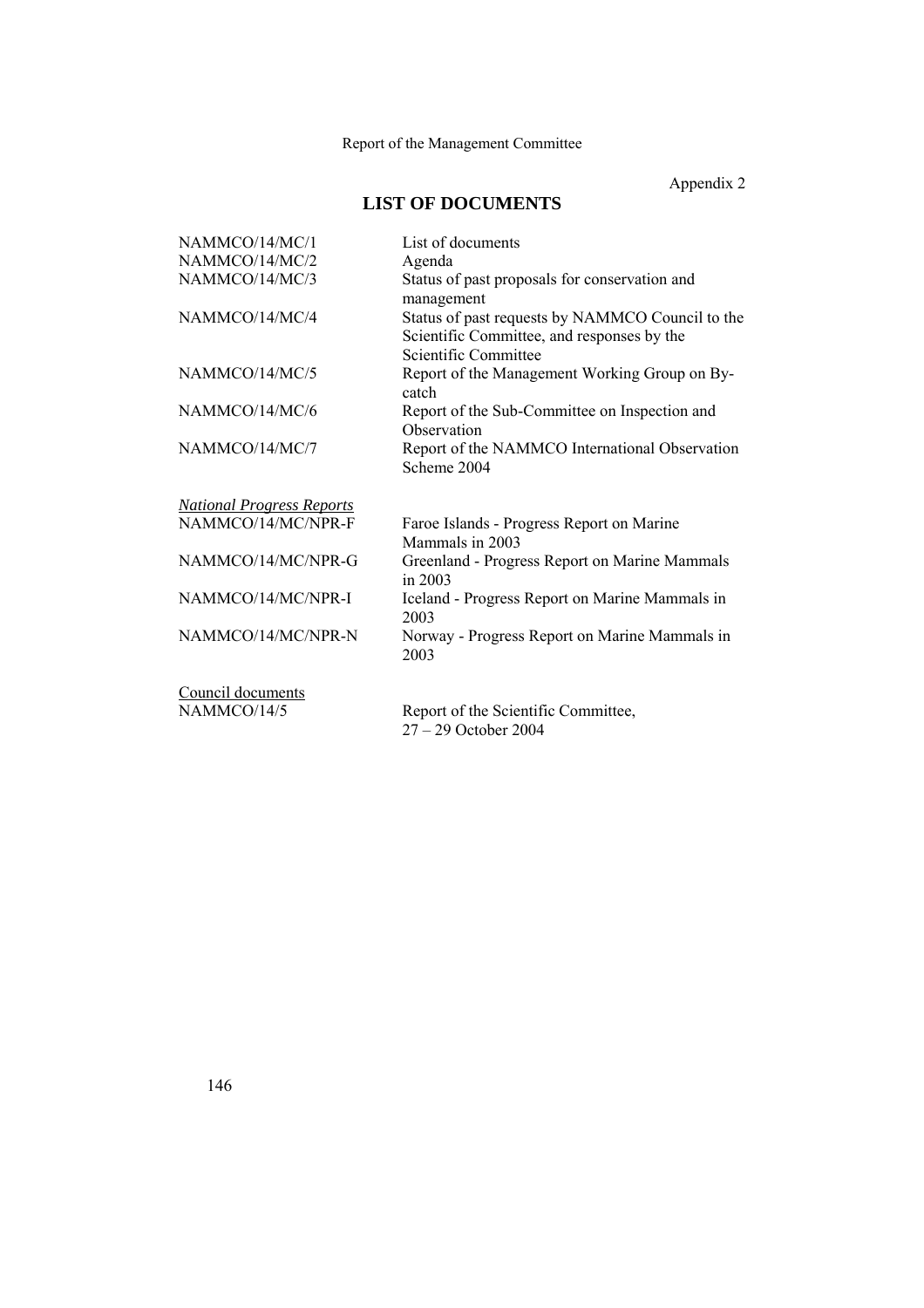Appendix 3

## **LIST OF PAST PROPOSALS FOR CONSERVATION AND MANAGEMENT**

(Up to and including NAMMCO/14 - 2005)

## **PINNIPEDS**

## **1. Atlantic walruses**

## *Proposal for conservation and management:*

The Management Committee examined the advice of the Scientific Committee on Atlantic Walrus and noted the apparent decline which the Scientific Committee identified in respect to "functional" stocks of walrus of Central West Greenland and Baffin Bay.

While recognising the overall priority of further work to clarify and confirm the delineation and abundance of walrus stocks in the North Atlantic area, the Management Committee recommends that Greenland take appropriate steps to arrest the decline of walrus along its west coast.

Taking into account the views of the Scientific Committee that the Baffin Bay walrus stock is jointly shared with Canada and that the West Greenland stock might be shared, the Management Committee encourages Canada to consider working cooperatively with Greenland to assist in the achievement of these objectives (*NAMMCO Annual Report 1995*: 49).

#### *Management measures/response by member countries:*

- Greenland provided the Management Committee with information on further measures recently implemented through legislation by the Greenland authorities for the conservation of the West Greenland stock. These regulations include: the restriction of walrus hunting to people with valid professional hunting licences only; a year-round ban on walrus hunting south of 66° N; limitations on the means of transport used in connection with walrus hunting to dog sleds and vessels of 19.99 GRT/31.99 GT or less; and the sale of walrus products limited to direct sales at open markets or for personal use only. Municipal authorities now also have the possibility of implementing further restrictions if circumstances require. (*NAMMCO/8*)
- Greenland noted that in addition to the regulatory measures that were taken in 1999, it had been decided to introduce quotas on walrus. A new regulatory proposal has been drafted and public hearings will be held in the near future. The final regulatory proposal will take these hearings into account. (*NAMMCO/11*)
- Greenland informed the Committee that the regulatory initiative to introduce quotas and other hunting regulations for this species had been delayed, and comprehensive public hearings have been conducted. The draft regulations have now been submitted to the Council of Hunters. It is expected that a final decision on the initiative will be taken later in 2003 (*NAMMCO/12*).
- Greenland informed the Committee that a regulatory initiative that will restrict walrus hunting to those holding valid hunting licences, and allow for the introduction of quotas and other hunting regulations for this species was now in progress, and that public hearings were being conducted. The regulation will go to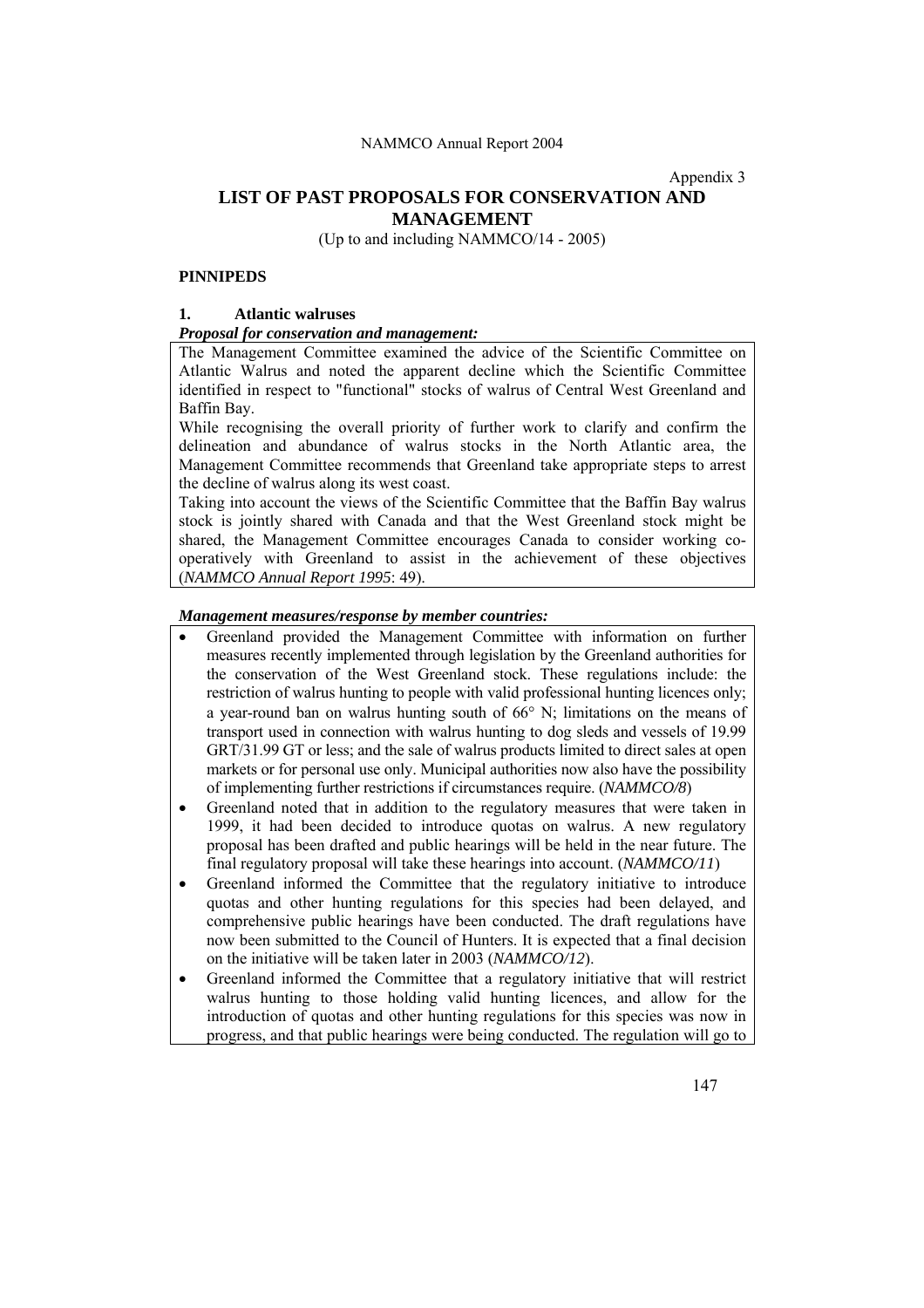the Greenlandic government for approval this year (*NAMMCO/13*).

• Greenland announced that they plan introducing quotas for walrus, possibly in 2005. Greenland is awaiting the findings of the Scientific Committee in their assessment of walrus (*NAMMCO/14*)

## **2. Ringed seals**

## *2.1 Proposal for conservation and management*

The Management Committee noted the conclusions of the Scientific Committee on the assessment of ringed seals in the North Atlantic, which had been carried out through the Scientific Committee Working Group on Ringed Seals. In particular, the Management Committee noted that three geographical areas had been identified for assessing the status of ringed seals, and that abundance estimates were only available for Area 1 (defined by Baffin Bay, Davis Strait, eastern Hudson Strait, Labrador Sea, Lancaster, Jones and Smith sounds (*NAMMCO/6*).

*Management measures/response by member countries:* None.

## *2.2 Proposal for conservation and management*

While recognising the necessity for further monitoring of ringed seal removals in Area 1, the Management Committee endorsed the Scientific Committee's conclusions that present removals of ringed seals in Area 1 can be considered sustainable (*NAMMCO/6).*

## *Management measures/response by member countries:*

The Greenland government is presently undertaking a regulatory initiative which will deal with hunting of all seals in Greenland, rather than just harbour seals as at present (*NAMMCO/11*).

# **3. Harp seals in the Northwest Atlantic**

## *3.1 Proposal for conservation and management*

The Management Committee requests that the Scientific Committee annually discusses the scientific information available on harp and hooded seals and advice on catch quotas for these species given by the ICES/NAFO Working Group on Harp and Hooded Seals. The advice by the Scientific Committee on catch quotas should not only be given as advice on replacement yields, but also levels of harvest that would be helpful in light of ecosystem management requirements.

For the Barents/White Sea and Greenland Sea stocks, in addition to the advice on replacement yields, advice should be provided on the levels of harvest that would result in varying degrees of stock reduction over a 10 year period (*NAMMCO/13*).

## *Management measures/response by member countries:*

None

## *3.1 Northwest Atlantic*

## *3.1.1 Proposal for conservation and management*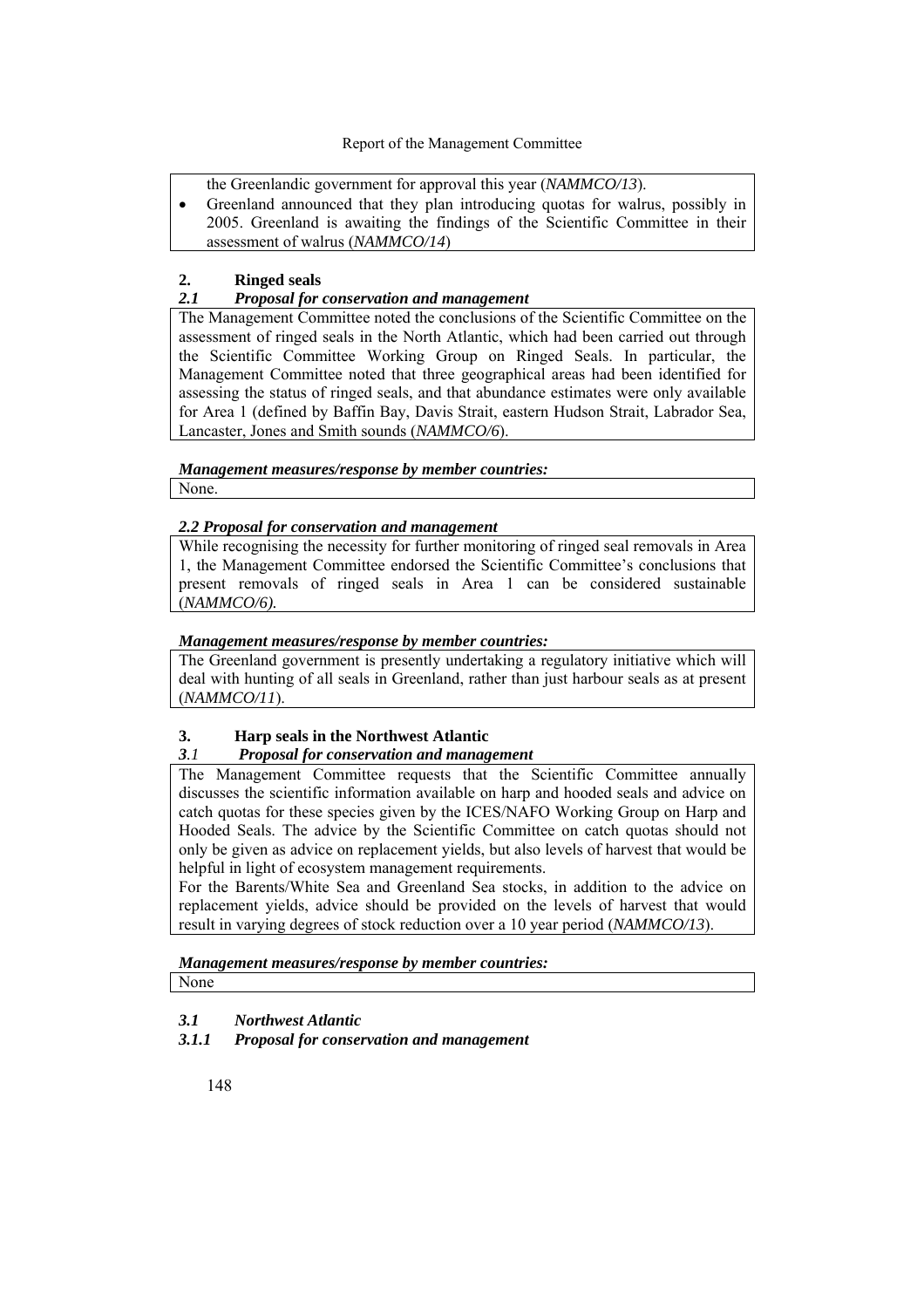The Management Committee noted that a new abundance estimate for Northwest Atlantic harps seals of 4.8 million was available, based on a pup production estimate for 1994 of 702,900. The Management Committee also noted the conclusion that the Northwest Atlantic population of harp seals has been growing at a rate of 5% per year since 1990, and that the 1996 population was estimated to be 5.1 million, with a Calculated replacement yield of 287,000.

The Management Committee concluded that catch levels of harp seals in Greenland and Canada from 1990 to 1995 were well below the calculated replacement yields in this period (*NAMMCO /6*).

Noting that Canada has instituted a multi-year management plan with a 3-year allowable catch of harp seals totalling 975,000 (not including the catch by Greenland), the Management Committee requested the Scientific Committee to provide advice on the likely impact on stock size, age composition, and catches in West Greenland and Canada under the conditions of this plan *(NAMMCO/13).*

## *Management measures/response by member countries:*

None.

## *3.1.2 Proposal for conservation and management*

The Management Committee noted that combined estimated catches of harp seals in Canada and Greenland are in the order of 300,000 and that these catches are near or at, the established replacement yields (*NAMMCO/8*)*.*

#### *Management measures/response by member countries:*

Canada brought to the attention of the Committee the recently completed Report of the Eminent Panel on Seal Management, which contains a full review of research and management of seals in Canada, with a primary focus on Northwest Atlantic harp and hooded seals. The Report is available at the following web site: http://www.dfompo.gc.ca/seal-phoque/reports/index.htm. Canada also noted that an abundance survey of the Northwest Atlantic harp seals had been completed in 1999, and that published results were now available. (*NAMMCO/11*)

Greenland commented that sustainable catches may be obtained at other catch levels than those that provide replacement yields. (*NAMMCO/11*)

The Observer for Canada presented information on a multi-year management plan for the Atlantic seal hunt, which was announced in February 2003. For harp seals total allowable catch is set at 975,000 over a 3-year period. If the full quota were taken and Greenlandic harvests were as forecast, the total take should result in a slight population reduction over the period, while still maintaining the population well above the conservation reference points adopted. (*NAMMCO/12*)

Greenland informed the Management Committee that bilateral discussions with Canada on the Canadian Management Plan had taken place over the past year *(NAMMCO/13)*

## **3.2 White/Barents Sea**

## *Proposal for conservation and management*

The Management Committee noted the stock status and catch options presented by the Scientific Committee, and concluded that the catch level in 1998 was well below the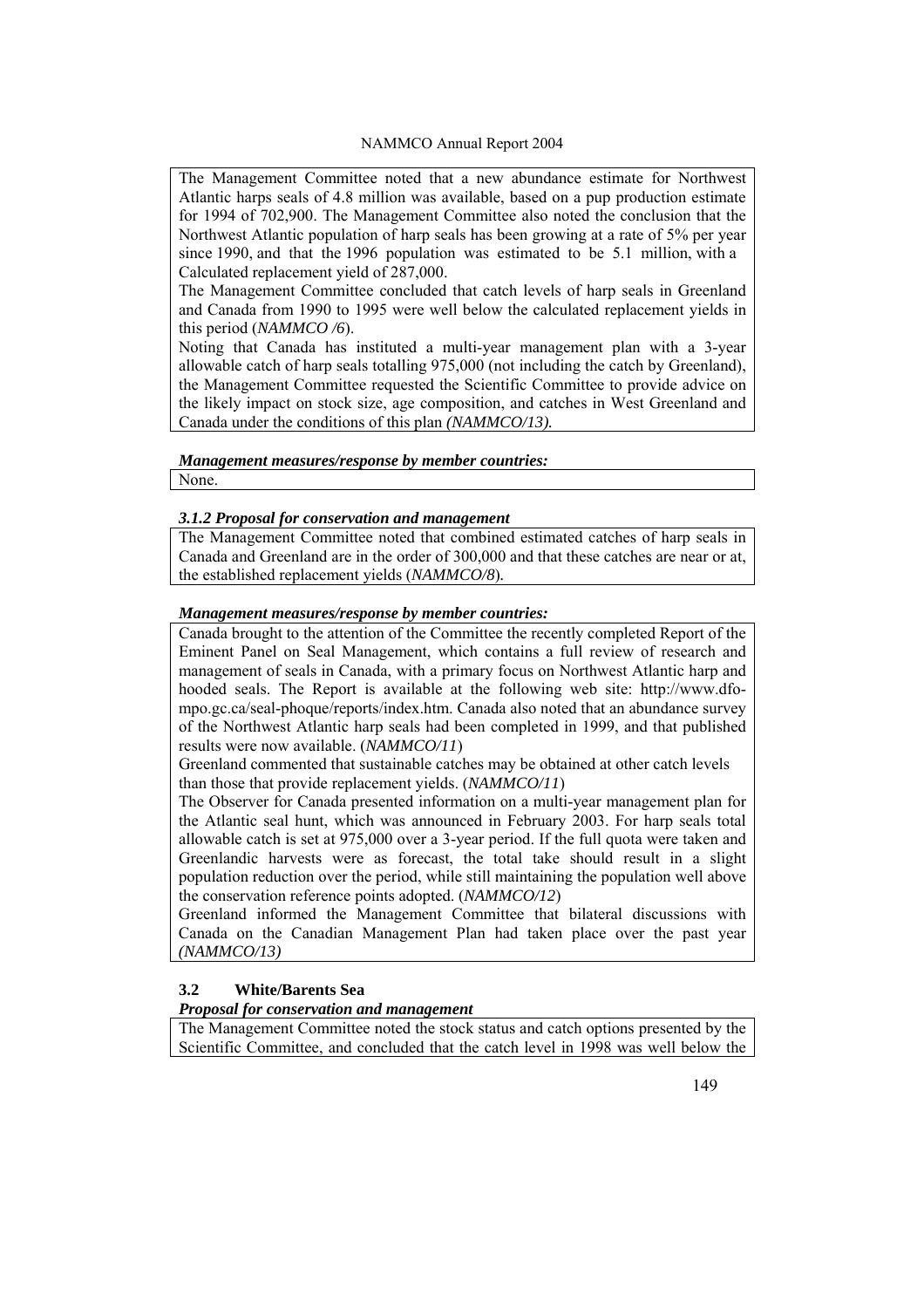calculated replacement yield. Catches at the same level in the future may result in population increase. From a resource management point of view, future quota levels approaching the replacement yield are advised. (*NAMMCO/9*)

## *Management measures/response by member countries:*

Norway informed the Committee that measures were being considered to improve the efficiency of the seal harvest in this area. The possibility of introducing smaller vessels into the seal hunt is being pursued. The long-term goal will be to reduce the need for subsidising the hunt and increase the take of seals from this stock *(NAMMCO/13)*.

## **3.3 Greenland Sea**

## *Proposal for conservation and management*

The Management Committee noted the stock status and catch options presented by the Scientific Committee, and concluded that the catch level in 1998 was well below the calculated replacement yield. Catches at the same level in the future may result in population increase. From a resource management point of view, future quota levels approaching the replacement yield are advised. (*NAMMCO/6*)

## *Management measures/response by member countries:*

Norway informed the Committee that, similar to the situation for the White/Barents Sea stock, efforts are being made to improve the efficiency of harvesting. Recent harvests have been a small fraction of available quotas. Again the long-term goal will be to reduce the need for subsidising the hunt and increase the take of seals from this stock *(NAMMCO/13)*.

## **4. Hooded seals**

## **4.1** *Northwest Atlantic*

## **4.1.1** *Proposal for conservation and management*

Noting the Scientific Committee's review of available analyses of hooded seal pup production, which recognised that calculations are dependent on the particular rate of pup mortality used, as well as the harvest regimes, the Management Committee concluded that present catches of hooded seals in the Northwest Atlantic (1990-1995) were below the estimated replacement yields of 22,900 calculated for a harvest of pups only, and 11,800 calculated for a harvest of 1-year and older animals only. (*NAMMCO/6*)

## *Management measures/response by member countries:*

None.

## **4.1.2** *Proposal for conservation and management*

The Management Committee noted that the total catch of hooded seals in the Northwest Atlantic in 1996 slightly exceeded the replacement yield while in 1997 the total number of seals taken was much lower. (*NAMMCO/8*)

## *Management measures/response by member countries:*

Greenland noted that this stock was shared with Canada and that the two countries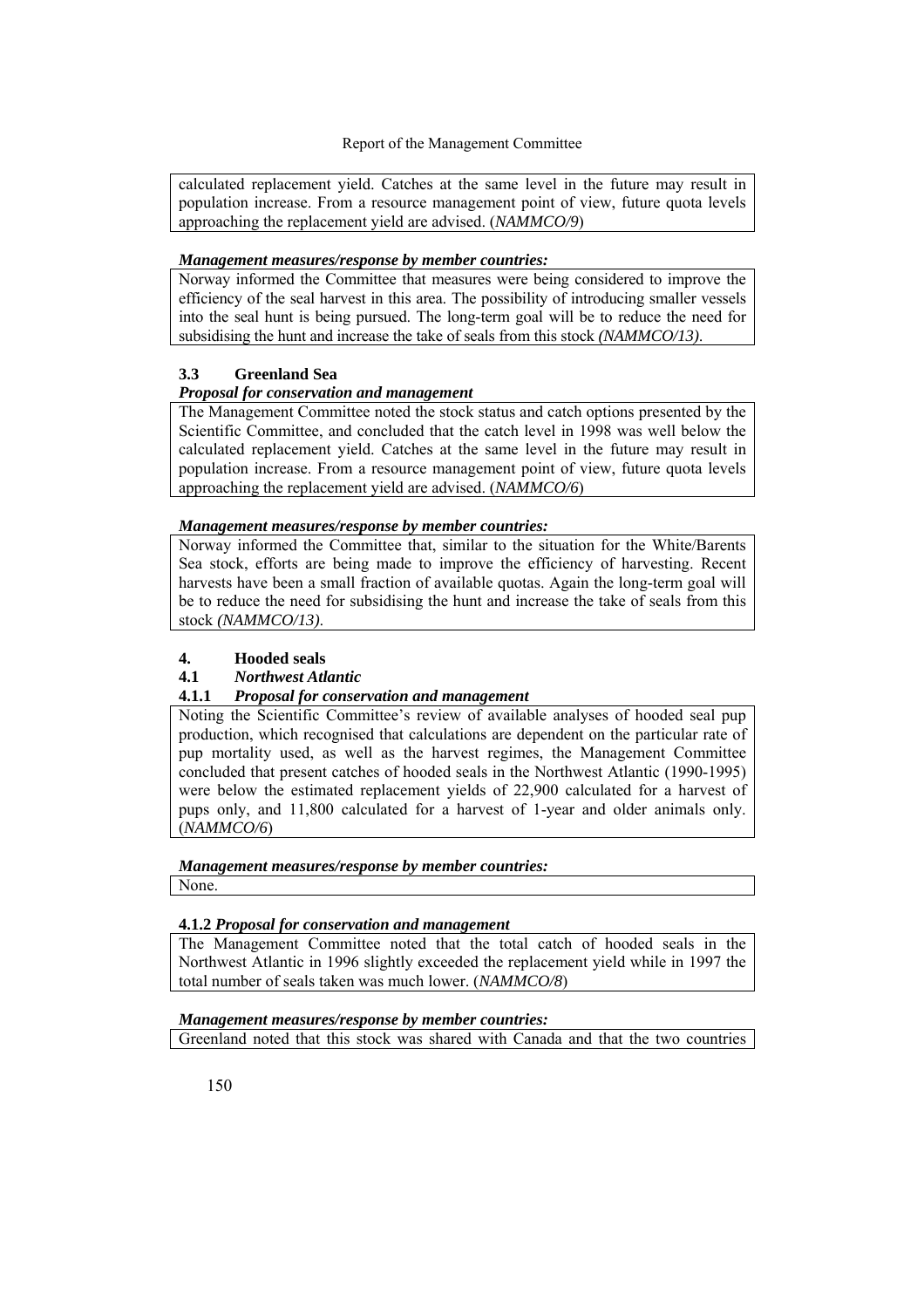hold regular bilateral discussions on management of this stock, including an exchange of information on harvest statistics, utilisation and stock assessment. (*NAMMCO/11*)

#### **4.2 Greenland Sea**

#### *Proposal for conservation and management*

The Management Committee noted the stock status and catch options presented by the Scientific Committee, and concluded that the catch level in 1998 was well below the calculated replacement yield. Catches at the same level in the future may result in population increase. From a resource management point of view, future quota levels approaching the replacement yield are advised. (*NAMMCO/9*)

## *Management measures/response by member countries:*

While supporting the past conclusion of the Management Committee that catch levels for this stock are below replacement yield, Norway noted that the abundance estimate for this stock is dated and that it hoped that new information should soon be available from surveys planned for 2002. (*NAMMCO/11*)

Norway informed the Committee that quotas in this area have been reduced on the advice of the ICES/NAFO Working Group on Harp and Hooded Seals, mainly because there is no recent abundance estimate for the stock. Consequently it is expected that the quota may be fully utilised this year *(NAMMCO/13).*

## **5. Grey Seal**

#### *Proposal for conservation and management*

The Management Committee noted the concern expressed by the Scientific Committee with regard to the observed decline in the grey seal stock around Iceland, where harvesting has been above sustainable levels for more than 10 years, with the apparent objective of reducing the size of the stock. The Management Committee agreed to recommend that Iceland should define clear management objectives for this stock.

The Management Committee noted the conclusion of the Scientific Committee that the new quota levels implemented for Norwegian grey seals would, if filled, almost certainly lead to a rapid reduction in population in the area. The Management Committee agreed to recommend that Norway should define clear management objectives for this stock.

For the Faroe Islands, the Management Committee supported the recommendation of the Scientific Committee to obtain better information on the level of catch *(NAMMCO/13).*

#### *Management measures/response by member countries:*

Iceland reported that the management objective for grey seals would be to maintain the stock size close to the current level, and that protective measures would be taken should further declines continue. A precondition to this objective will be careful monitoring of the stock size (*NAMMCO/14*)

Norway reported that a management plan for grey seals is presently under development (*NAMMCO/14*)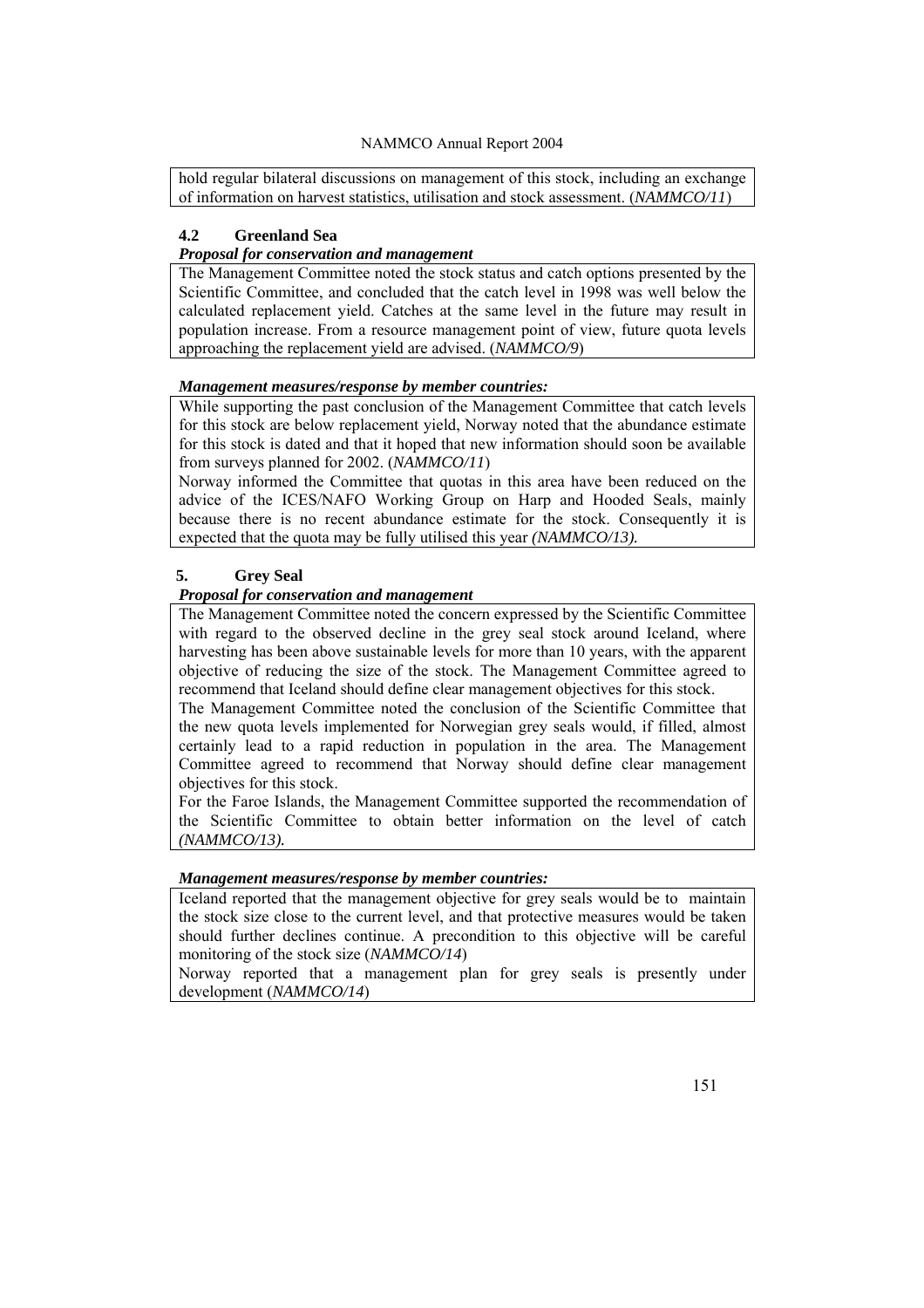## **CETACEANS**

# **6. Northern bottlenose whales**

*Proposal for conservation and management*

The Management Committee discussed the advice of the Scientific Committee on the status of the northern bottlenose whale and noted that this was the first conclusive analysis on which management of the northern bottlenose whale could be based. The Management Committee accepted that the population trajectories indicated that the traditional coastal drive hunt in the Faroe Islands did not have any noticeable effect on the stock and that removals of fewer than 300 whales a year were not likely to lead to a decline in the stock. (*NAMMCO/5*)

## *Management measures/response by member countries:*

None.

# **7. Long-finned pilot whales**

## *Proposal for conservation and management*

The Management Committee noted the findings and conclusions of the Scientific Committee, through its review of the ICES Study Group Report and the analysis of data from NASS-95 with respect to the status of long-finned pilot whales in the North Atlantic, which also confirmed that the best available abundance estimate of pilot whales in the Central and Northeast Atlantic is 778,000. With respect to stock identity it was noted that there is more than one stock throughout the entire North Atlantic, while the two extreme hypotheses of i) a single stock across the entire North Atlantic stock, and ii) a discrete, localised stock restricted to Faroese waters, had been ruled out.

The Management Committee further noted the conclusions of the Scientific Committee that the effects of the drive hunt of pilot whales in the Faroe Islands have had a negligible effect on the population, and that an annual catch of 2,000 individuals in the eastern Atlantic corresponds to an exploitation rate of 0.26%.

Based on the comprehensive advice which had now been provided by the Scientific Committee to requests forwarded from the Council, the Management Committee concluded that the drive hunt of pilot whales in the Faroe Islands is sustainable. (*NAMMCO/7*)

## *Management measures/response by member countries:*

In 1997 the Management Committee concluded that the Faroese drive hunt of pilot whales is sustainable. There have been no changes in annual take, new abundance estimates or other information that warrant any change in this conclusion. (*NAMMCO/11*)

## **8. Minke Whales - Central North Atlantic**

## *8.1 Proposal for conservation and management*

The Management Committee accepted that for the Central Stock Area the minke whales are close to their carrying capacity and that removals and catches of 292 animals per year (corresponding to a mean of the catches between 1980-1984) are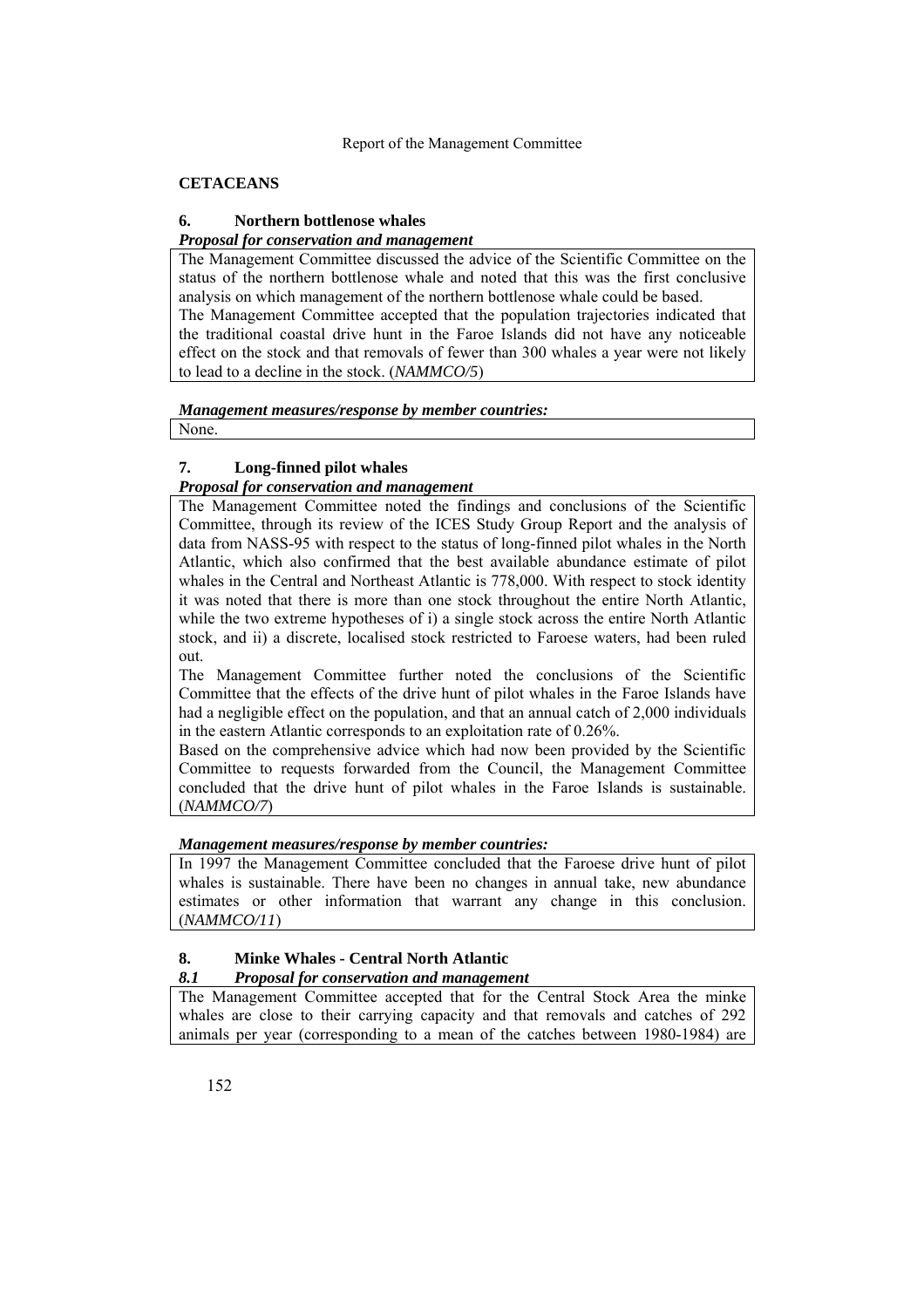sustainable. The Management Committee noted the conservative nature of the advice from the Scientific Committee. (*NAMMCO/8)*

## *Management measures/response by member countries:* None.

## *8.2 Proposal for conservation and management*

The Management Committee took note of the conclusions of the Scientific Committee with regard to the Central Atlantic Stock, which, under all scenarios considered, a catch of 200 minke whales per year would maintain the mature component of the population above 80% of its pre-exploitation level over that period. Similarly, a catch of 400 per year would maintain the population above  $70\%$  of this level. This constitutes precautionary advice, as these results hold even for the most pessimistic combination of the lowest MSYR and current abundance, and the highest extent of past catches considered plausible. The advice applies to either the CIC Small Area (coastal Iceland), or to the Central Stock as a whole (*NAMMCO/13).*

*Management measures/response by member countries:* None.

## **9. Beluga - West Greenland**

## *9.1 Proposal for conservation and management*

*Maniitsoq – Disko* The Management Committee noted that a series of surveys conducted since 1981 indicate a decline of more than 60% in abundance in the area Maniitsoq to Disko. It further noted that with the present harvest levels (estimated at 400/yr) the aggregation of belugas in this area is likely declining due to overexploitation.

*Avanersuaq – Upernavik* The present harvest in the area Avanersuaq - Upernavik is estimated to be more than 100/yr. The Management Committee noted that since this beluga occurrence must be considered part of those wintering in the area from Maniitsoq to Disko, it is considered to be declining due to overexploitation.

Finally the Management Committee noted the conclusion by the Scientific Committee that with the observed decline a reduction in harvesting in both areas seems necessary to halt or reverse the trend. *(NAMMCO/9)*

## *Management measures/response by member countries:*

Greenland stated that this issue again will be thoroughly discussed with the hunters, and that the Greenland Government does share the concerns expressed. (*NAMMCO/10*)

Greenland informed the Committee that in November 2000 the government made a decision to introduce harvest quotas for beluga and narwhal. Public hearings on a draft regulatory proposal were held in spring 2001. The results of these hearings are being taken into account in the drafting of a revised regulatory proposal, and a final set of regulations is expected to be introduced sometime in 2002. (*NAMMCO/11*)

Greenland informed the Committee that the regulatory initiative to introduce quotas and other hunting regulations for this species had been delayed, and comprehensive public hearings have been conducted. The draft regulations have now been submitted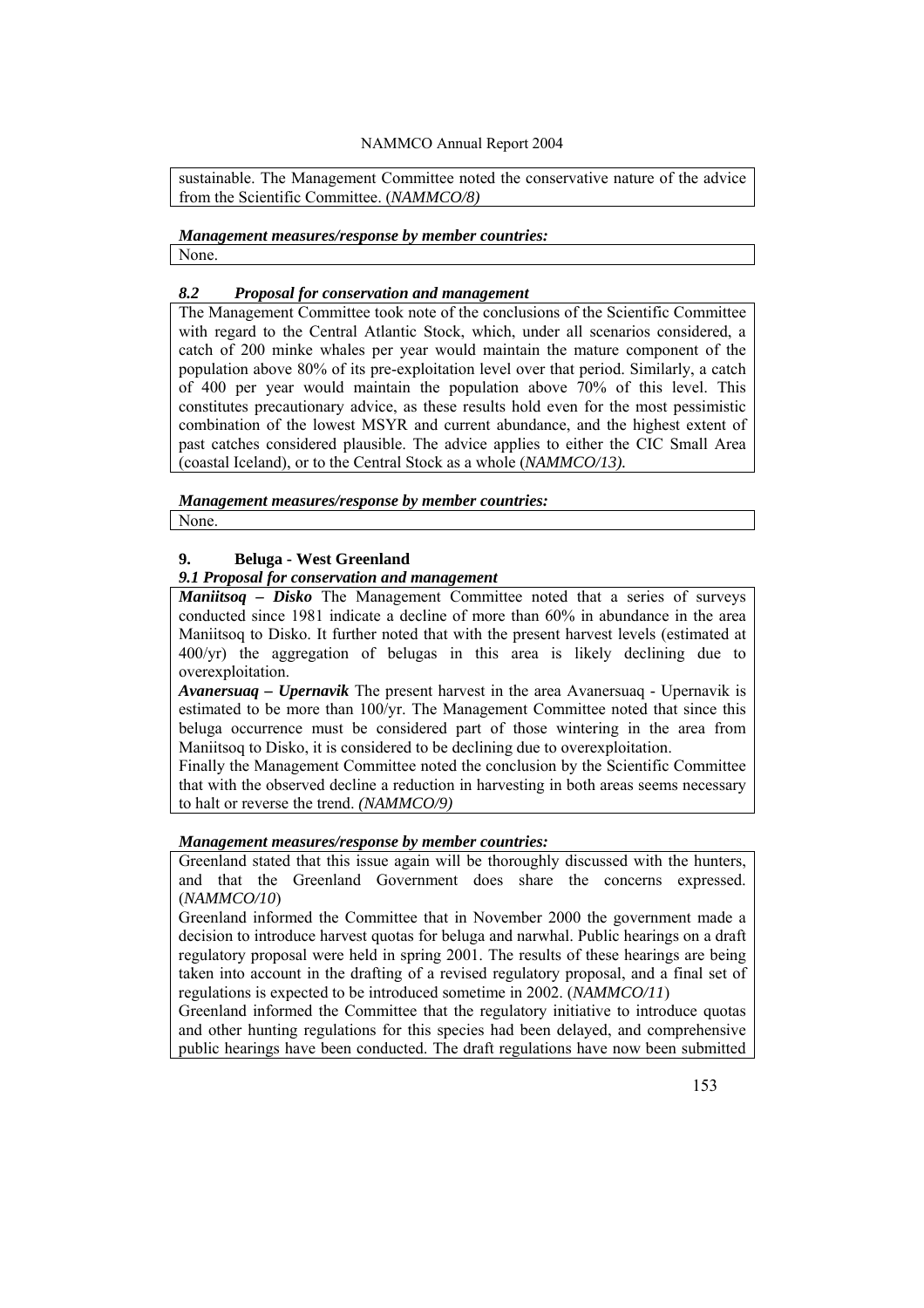to the Council of Hunters. It is expected that a final decision on the initiative will be taken later in 2003. (*NAMMCO/12*)

#### *9.2 Proposal for conservation and management*

It was accepted that the Canada/Greenland Joint Commission on Conservation and Management of Narwhal and Beluga (JCNB) would provide management advice for this stock, which is shared by Canada and Greenland. The Management Committee therefore recommended that closer links be developed between NAMMCO and the JCNB on this and other issues of mutual concern. Greenland stated that this issue again will be thoroughly discussed with the hunters, and that the Greenland Government does share the concerns expressed. *(NAMMCO/10)*

#### *Management measures/response by member countries:*

None

## *9.3 Proposal for conservation and management*

In 2000 the Management Committee accepted that the Canada/Greenland Joint Commission on Conservation and Management of Narwhal and Beluga (JCNB) would provide management advice for this stock, which is shared by Canada and Greenland. The Management Committee noted with pleasure that a joint meeting of the NAMMCO Scientific Working Group on the Population Status of North Atlantic Narwhal and Beluga and the JCNB Scientific Working Group had been held in May 2001, and recommended that this cooperation at the scientific level should continue. The Management Committee also reiterated its recommendation that closer links be developed between NAMMCO and the JCNB on this and other issues of mutual concern. *(NAMMCO/11)*

## *Management measures/response by member countries:*

Greenland informed the Committee that a regulatory framework allowing the government to set quotas and other limitations on hunting has now been passed. The new regulations provide protection for calves and females with calves and limit the size of vessels that are involved in beluga and narwhal hunting as well as hunting methods. The Municipalities will have the power to limit or prohibit the use of nets for narwhal/beluga harvesting. It is expected that quotas will be introduced for beluga and narwhal by July 2004. The municipalities will be involved in the allocation of the quotas (NAMMCO/13).

Greenland informed the Committee that a quota of 320 had been introduced in West Greenland and Qaanaaq year-round from 1<sup>st</sup> July 2004. (*NAMMCO*/14)

## **10. Narwhal - West Greenland**

## *10.1 Proposal for conservation and management*

*Avanersuaq* The Management Committee noted that the present exploitation level in Avanersuaq of 150/yr seems to be sustainable, assuming that the same whales are not harvested in other areas

*Melville Bay – Upernavik* The Management Committee noted that the Scientific Committee could give no status for the Melville Bay – Upernavik summering stock.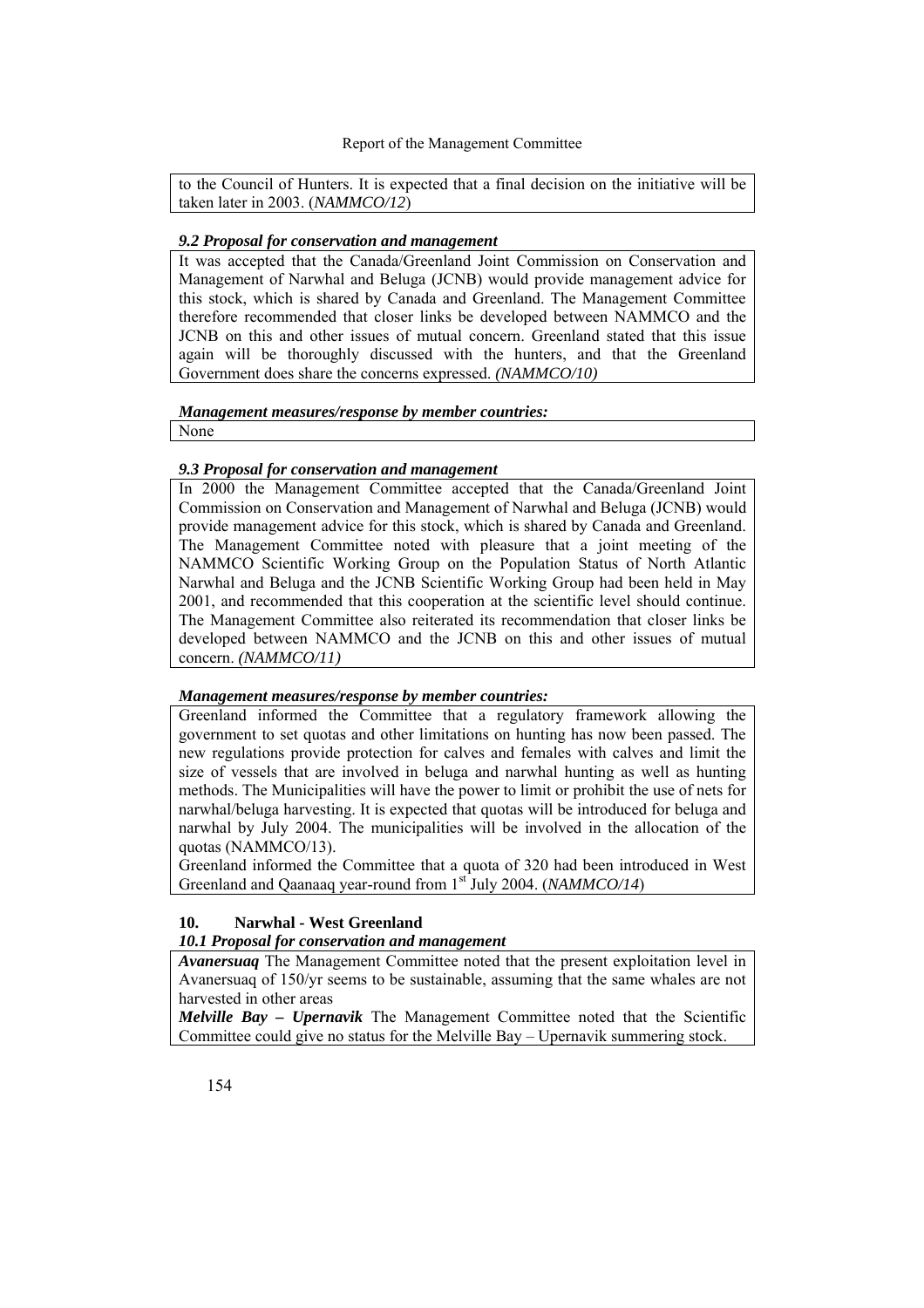*Uummannaq* The Management Committee noted that the substantial catches (several hundreds) in some years do cause concern for the status of this aggregation. The Management Committee further noted that the abundance of narwhal in this area should be estimated.

*Disko Bay* The Management Committee noted that present catches in this area are probably sustainable.

*Catch Statistics* The Management Committee noted that for both narwhal and beluga it is mandatory for future management that more reliable catch statistics (including loss rates) are collected from Canada and Greenland. (*NAMMCO/9*)

#### *Management measures/response by member countries:*

As for beluga, harvest quotas will be introduced for West Greenland narwhal in the near future. (*NAMMCO/11*)

Greenland informed the Committee that the regulatory initiative to introduce quotas and other hunting regulations for this species had been delayed, and comprehensive public hearings have been conducted. The draft regulations have now been submitted to the Council of Hunters. It is expected that a final decision on the initiative will be taken later in 2003. *(NAMMCO/12*)

## *10.2 Proposal for conservation and management*

The Management Committee accepted that the JCNB would provide management advice for this stock, which is shared by Canada and Greenland. The Management Committee therefore recommended that closer links be developed with the JCNB on this and other issues of mutual concern. *(NAMMCO/10)*

#### *Management measures/response by member countries:*

Greenland informed the Committee that the new regulations mentioned under 5.8 for beluga will also apply to narwhal, and that quotas will be introduced in July 2004 (*NAMMCO 13*)

#### *10.3 Proposal for conservation and management*

The Management Committee noted the conclusions of the Scientific Committee, that the West Greenland Narwhal have been depleted, and that a substantial reduction in harvest levels will be required to reverse the declining trend. These are preliminary conclusions, and more research and assessment work will be required. Nevertheless the Management Committee expressed its grave concern over the status of the West Greenland Narwhal, and noted that the JCNB, which provides management advice for this stock, would be considering this information in the near future. The Management Committee also noted that it will be important for NAMMCO to monitor the situation closely and update the assessment as soon as more information is available. *(NAMMCO 13)*

#### *Management measures/response by member countries:*

Greenland informed the Committee that quotas of 200 in West Greenland and 100 in Qaanaaq had been introduced in 2004 (*NAMMCO/14*)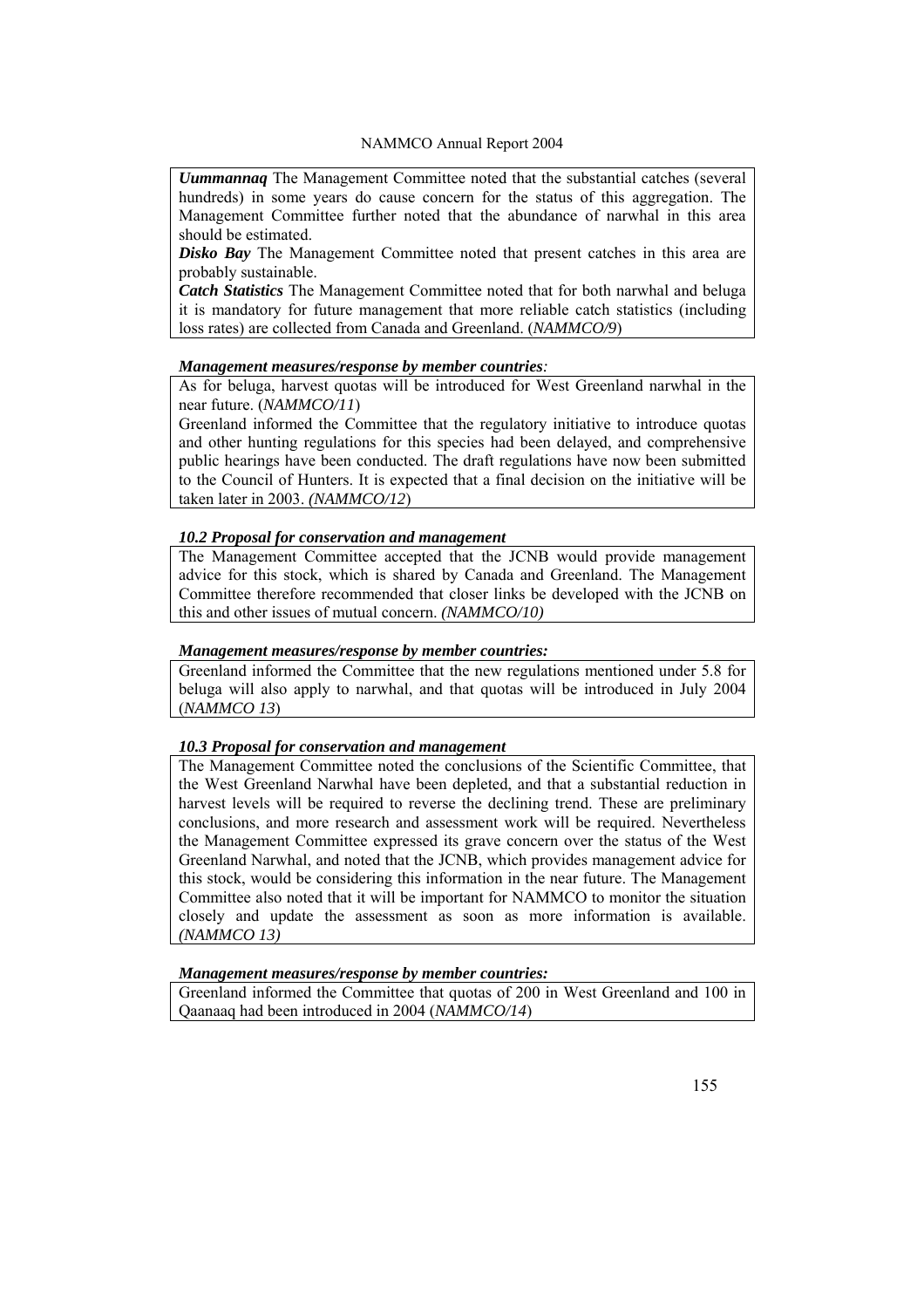#### **11. North Atlantic fin whales**

#### *11.1 Proposal for conservation and management*

The Management Committee accepted that for fin whales in the East Greenland – Iceland (EGI) stock area, removals of 200 animals per year would be unlikely to bring the population down below 70% of its pre-exploitation level in the next 10 years, even under the least optimistic scenarios. However, catches at this level should be spread throughout the EGI stock area, roughly in proportion to the abundance of fin whales observed in the NASS surveys. Furthermore, the Management Committee stressed that the utilisation of this stock should be followed by regular monitoring of the trend in the stock size.

The Management Committee also noted the conservative nature of the advice from the Scientific Committee on which the conclusion of the Management Committee was *based. (NAMMCO/9)* 

#### East Greenland-Iceland Stock

The Management Committee noted the conclusion of the Scientific Committee that projections under constant catch levels suggest that the inshore substock will maintain its present abundance (which is above MSY level) under an annual catch of about 150 whales. It is important to note that this result is based upon the assumption that catches are confined to the "inshore" substock, *i.e.* to the grounds from which fin whales have been taken traditionally. If catches were spread more widely, so that the "offshore" substock was also harvested, the level of overall sustainable annual catch possible would be higher than 150 whales. *(NAMMCO 13)* 

#### Faroe Islands

The Management Committee noted that the conclusion of the Scientific Committee had not changed from the previous assessment, that the uncertainties about stock identity are so great as to preclude carrying out a reliable assessment of the status of fin whales in Faroese waters, and thus the Scientific Committee was not in a position to provide advice on the effects of various catches. It may also be necessary to obtain clearer guidance on the management objectives for harvesting from what is likely to be a recovering stock before specific advice can be given. *(NAMMCO/13)*

*Management measures/response by member countries:*

None

## **12. Incorporation of the users' knowledge in the deliberations of the Scientific Committee**

## *12.1 Proposal for conservation and management*

The Management Committee endorsed the proposals and viewpoints contained in section 6 in the Scientific Committee report, and suggested that the "Draft Minke Whale Stock Status Report" (*NAMMCO/9/7*) could usefully serve as a pilot project for cooperation with the hunters. (*NAMMCO/9*)

## *Management measures/response by member countries:*

Status Reports under development.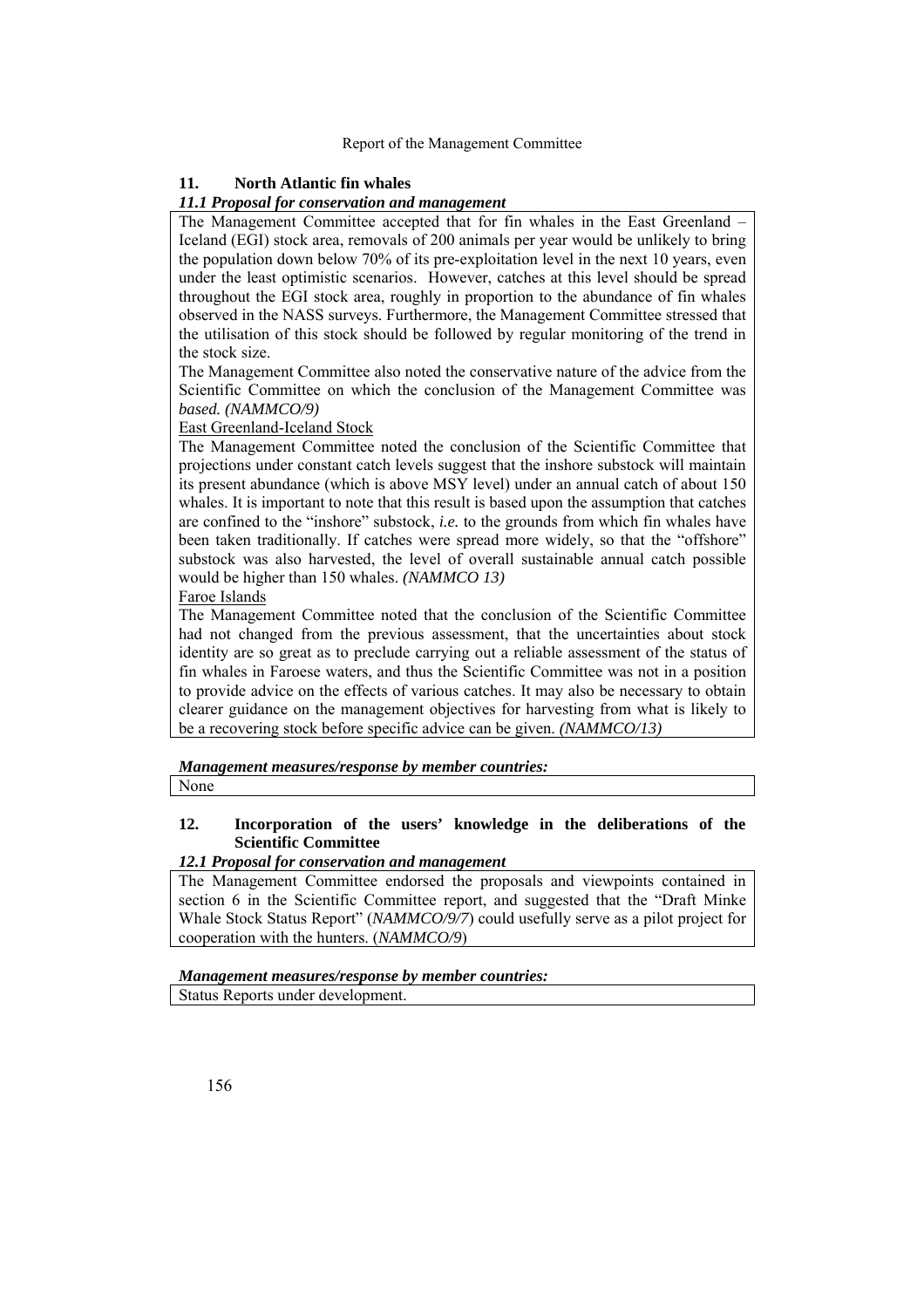#### *12.2 Proposal for conservation and management*

The Management Committee had previously asked the Secretariat to proceed with a proposal by the Scientific Committee to use stock status reports as a starting point for discussions with resource users to incorporate their knowledge in advice to Council, and to use the stock status report on minke whales as a pilot project. However, in 2000 the Management Committee recommended that a proposal for a conference on incorporating user knowledge and scientific knowledge into management advice should proceed, and asked the Conference Advisory Group to plan this conference to evaluate whether and how the previous proposal for incorporating user knowledge into the Scientific Committee's deliberations could be incorporated into the Conference. (*NAMMCO/11*)

#### *Management measures/response by member countries:*

Greenland informed the Committee that a person had been hired at the Greenland Institute of Natural Resources to deal with these issues, and that this employee is also on the Advisory Board of the Conference. (*NAMMCO/11*)

#### **LIST OF REFERENCES**

## **NAMMCO/1**

NAMMCO 1992. (MS) Report of the inaugural meeting of the Council of the North Atlantic Marine Mammal Commission. NAMMCO, University of Tromsø, Tromsø, 35 pp.

#### **NAMMCO/2**

NAMMCO. 1993. (MS) Report of the second meeting of the Council. NAMMCO, University of Tromsø, Tromsø, 65 pp.

#### **NAMMCO/3**

NAMMCO. 1993. (MS) Report of the third meeting of the Council. NAMMCO, University of Tromsø, Tromsø, 51 pp.

#### **NAMMCO/4**

NAMMCO. 1994. (MS) Fourth meeting of the Council. NAMMCO, University of Tromsø, Tromsø, 142 pp.

## **NAMMCO/5**

NAMMCO. 1995. Fifth meeting of the Council. In: NAMMCO, *Annual Report 1995.* NAMMCO, Tromsø, 11-44.

#### **NAMMCO/6**

NAMMCO. 1997. Report of the sixth meeting of the Council. In: NAMMCO, *Annual Report 1996.* NAMMCO, Tromsø, 11-58.

## **NAMMCO/7**

NAMMCO. 1998. Report of the seventh meeting of the Council. In: NAMMCO, *Annual Report 1997.* NAMMCO, Tromsø, 9-60.

#### **NAMMCO/8**

NAMMCO. 1999. Report of the eighth meeting of the Council. In: NAMMCO, *Annual Report 1998.* NAMMCO, Tromsø, 9-55.

## **NAMMCO/9**

NAMMCO. 2000. Report of the ninth meeting of the Council. In: NAMMCO, *Annual Report 1999.* NAMMCO, Tromsø, 11-49.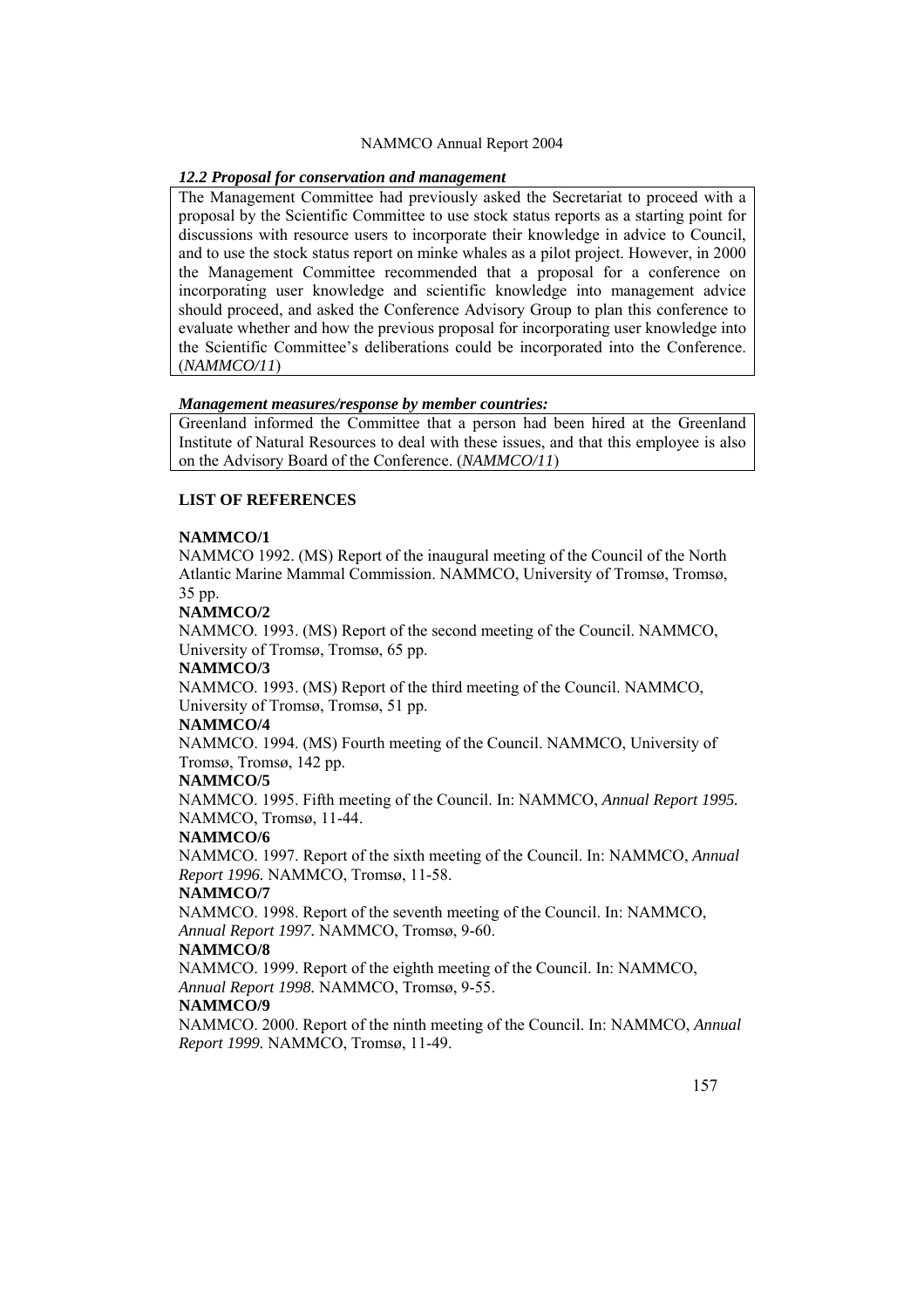#### **NAMMCO/10**

NAMMCO. 2001. Report of the tenth meeting of the Council. In: NAMMCO, *Annual Report 2000*. NAMMCO, Tromsø, , 11-69.

## **NAMMCO/11**

NAMMCO. 2002. Report of the eleventh meeting of the Council. In: NAMMCO, *Annual Report 2001*. NAMMCO, Tromsø, 11-93.

#### **NAMMCO/12**

NAMMCO. 2003. Report of the twelfth meeting of the Council. In: NAMMCO, *Annual Report 2002*. NAMMCO, Tromsø, 11-112.

#### **NAMMCO/13**

NAMMCO. 2004. Report of the thirteenth meeting of the Council. In: NAMMCO, *Annual Report 2003*. NAMMCO, Tromsø, 11-71.

## **NAMMCO/14**

NAMMCO. 2005. Report of the fourteenth meeting of the Council. In: NAMMCO, *Annual Report 2004.* NAMMCO, Tromsø, in press.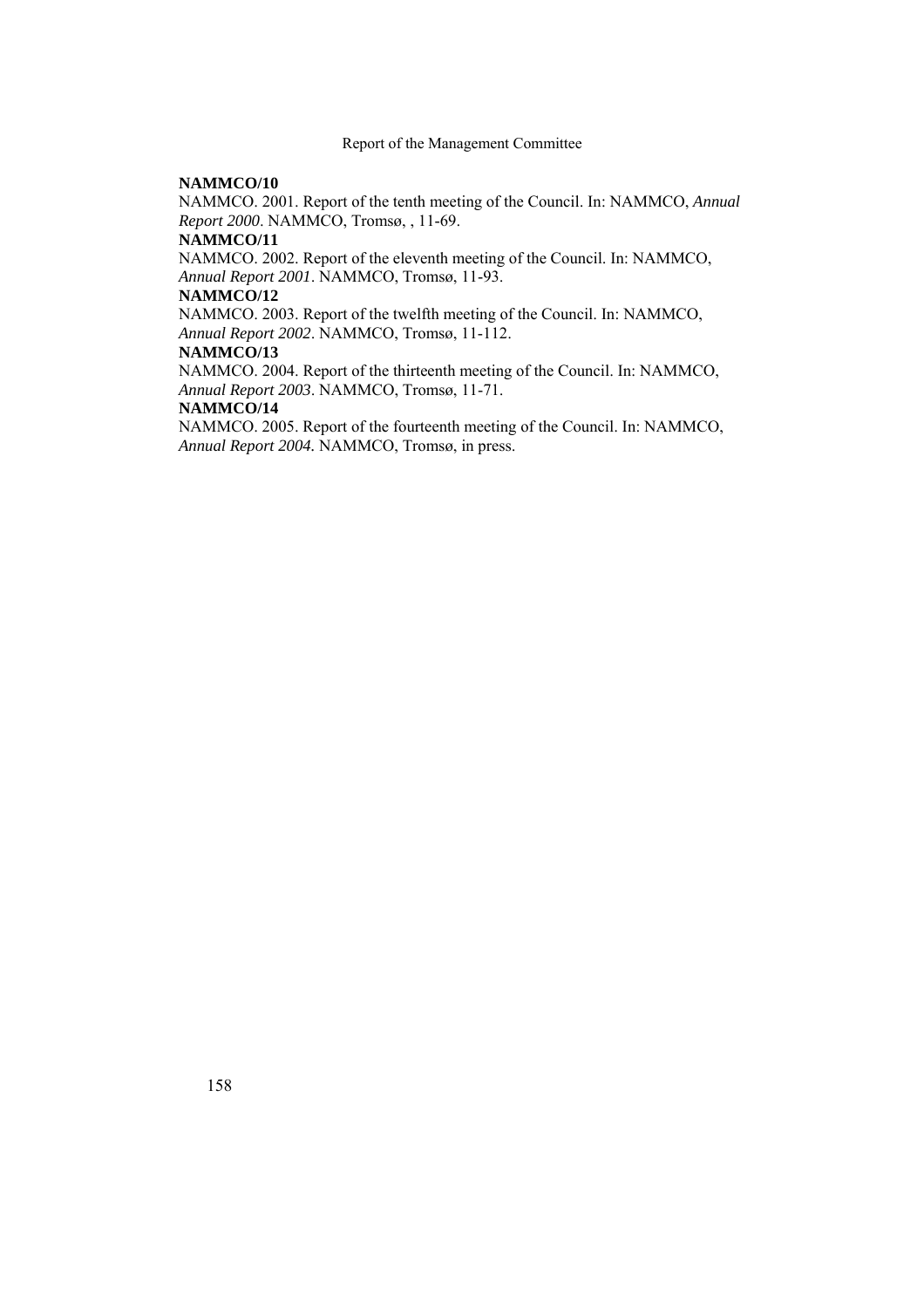Appendix 4

# **SUMMARY OF REQUESTS BY NAMMCO COUNCIL TO THE SCIENTIFIC COMMITTEE, AND RESPONSES BY THE SCIENTIFIC COMMITTEE**

The following provides a summary of all requests by NAMMCO Council to the Scientific Committee **(**including NAMMCO/14 - 2005), and notes the response of the Scientific Committee (SC) to these requests. Requests forwarded from NAC (North Atlantic Committee for Cooperation on Research on Marine Mammals) to ICES (International Council for the Exploration of the Sea) prior to NAMMCO's establishment, and which were carried over to NAMMCO in 1992, are included. Unless otherwise stated the status of the request and response is ongoing.

## **1. ROLE OF MARINE MAMMALS IN THE ECOSYSTEM**

#### **Marine mammal - fish interaction:**

*Code/Meeting:* 1.1/ NAMMCO/1-

*Request:* 

To provide an overview of the current state of knowledge of the dependence of marine mammals on the fish and shrimp stocks and the interrelations between these compartments

*Response of the Scientific Committee:* 

See 1.2, 1.4, 1.7, 1.9, 1.10.

## *Code/Meeting:* 1.2/NAMMCO/1

*Request:* 

In the multi-species context ... to address specific questions related to the Davis Strait ecosystem such as:

- the apparent increase in harp seal stocks:
- its influence on the economically important shrimp and cod stocks;
- the impact of the fisheries on marine mammals, particularly harp seals;
- the southward shift of minke whale distribution in recent years, and
- observed changes in oceanographical conditions after the 1970s;
- and to the East Greenland-Iceland-Jan Mayen area interactions between capelin stocks, fishery and marine mammals

*Response of the Scientific Committee:* 

- Questions related to harp and hooded seals were forwarded to the ICES/NAFO Joint Working Group on Harp and Hooded Seals (SC/2)
- Specific questions related to the Davis Strait ecosystem were not addressed.
- See also 1.4, 1.7, 1.9, and 1.10.

## *Code/Meeting:* 1.3/NAMMCO/2

## *Request:*

To assess the impact of marine mammals on the marine ecosystem, with special emphasis on the availability of economically important fish species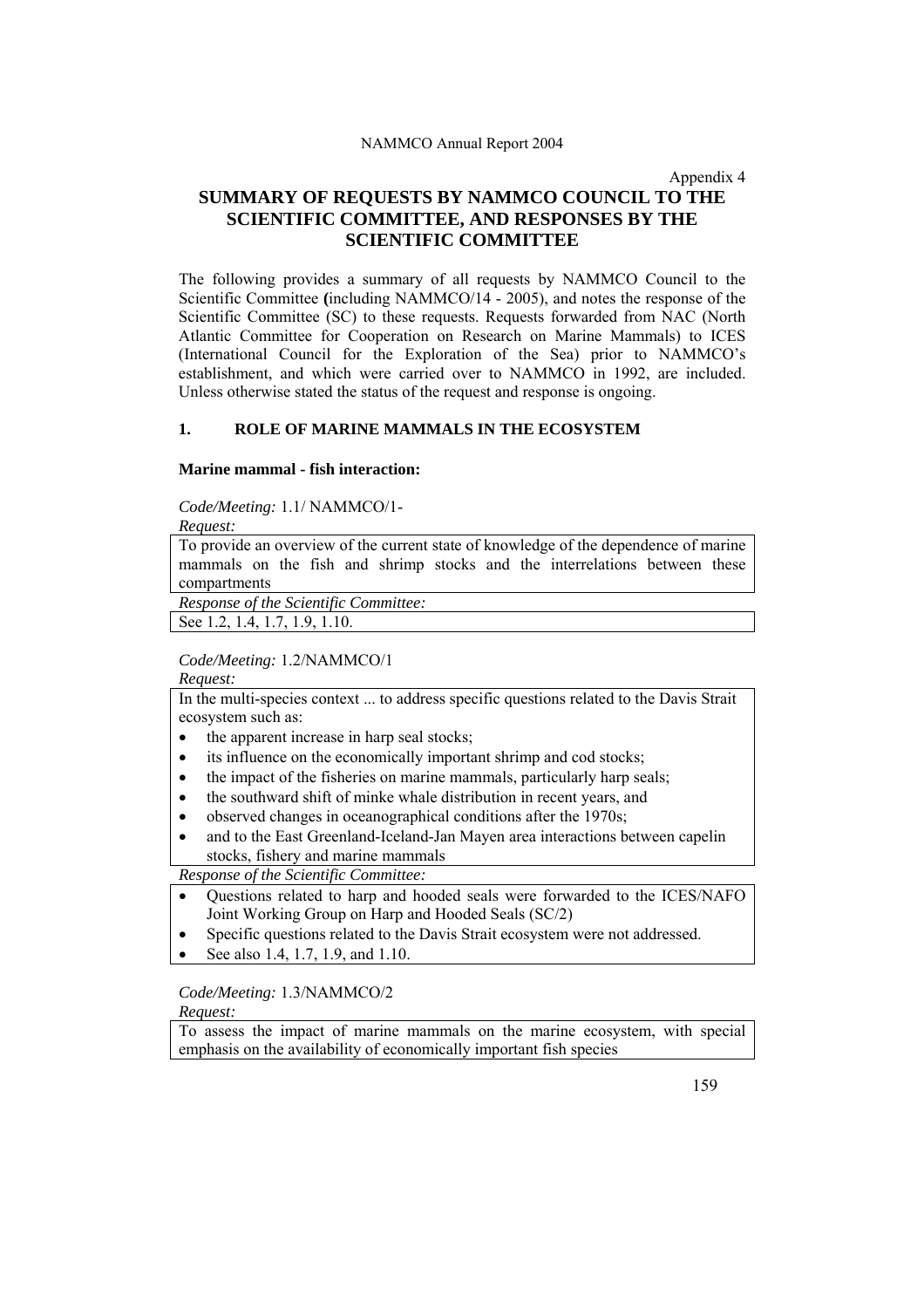*Response of the Scientific Committee:* 

See 1.2, 1.4, 1.7, 1.9, 1.10

## *Code/Meeting:* 1.4/ NAMMCO/6

*Request:* 

The Scientific Committee was requested to focus its attention on the food consumption of three predators in the North Atlantic: the minke whale, the harp seal and the hooded seal, with a particular emphasis on the study of the potential implications for commercially important fish stocks.

*Response of the Scientific Committee:* 

The Scientific Committee established a Working Group on the Role of Minke Whales, Harp Seals and Hooded Seals in the North Atlantic. The Scientific Committee used the report of this Working Group to provide advice to Council, and to recommend further research. (SC/5) Many of the papers presented will be published in Volume 2 of NAMMCO Scientific Publications. (SC/7)

## *Code/Meeting:* 1.5/NAMMCO/7

*Request:* 

The Council encourages scientific work that leads to a better understanding of interactions between marine mammals and commercially exploited marine resources, and requested the Scientific Committee to periodically review and update available knowledge in this field.

*Response of the Scientific Committee:* 

See 1.9, 1.10

## **Multi-species approaches to management:**

*Code/Meeting:* 1.6/NAMMCO/1

*Request:* 

To consider whether multi-species models for management purposes can be established for the North Atlantic ecosystems and whether such models could include the marine mammals compartment. If such models and the required data are not available then identify the knowledge lacking for such an enterprise to be beneficial to proper scientific management and suggest scientific projects which would be required for obtaining this knowledge.

*Response of the Scientific Committee:* 

See 1.4, 1.7, 1.9, 1.10

## *Code/Meeting:* 1.7/NAMMCO/5

*Request:* 

In relation to the importance of the further development of multi-species approaches to the management of marine resources, the Scientific Committee was requested to monitor stock levels and trends in stocks of all marine mammals in the North Atlantic. *Response of the Scientific Committee:* 

It was clarified that the purpose of this request was to ensure that data on marine mammals was available for input into multi-species models for management. The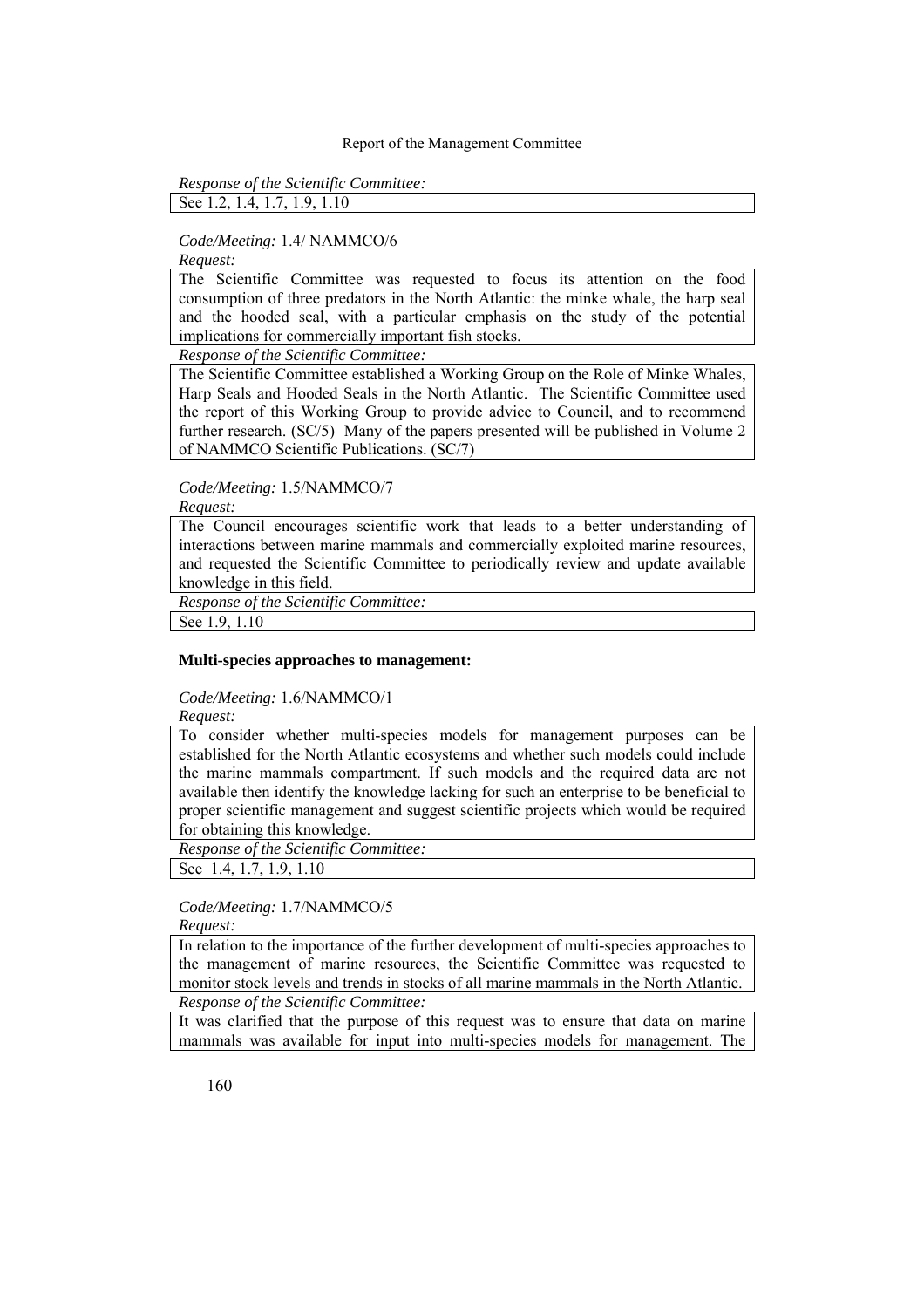Committee agreed that updated information on abundance and indications of trends in abundance of stocks of marine mammals in the North Atlantic should be clearly described in a new document for the internal reference of the Council, to replace the List of Priority Species. This document would be entitled Status of Marine Mammals in the North Atlantic and should include those cetacean and pinniped species already contained in the List of Priority Species, as well as other common cetacean species in the NAMMCO area for which distribution and abundance data is also available (fin, sei, humpback, blue, and sperm whales). (SC/5)

#### **Sealworm infestation:**

*Code/Meeting:* 1.8/NAMMCO/6 – Status: COMPLETED

*Request:* 

Aware that the population dynamics of the sealworm (*Pseudoterranova decipiens*) may be influenced by sea temperature, bathymetry, invertebrate and fish fauna, the Scientific Committee was requested to review the current state of knowledge with respect to sealworm infestation and to consider the need for comparative studies in the western, central and eastern North Atlantic coastal areas, taking into account the priority topics recommended by the Scientific Committee and its *ad hoc* Working Group on grey seals.

*Response of the Scientific Committee:* 

The Scientific Committee established a Working Group on Sealworm Infection to address this question. The Scientific Committee used their report as the basis for providing advice to Council, and developing recommendations for further research. (SC/5) Many of the papers considered by the Working Group are published in *NAMMCO Scientific Publications* Vol. 3 *Sealworms in the North Atlantic: Ecology and population dynamics* (SC/7*)*

**Economic aspects of marine mammal-fisheries interactions:** 

*Code/Meeting:* 1.9/NAMMCO/7

*Request:* 

The Council requested that special attention be paid to studies related to competition and the economic aspects of marine mammal-fisheries interactions

*Response of the Scientific Committee:* 

The Scientific Committee established a Working Group on Economic Aspects of Marine Mammal-Fisheries Interactions. The Scientific Committee concluded that inclusion of economic considerations is a valuable addition to multi-species models of interactions between marine mammals and fisheries. The work presented at the Working Group was considered the first step towards more complete analyses of these interactions and it was recommended, in light of the economic impacts, that more complete models should be developed and presented. The Scientific Committee showed a continued interest in the development of the models and it was decided to maintain the Working Group and seek further guidance from the Council on matters of particular interest. (SC/6)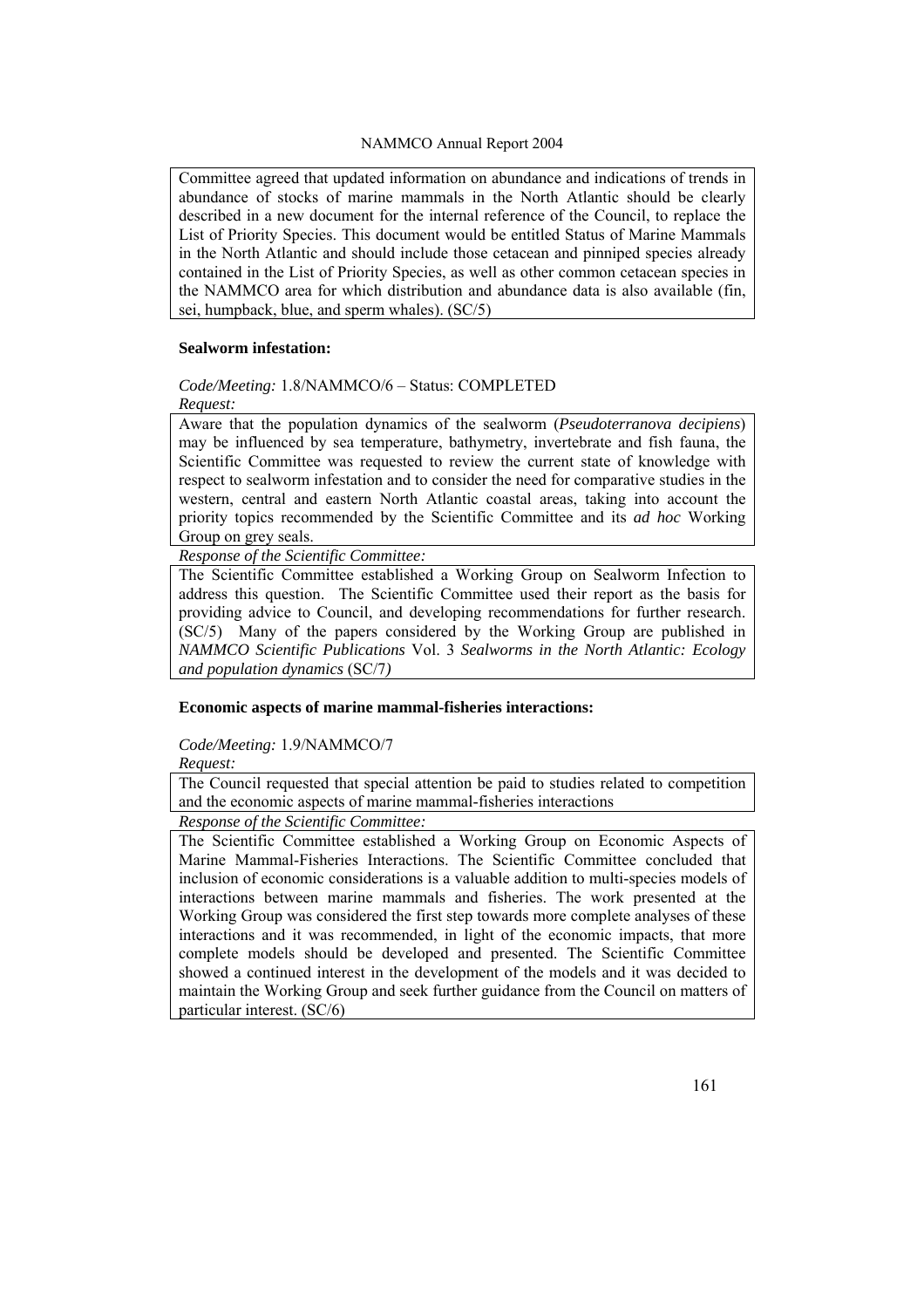## *Code/Meeting:* 1.10/NAMMCO/8

#### *Request:*

The Scientific Committee is requested to investigate the following economic aspects of marine mammal – fisheries interactions:

- to identify the most important sources of uncertainty and gaps in knowledge with respect to the economic evaluation of harvesting marine mammals in the different areas;
- to advise on research required to fill such gaps both in terms of refinement of ecological and economical models and collection of basic biological and economical data required as input parameters for the models;
- to discuss specific cases where the state of knowledge may allow quantification of the economic aspects of marine mammal – fisheries interactions: a) what could be the economic consequences of a total stop in harp seal exploitation versus different levels of continued sustainable harvest? b) what could be the economic consequences of different levels of sustainable harvest vs. no exploitation of minke whales?

*Response of the Scientific Committee:* 

The Working Group on the Economic Aspects of Marine Mammal - Fisheries Interactions was reactivated to meet this request. It was agreed to separate the request into two sections. At the first Working Group meeting the first two items in the request were addressed. The Working Group used available information to derive estimates of consumption of cod, herring, capelin and shrimp by harp seals, minke whales and *Lagenorhynchus* spp. and bottlenose dolphins in some areas. Multi-species models presently in use or under development in Norway and Iceland offer a means of assessing the impact of marine mammal predation on fish stocks The Scientific Committee therefore recommended that the next logical step in addressing the request should be for NAMMCO to lead or assist in the development of a multi-specieseconomic model for a candidate area. However, the Scientific Committee reiterated that the estimation and model uncertainties are such that definitive quantification of the economic aspects of marine mammal-fisheries interactions in candidate areas cannot be expected in the near term. (SC/8)

# *Code/Meeting:* 1.11/NAMMCO/10

*Request:* 

Noting the requests for advice from the Council at its  $8<sup>th</sup>$  meeting in Oslo 1998 (see Annual Report 1998 page 23), the Management Committee recommended that the Scientific Committee continue the assessment of the economic aspects of fishery marine mammal interactions in the two areas (Barents Sea and Iceland) and with the two species (minke whales and harp seals) that have been identified as feasible for this assessment.

*Response of the Scientific Committee:* 

The Scientific Committee convened a workshop under the theme "Marine Mammals: From feeding behaviour or stomach contents to annual consumption - what are the main uncertainties ", to further investigate the methodological and analytical problems in estimating consumption by marine mammals. (SC/9)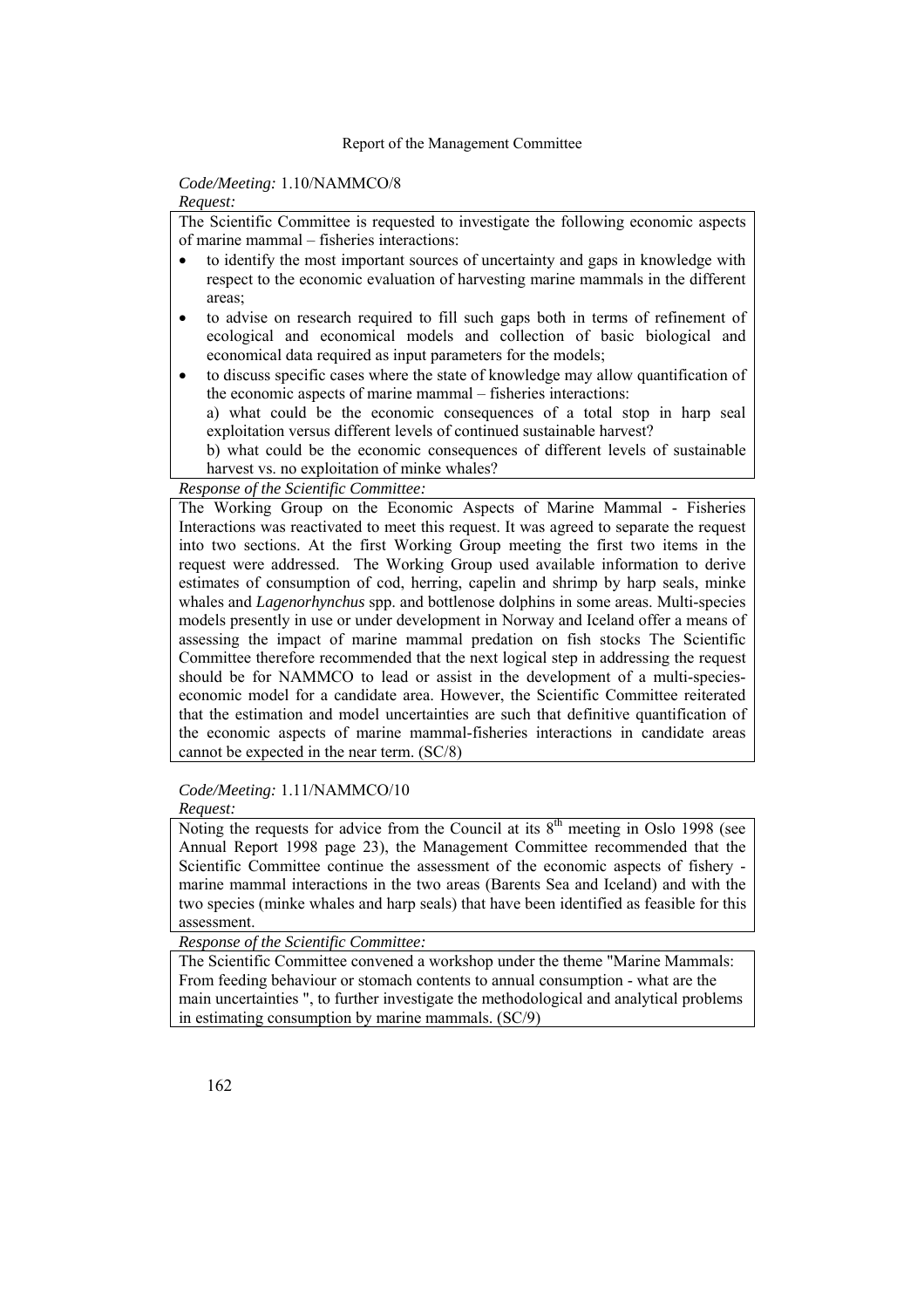## *Code/Meeting:* 1.12/NAMMCO/11

## *Request:*

The Management Committee noted the conclusion of the Scientific Committee that the estimation and model uncertainties are such that the economic aspects of marine mammal-fishery interactions in candidate areas cannot be quantified without further work. The Management Committee therefore recommended that the Scientific Committee should hold a workshop on ecosystem models aiming for a better understanding of the ecological role of minke whales and harp and hooded seals in the North Atlantic, as proposed in the Scientific Committee report.

*Response of the Scientific Committee:* 

The Scientific Committee convened a workshop, under the theme "Modelling Marine Mammal – Fisheries Interactions in the North Atlantic", to investigate how presently available ecosystem models can be adapted for quantifying marine mammal - fishery interactions. (SC/10)

#### *Code/Meeting:* 1.13/NAMMCO/12

#### *Request:*

The Management Committee agreed that the Scientific Committee should monitor progress made in multi-species modelling and in the collection of input data and decide when enough progress has been made to warrant further efforts in this area. Future meetings should focus on assessing modelling results from the Scenario Barents Sea model and possibly the GADGET-based template models for other areas, if they are developed. The Scientific Committee should also consider the feasibility of connecting the multi-species models with simple economic models at that time.

*Response of the Scientific Committee:* 

The Scientific Committee convened a Working Group to to review the progress that has been made in the last two years, in 2 specific areas: 1) quantifying the diet and consumption of marine mammals, and 2) the application of multi-species models that include marine mammals to candidate areas of the North Atlantic (SC/12).

## **2. ENVIRONMENTAL ISSUES**

#### *Code/Meeting:* 2.1/NAMMCO/1

*Request:* 

To describe the possible pathways of radioactive material from blowouts and leakage in existing nuclear power plants, leakage from dumped material and possible accidents in planned recycling plants in the northern part of Scotland into the food web of the North Atlantic and hence into the top predators like marine mammals.

*Response of the Scientific Committee:* 

Forwarded to ICES.

# *Code/Meeting:* 2.2/NAMMCO/1

*Request:* 

To review the contaminant burdens (especially organochlorines) in marine mammals in the North Atlantic and evaluate the possible sources of these contaminants.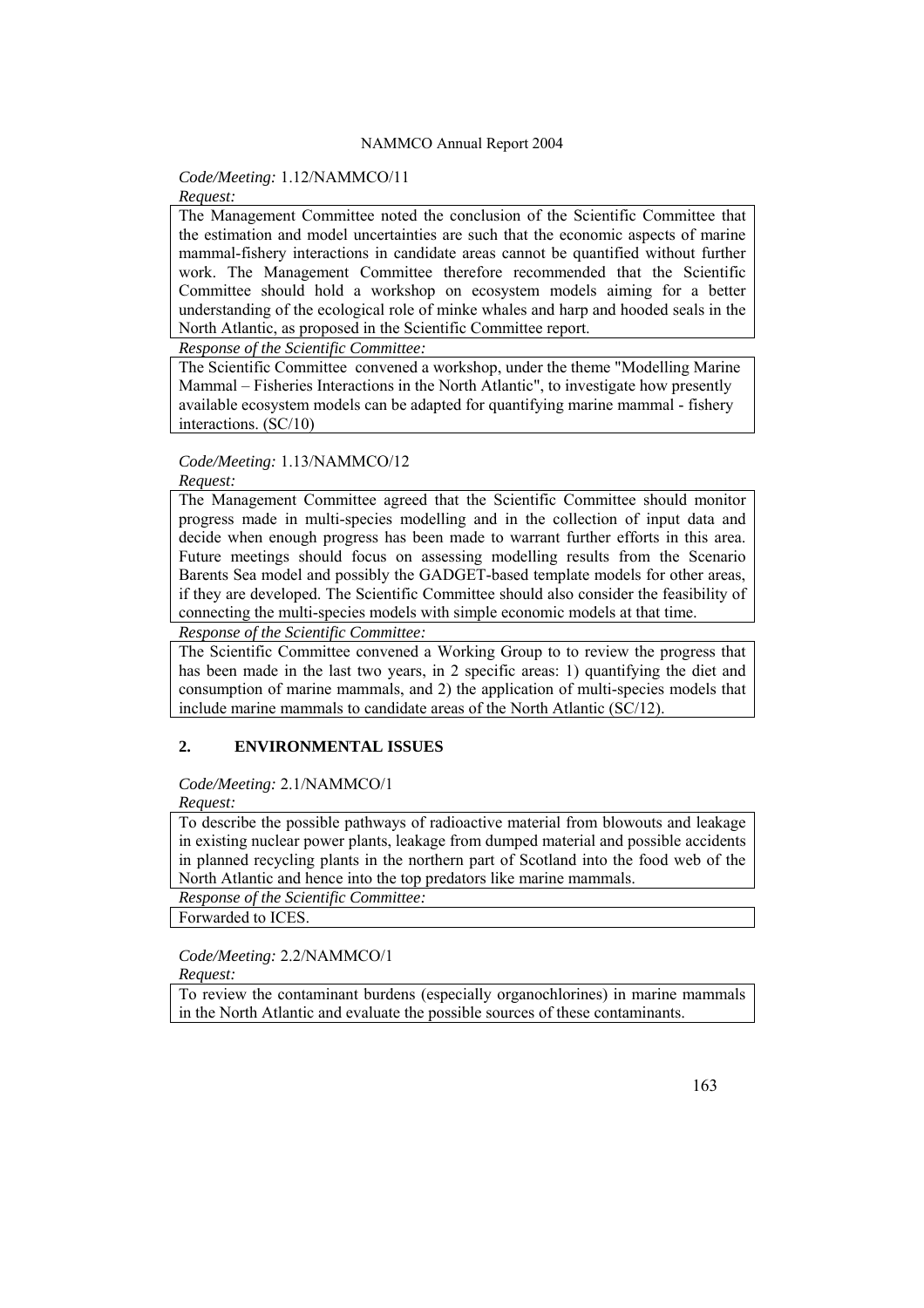#### *Response of the Scientific Committee:*

No response from the Scientific Committee. In 1995, NAMMCO hosted the International Conference on Marine Mammals and the Marine Environment. The Conference covered the following themes: Marine mammals and the marine environment - impacts and management approaches; Contaminants in marine mammals – sources, levels and effects; Coastal communities and marine pollution – social, economic and health considerations; Addressing the questions – problems and future needs. The proceedings were published as a special issue of *The Science of the Total Environment* (186: 1,2).

## **3. MANAGEMENT PROCEDURES**

#### *Code/Meeting:* 3.1/NAMMCO/2

*Request:* 

To review the basis for, and develop assessments necessary to provide the scientific foundation for conservation and management of the stocks relevant for management under NAMMCO.

*Response of the Scientific Committee:* 

A Working Group on Management Procedures was established to consider this matter. (SC/2). The Scientific Committee noted that there were many different management needs requiring different management procedures. It was agreed that there was need for more guidance on management objectives before any concrete work can be started on developing appropriate management procedures, and in turn this was likely to be case- (species and/or area) specific. Related to this it was also noted that NAMMCO may prefer to assume an advisory and evaluative role in developing its management.  $(SC/2)$ 

## *Code/Meeting:* 3.2/NAMMCO/4

*Request:* 

Further development of RMP-like procedures.

*Response of the Scientific Committee:* 

The Scientific Committee decided to develop management procedures on a case-bycase basis: "a more pragmatic approach on an area and species/case-specific basis would be desirable for the development of specific management procedures. It was therefore decided to suggest that requests for advice from the Council be accompanied by specific objectives defined for the case in question". (SC/3)

## **4. STOCKS/SPECIES**

## **Monitoring marine mammal stock levels and trends in stocks /North Atlantic Sightings Surveys (NASS):**

*Code/Meeting:* 4.1.1/NAMMCO/3

*Request:* 

To plan joint cetacean sighting surveys in the North Atlantic by co-ordinating national research programmes.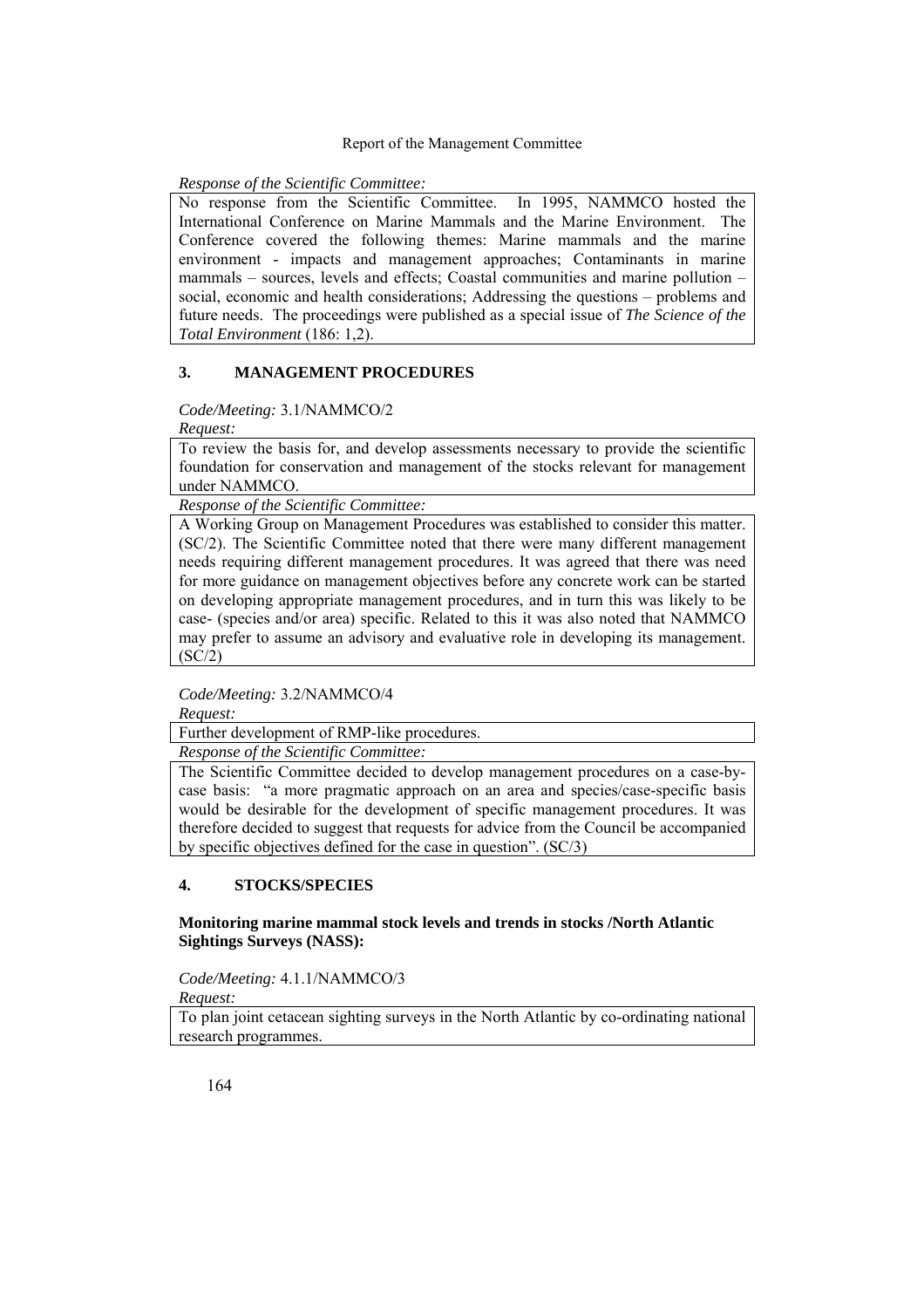#### *Response of the Scientific Committee:*

The Scientific Committee agreed to establish a Working Group to plan the sighting survey for the summer of 1995. (SC/2)

The Scientific Committee was pleased to note the good progress that had been made in planning this important joint research, in which the Faroes (1 vessel), Iceland (3 vessels and 1 aircraft) and Norway (11 vessels) had decided to participate. It was noted that Greenland had decided not to conduct surveys as part of these joint efforts.  $(SC/3)$ 

The Scientific Committee agreed to recommend that a special fund of NOK 800,000 be established from the NAMMCO budget for use in financing various aspects of NASS-95, where required. (SC/3)

## *Code/Meeting:* 4.1.2/NAMMCO/5

*Request:* 

The 1995 North Atlantic Sightings Survey (NASS-95) would provide updated abundance estimates for a number of whale species in the North Atlantic, and the Scientific Committee was requested to review results in the light of recent assessments of North Atlantic whale stocks.

## *Response of the Scientific Committee:*

The Scientific Committee agreed to establish a Working Group on Abundance Estimates. The task of the Working Group on Abundance Estimates would be to review analyses and where relevant also analyse data from NASS-95 to ensure its compatibility, both between NASS-95 survey areas, as well as with data from other sightings surveys, in order to provide a basis for calculating abundance estimates for the relevant cetacean stocks in the North Atlantic. (SC/4)

## *Code/Meeting:* 4.1.3/NAMMCO/6

*Request:* 

The Management Committee noted the successful completion of the North Atlantic Sightings Survey in 1995, and commended the process initiated by the Scientific Committee to conclude the analysis of NASS-95 data. It was expected that the results on abundance will be dealt with by the newly established Scientific Committee Working Group on Abundance Estimates and will be presented at the next annual meeting. It was noted that the Working Group would at least to some extent address last year's request from the Council regarding monitoring of stock levels and trends in stocks. However, it was also noted that one outstanding matter from last year is the request to the Scientific Committee to review results of NASS-95 in the light of recent assessments of North Atlantic whale stocks.

The Council agreed to the suggestion from the Management Committee that this be drawn to the attention of the Scientific Committee to secure a follow-up to last year's request.

*Response of the Scientific Committee:* 

To address this request, a Working Group on Abundance Estimates had been established with the task of reviewing the analyses, and where relevant, also to analyse data from NASS-95 to provide a basis for calculating abundance estimates for the relevant cetacean stocks in the North Atlantic. The Working Group had focused on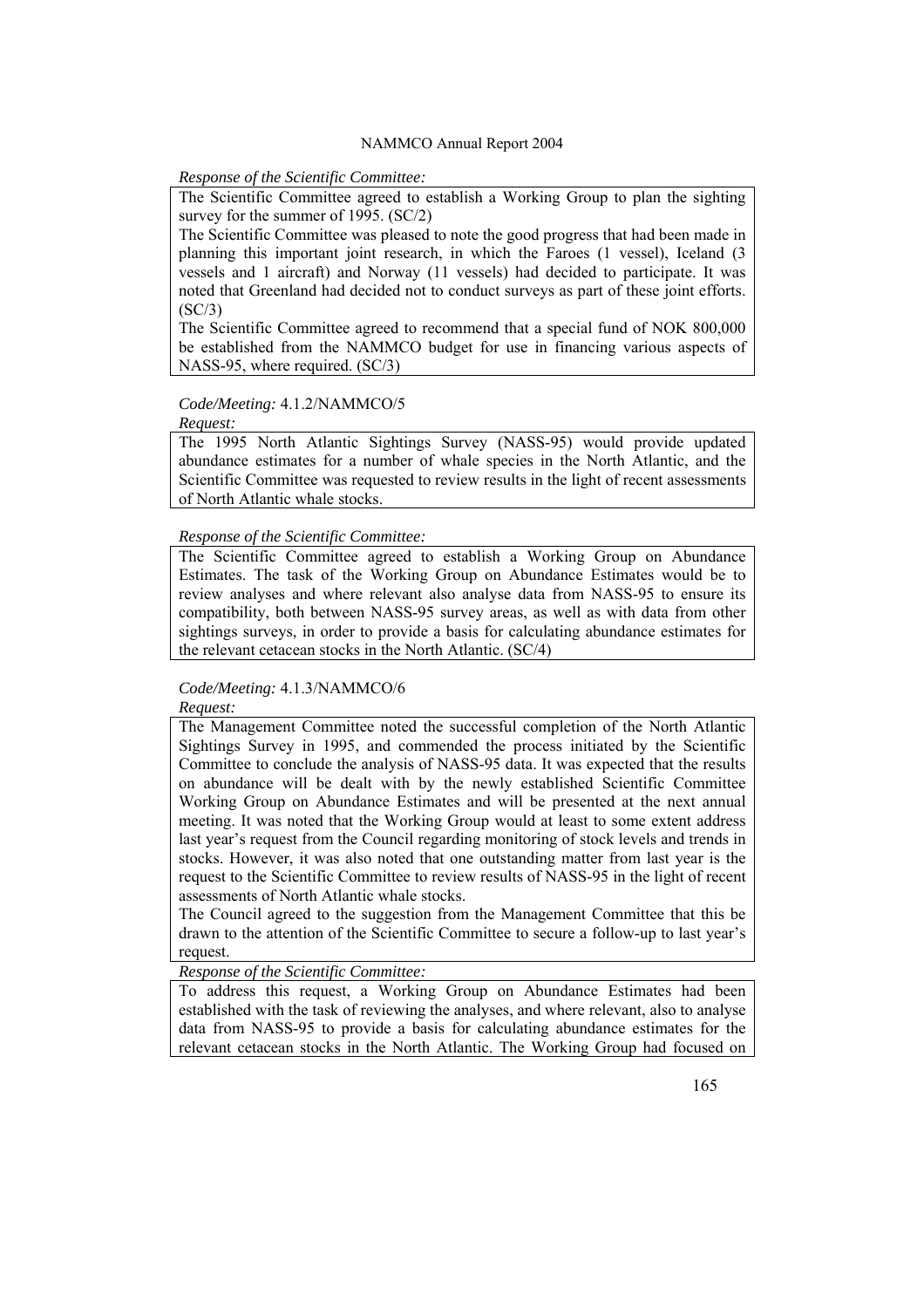describing synoptic distributions of the cetacean species encountered during NASS-95, and abundance estimates for minke, fin, sei and pilot whales, which were the target species of the survey. The Scientific Committee concluded that the updated abundance estimates for the target species as reviewed by the Working Group on Abundance Estimates represented the best available estimates for the stocks concerned, and used them as a basis to provide advice to Council. The Scientific Committee also recommended that the results of NASS-95 be compiled to a future volume of *NAMMCO Scientific Publications*. (SC/5)

## *Code/Meeting:* 4.1.4/NAMMCO/7

*Request:* 

The Scientific Committee was requested to continue its work to monitor stock levels and trends in all stocks of marine mammals in the North Atlantic in accordance with previous recommendations (see *NAMMCO Annual Report 1996*:131-132). In this context the Scientific Committee was encouraged to prioritise calculation of the abundance of species covered by NASS-95, in particular those species presently harvested and species considered to be important with respect to interactions with fisheries.

*Response of the Scientific Committee:* 

See 4.1.3.

*Code/Meeting:* 4.1.5/NAMMCO/9

*Request:* 

*NASS-95:* The Management Committee noted particularly that abundance estimates from NASS-95 have not been completed for some species. The Management Committee therefore recommended that the Scientific Committee complete abundance estimates for all species, as part of its efforts to monitor the abundance of all species in the North Atlantic.

*Response of the Scientific Committee:* 

The Scientific Committee noted that abundance estimates for the main target species of NASS-95 (minke whale, fin whale, sei whale, pilot whale) had been completed and accepted by them, however most had not yet been published in the primary scientific literature. The Scientific Committee agreed that further analyses of the abundance of non-target species from the NASS-95 survey should be conducted if they are warranted. However, as the survey was not optimised for these species, it was recognised that the design and conduct of the survey would make this possible to a varying degree, depending on both the species and area in question. In some cases, a general description of the spatial distribution of sightings may be the only analysis warranted. The Scientific Committee agreed to pursue these analyses in the coming year. (SC/8)

The Scientific Committee considered new information on the NASS-95 Icelandic aerial and shipboard surveys for minke whales, and a new abundance estimate for humpback whales from the NASS-95 Icelandic shipboard survey. (SC/9)

*Code/Meeting:* 4.1.6/NAMMCO/9 *Request:*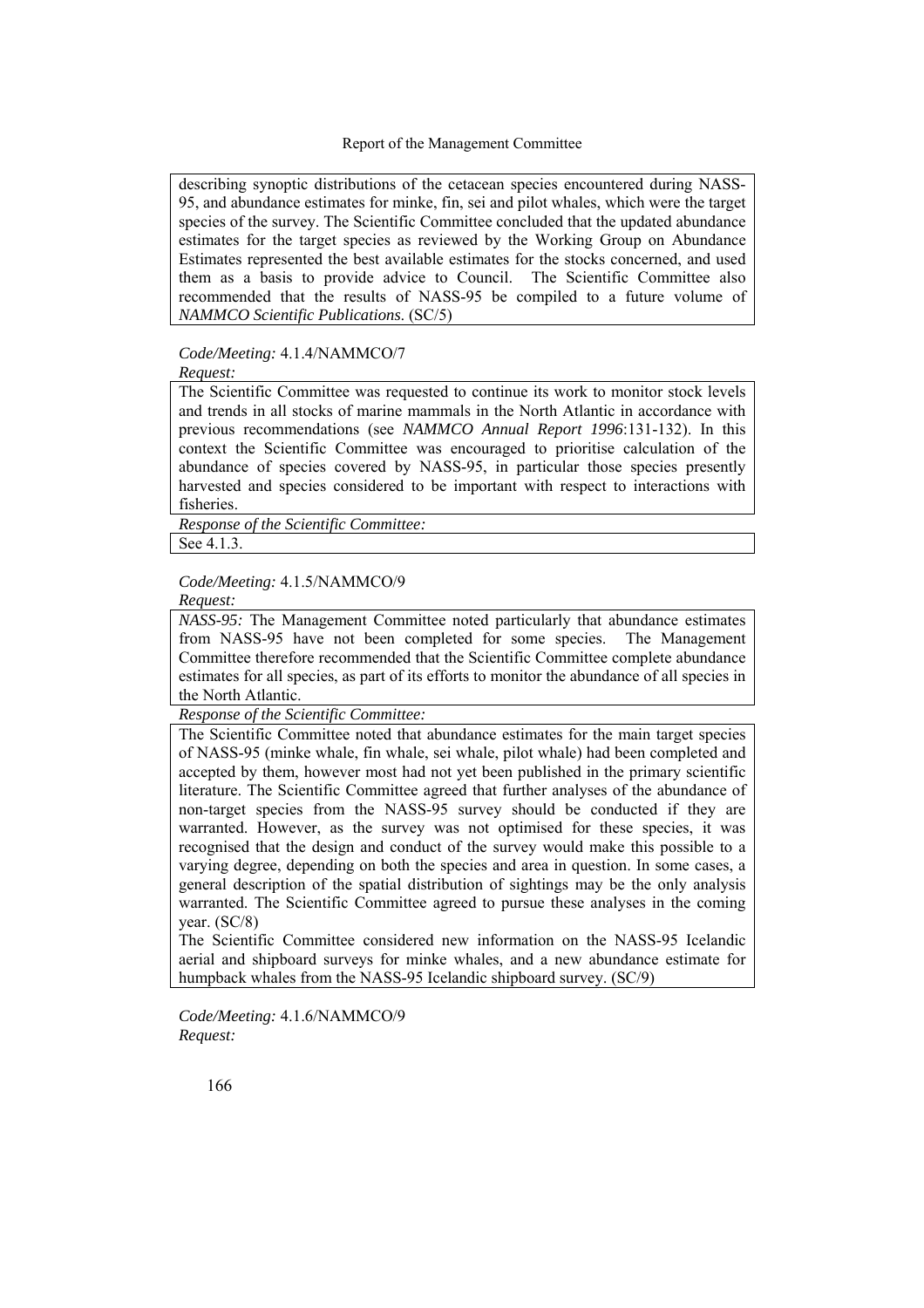The Management Committee recommended that the Scientific Committee continue its efforts to coordinate future sighting surveys and analyses of the results from such surveys in the North Atlantic. Priority species should be minke whales and fin whales, and the Management Committee recommended that that the survey design be optimised for these species. The survey should also be optimised to cover those areas where abundance estimates are most urgently required.

*Response of the Scientific Committee:* 

The Working Group on Abundance Estimates met in November 2000 to plan for NASS-2001. The survey was conducted in June/July 2001. (SC/9)

*Code/Meeting:* 4.1.7/NAMMCO/11

*Request:* 

The Management Committee recommended that remaining abundance estimates from the NASS-95 and new estimates from the NASS-2001 surveys should be developed as soon as feasible, with the target species of the surveys being of highest priority. The Management Committee emphasised that this work should be published in a timely manner.

*Response of the Scientific Committee:* 

The Working Group on Abundance Estimates met in March 2002 and developed preliminary abundance estimates for fin whales, minke whales, humpback whales, sperm whales and dolphins. In addition a full evaluation of the 2001 survey was conducted, and recommendations for future surveys were made. (SC/10).

The Working Group on Abundance Estimates met in February 2003 and considered abundance estimates for minke, fin, humpback, blue, pilot and northern bottlenose whales (SC/11)

*Code/Meeting:* 4.1.8/NAMMCO/13

*Request:* 

The Management Committee welcomed the new abundance estimates for particularly minke and humpback whales in the Central North Atlantic. The NASS have been highly successful in providing important information on the distribution and abundance of cetaceans over a broad area of the North Atlantic. This information becomes more valuable every time a survey is completed, as it provides an indication of trends in abundance over meaningful time periods. The Management Committee therefore requested that the Scientific Committee coordinate the efforts of member countries in planning and conducting a large-scale sightings survey in 2006. In order to ensure as broad a coverage as possible, this should include co-ordination with planned surveys by non-member countries, and inviting other jurisdictions, particularly in the Western Atlantic, to participate in the surveys.

*Response of the Scientific Committee:*  The next NASS will take place in 2007, and planning will begin in 2006 (SC/12).

#### **Central North Atlantic minke whales**:

*Code/Meeting:* 4.2.1/NAMMCO /7 *Request:*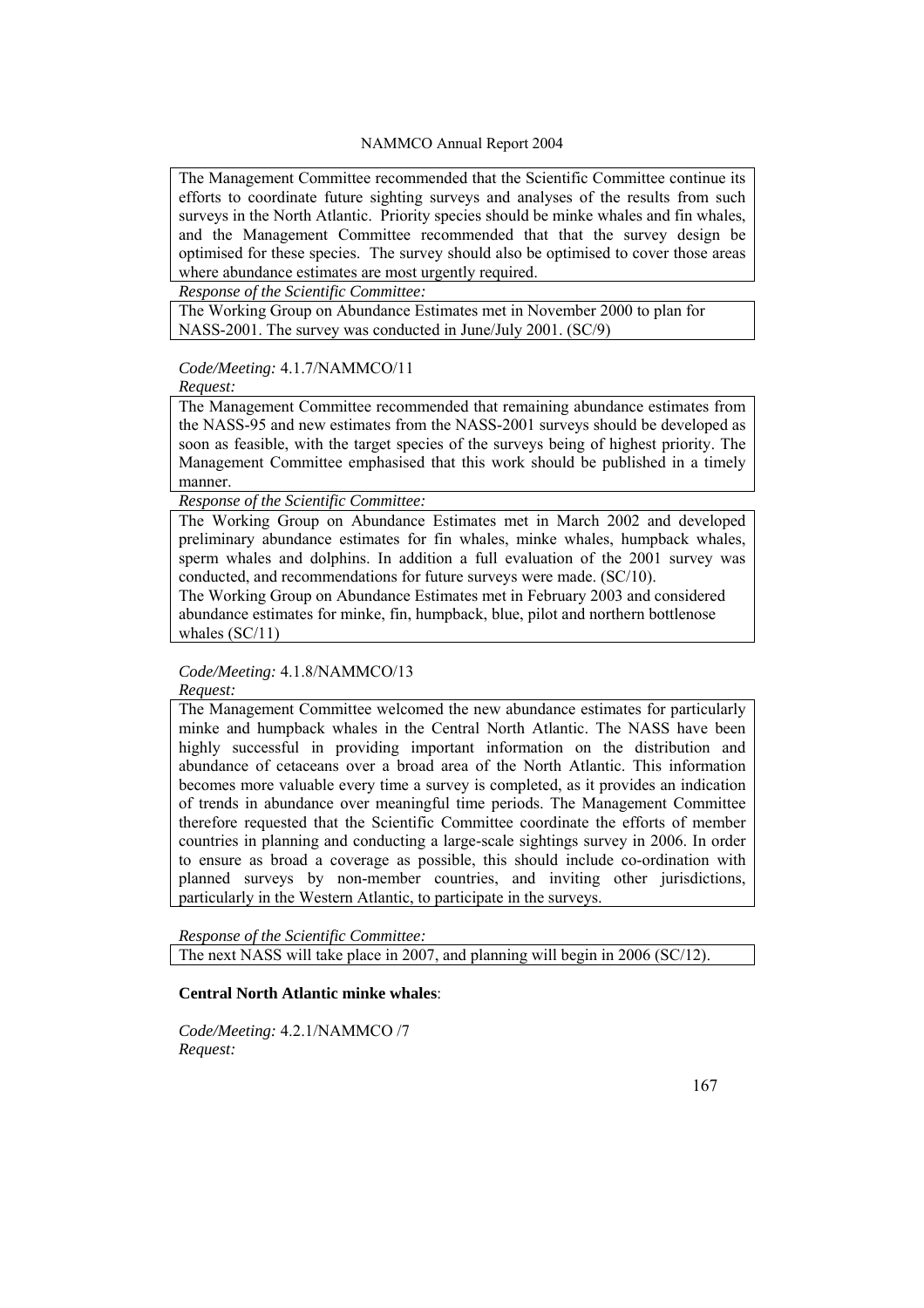In the light of the new survey abundance results the Scientific Committee is requested to undertake an assessment of the status of the Central North Atlantic minke whale stock, including to evaluate the long-term effects of past and present removal levels on the stock.

## *Response of the Scientific Committee:*

The Scientific Committee agreed to assign the task of assessing the status of the stock to the Working Group on Management Procedures. The Council had requested the Scientific Committee to provide its advice on this matter prior to the next meeting of the Council, however it was the general view of the Committee that it was unlikely that this work could be completed within this time frame. (SC/5)

The Scientific Committee used the report of the Working Group on Management Procedures as the basis for providing advice and research recommendations to Council. The Committee agreed that catches of 292 per year ( the mean of the catch between 1980-84) are sustainable for the Central stock, and that catches of 185 whales per year are sustainable for the coastal Iceland(SC/6)

# *Code/Meeting:* 4.2.2/NAMMCO/8

*Request:* 

In order to ascertain the stock structure of minke whales in the North Atlantic, the Scientific Committee is requested to investigate the possibility of supplementing present sampling with existing older material from NAMMCO countries and other countries in joint genetic analyses. If possible, such analyses should be undertaken.

## *Response of the Scientific Committee:*

It was noted that such exchanges of samples are ongoing between Norway and Greenland. Samples collected in the past from Iceland and Norway have already been analysed concurrently, and there are no recent samples from Iceland. The Scientific Committee concluded that available samples are being utilised effectively. (SC/7)

## *Code/Meeting:* 4.2.3/NAMMCO/11

*Request:* 

The Management Committee recommended that the Scientific Committee should complete an assessment of Central Atlantic minke whales once new abundance estimates from NASS-2001 become available.

*Response of the Scientific Committee:* 

The Scientific Committee completed the assessment and provided advice on sustainable catches to the Council (SC/11).

#### **Northern bottlenose whales**:

*Code/Meeting:* 4.3.1/NAMMCO/2

*Request:* 

To undertake an assessment of the status of the northern bottlenose whale (*Hyperoodon ampullatus*) stock in the North Atlantic.

*Response of the Scientific Committee:* 

A Working Group on Northern Bottlenose and Killer Whales was established, and provided a preliminary assessment which was used as the basis of advice and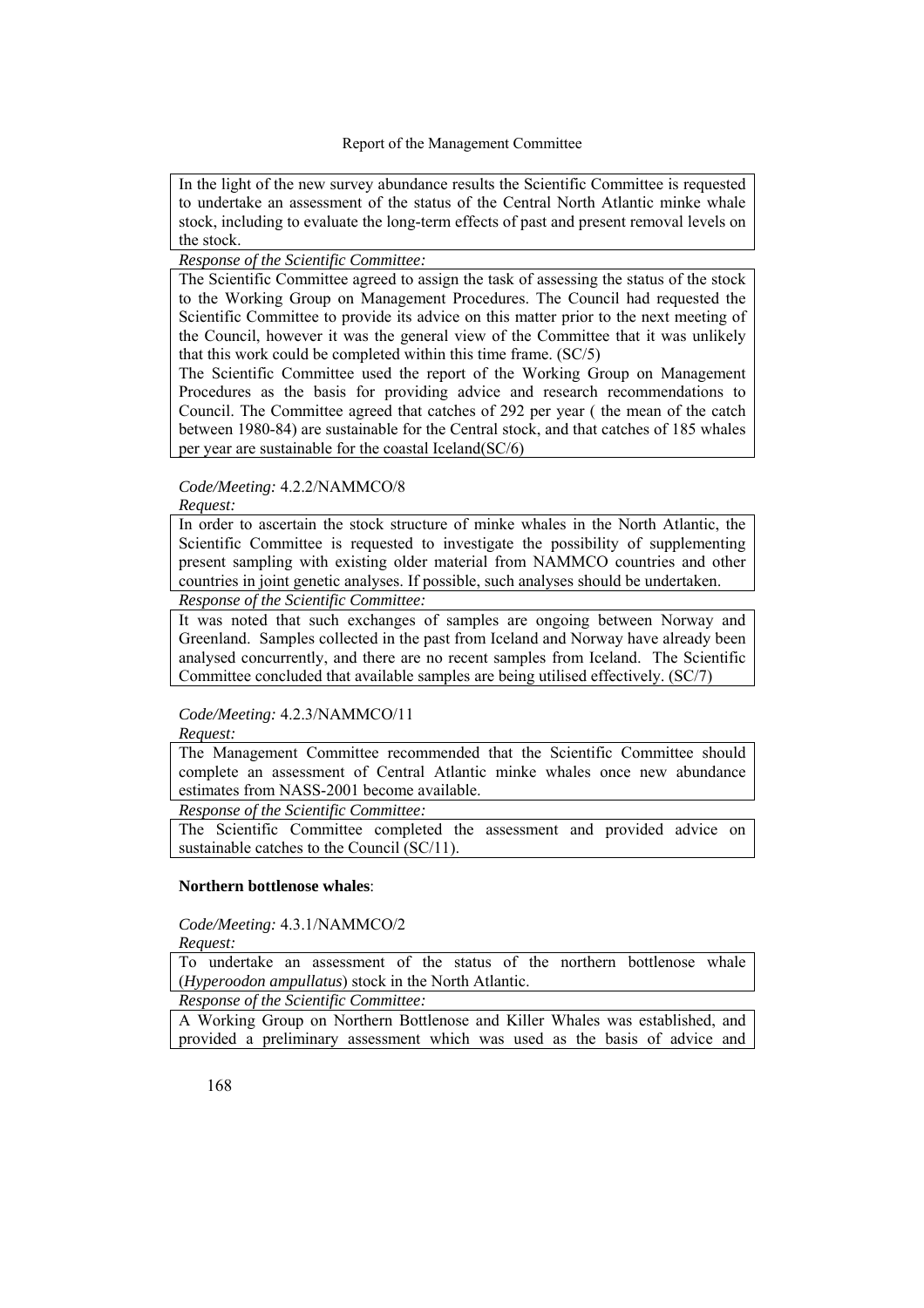recommendations for further research given by the Scientific Committee. (SC/2)

## *Code/Meeting:* 4.3.2/NAMMCO/4

*Request:* 

To undertake the necessary modelling of the species as suggested under ... items 9.2. and 10.2.2 of ...[the Report of the Third Meeting of the Scientific Committee, 1993].  $(SC/3)$ 

*Response of the Scientific Committee:* 

A joint session was held of the Working Group on Northern Bottlenose Whales and the Working Group on Management Procedures in order to consider the request from the Council to undertake the necessary modelling of the population using catch series and abundance estimates. Their report was used as the basis for advice and research recommendations conveyed by the Scientific Committee. (SC/3)

## **Killer whales**:

*Code/Meeting:* 4.4.1/NAMMCO/2

*Request:* 

To advise on stock identity for management purposes; to assess abundance in each stock area; to assess effects of recent environmental changes, changes in the food supply and interactions with other marine living resources in each stock area.

*Response of the Scientific Committee:* 

A Working Group on Northern Bottlenose and Killer Whales was established by the Scientific Committee, and provided a preliminary assessment. This provided the basis for advice and research recommendations given by the Scientific Committee. (SC/2) The Chair noted that it had not yet been possible to complete a full assessment of the killer whale as requested by the Council. Few new data were available, other than recent sightings data from NASS-95 which had not been analysed. (SC/5)

*Code/Meeting:* 4.4.2/NAMMCO/13

*Request:* 

The Management Committee requested the Scientific Committee to review the knowledge on the abundance, stock structure, migration and feeding ecology of killer whales in the North Atlantic, and to provide advice on research needs to improve this knowledge. Priority should be given to killer whales in the West Greenland – Eastern Canada area.

*Response of the Scientific Committee:* 

The Scientific Committee concluded that there was not enough information to carry out the assessment at this time, particularly for the West Greenland area. The Scientific Committee will review new information on killer whales annually with the aim of completing the assessment once sufficient information becomes available for a particular area (SC/12).

## **Long-finned pilot whales**:

*Code/Meeting:* 4.5.1/NAMMCO/1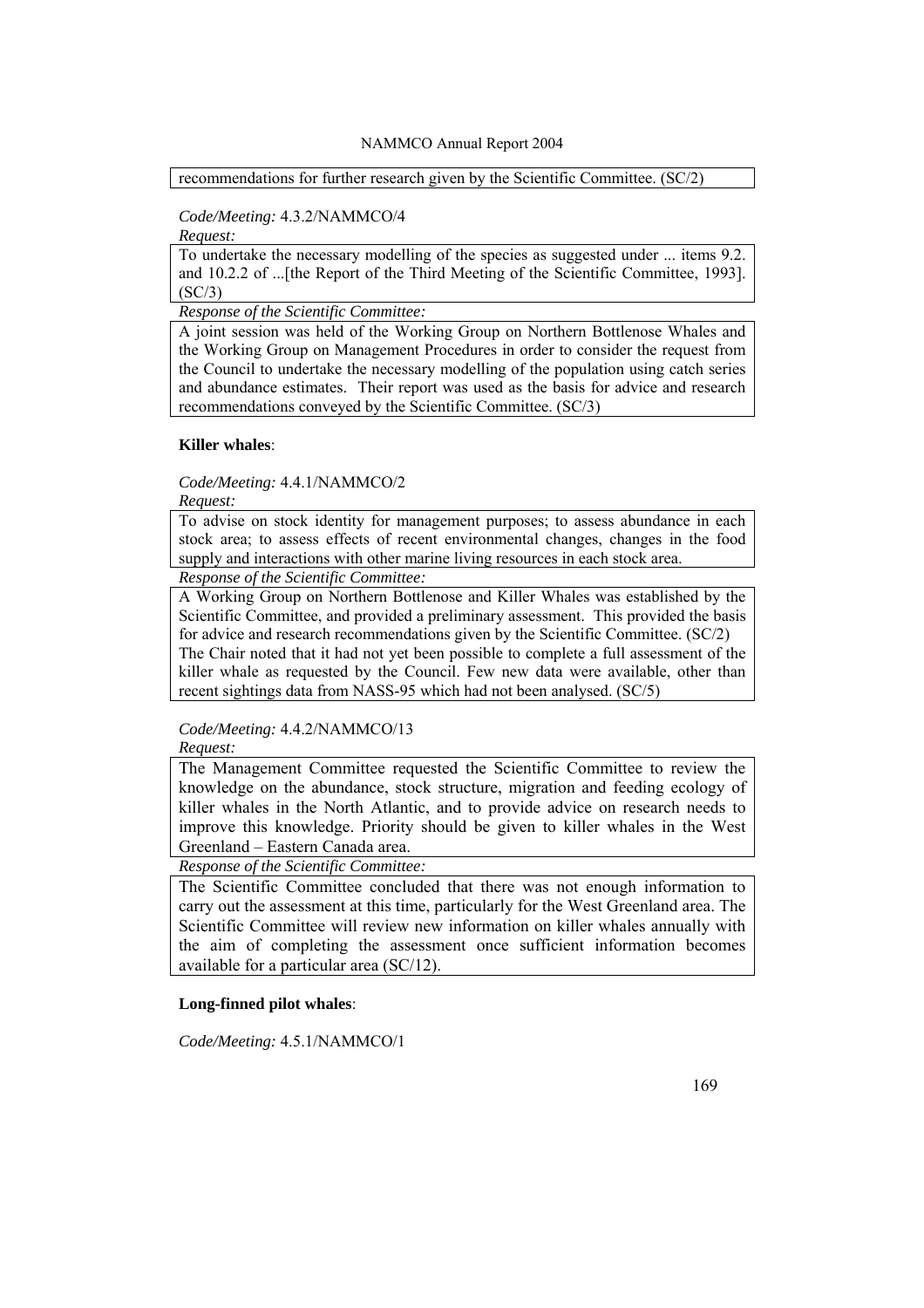*Request:* 

To provide an assessment of the state of the pilot whale stock in the north eastern Atlantic, based on the information sampled from the Faroese drive fishery and the NASS sighting surveys.

*Response of the Scientific Committee:* 

The Scientific Committee decided to base its advice on the report of the ICES Study Group on Long-Finned Pilot whales. They concluded that an evaluation of status could not be provided without further work.(SC/2)

*Code/Meeting:* 4.5.2/NAMMCO/2

*Request:* 

To analyse the effects of the pilot whale drive hunt in the Faroe Islands on North Atlantic pilot whales (*Globicephala melas*), especially whether the numbers taken are consistent with sustainable utilisation.

*Response of the Scientific Committee:* 

This matter was addressed by the Scientific Committee, based on the findings of the ICES Study Group and the review of the results of NASS-95. The Scientific Committee agreed to endorse the list of future research requirements listed by the ICES Study Group in its report, and provided advice on the sustainability of the Faroese catch. (SC/5)

## **Narwhal and beluga:**

*Code/Meeting:* 4.6.1/NAMMCO/7

*Request:* 

The Scientific Committee was requested to examine the population status of narwhal and beluga (white whales) throughout the North Atlantic.

*Response of the Scientific Committee:* 

The Scientific Committee established a Working Group on the Population Status of Narwhal and Beluga in the North Atlantic, which met in March 1999. The Scientific Committee used the report of the Working Group to evaluate the stock status of the various narwhal and beluga aggregations, and provided recommendations to Council. (SC/7)

## *Code/Meeting:* 4.6.2/NAMMCO/8

*Request:* 

The Management Committee requested advice from the Scientific Committee on the level of sustainable utilisation of West Greenland beluga in different areas and under different management objectives. For narwhal, the Management Committee requested that the Scientific Committee identify the information which is lacking in order to answer the same question proposed with respect to beluga.

*Response of the Scientific Committee:* 

The Scientific Committee reactivated the Working Group on the Population Status of Narwhal and Beluga and used its report as the basis of its recommendations to the Council. The Scientific Committee concluded that the stock is substantially depleted and that present harvests are several times the sustainable yield, and, if continued, will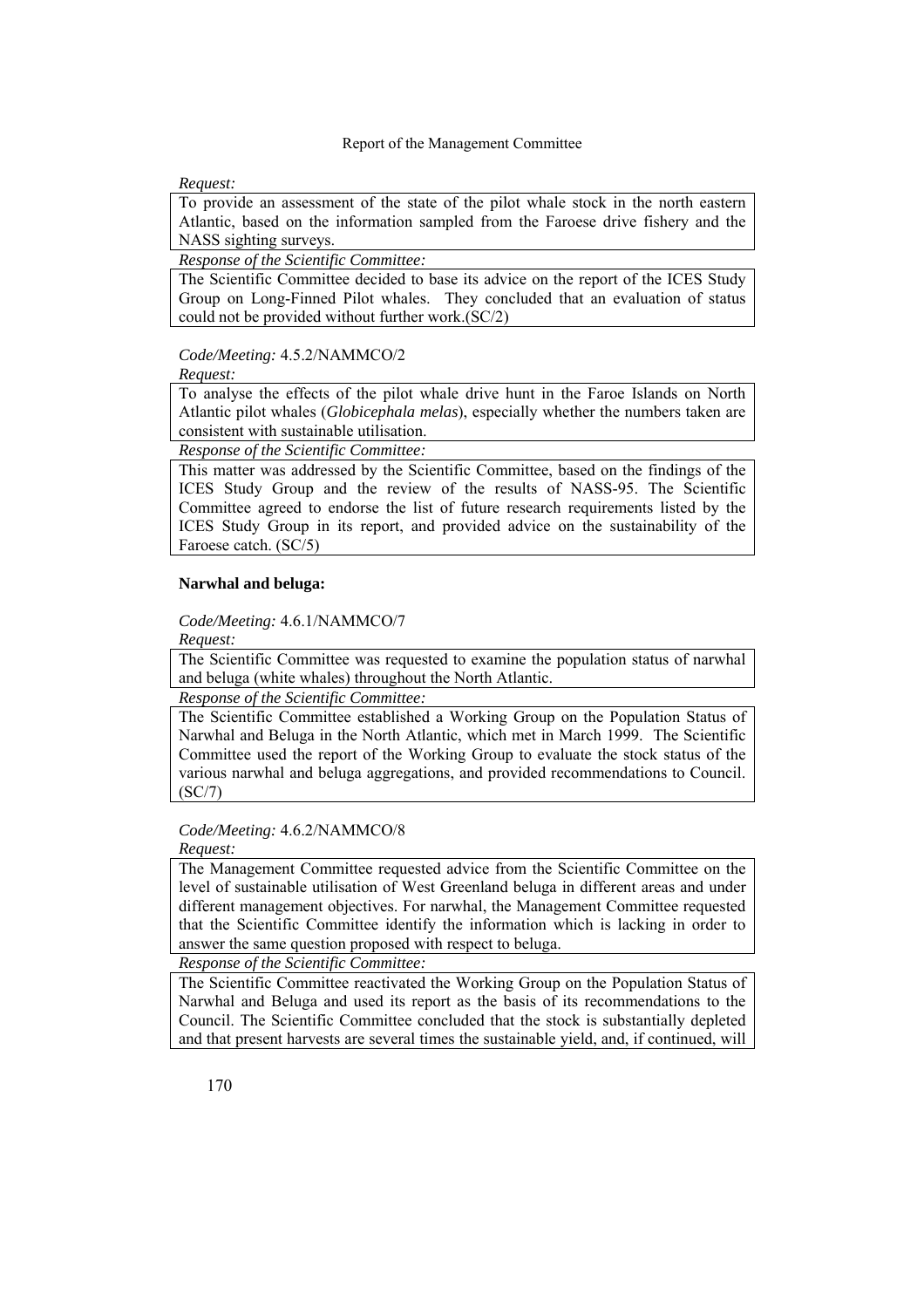likely lead to stock extinction within 20 years. The Committee assessed a range of harvest options with the overall objective of arresting the decline of West Greenland Beluga, and provided prioritised research recommendations. (SC/8)

The Scientific Committee noted that developing recommendations on the sustainable harvest of narwhal in Greenland will require significant additional research and cannot be done at present. To this end, the Scientific Committee provided research recommendations to answer questions about catch statistics, stock identity and abundance. (SC/8)

*Code/Meeting:* 4.6.3/NAMMCO/10

*Request:* 

The Management Committee recommended that the Scientific Committee continue its assessment of West Greenland beluga with reference to the short-term research goals identified. It is anticipated that a joint meeting of the Scientific Working Group of the JCNB and the NAMMCO Scientific Working Group on the Population Status of Narwhal and Beluga in the North Atlantic can be held in spring 2001.

*Response of the Scientific Committee:* 

The Scientific Committee Working Group on the Population Status of Narwhal and Beluga in the North Atlantic met jointly with the Scientific Working Group of the Joint Commission on the Conservation and Management of Narwhal and Beluga (JCNB) to deal with these requests. The Scientific Committee used their report to provide catch options for West Greenland Beluga and research recommendations for West Greenland beluga and narwhal. (SC/9)

*Code/Meeting:* 4.6.4/NAMMCO/10

*Request:* 

The Management Committee recommended that the Scientific Committee complete an assessment of narwhal in West Greenland when the necessary data are available. Specifically, the Scientific Committee is requested to evaluate the extent of movements of narwhal between Canada and Greenland.

*Response of the Scientific Committee:* 

See 4.6.1. The Scientific Committee used evidence from genetic and contaminant analysis, satellite tagging and hunter knowledge to evaluate the extent of movement between Greenland and Canada. (SC/9)

*Code/Meeting:* 4.6.5/NAMMCO/11

*Request:* 

The Management Committee recommended that the Scientific Committee should concentrate its assessment efforts on the West Greenland narwhal in the near term. *Response of the Scientific Committee:* 

The Scientific Committee concluded that West Greenland narwhal were depleted and recommended catch levels for the Inglefield Bredning, Uummannaq, Disko Bay and Melville Bay areas (SC/12)

*Code/Meeting:* 4.6.6/NAMMCO/12 *Request:*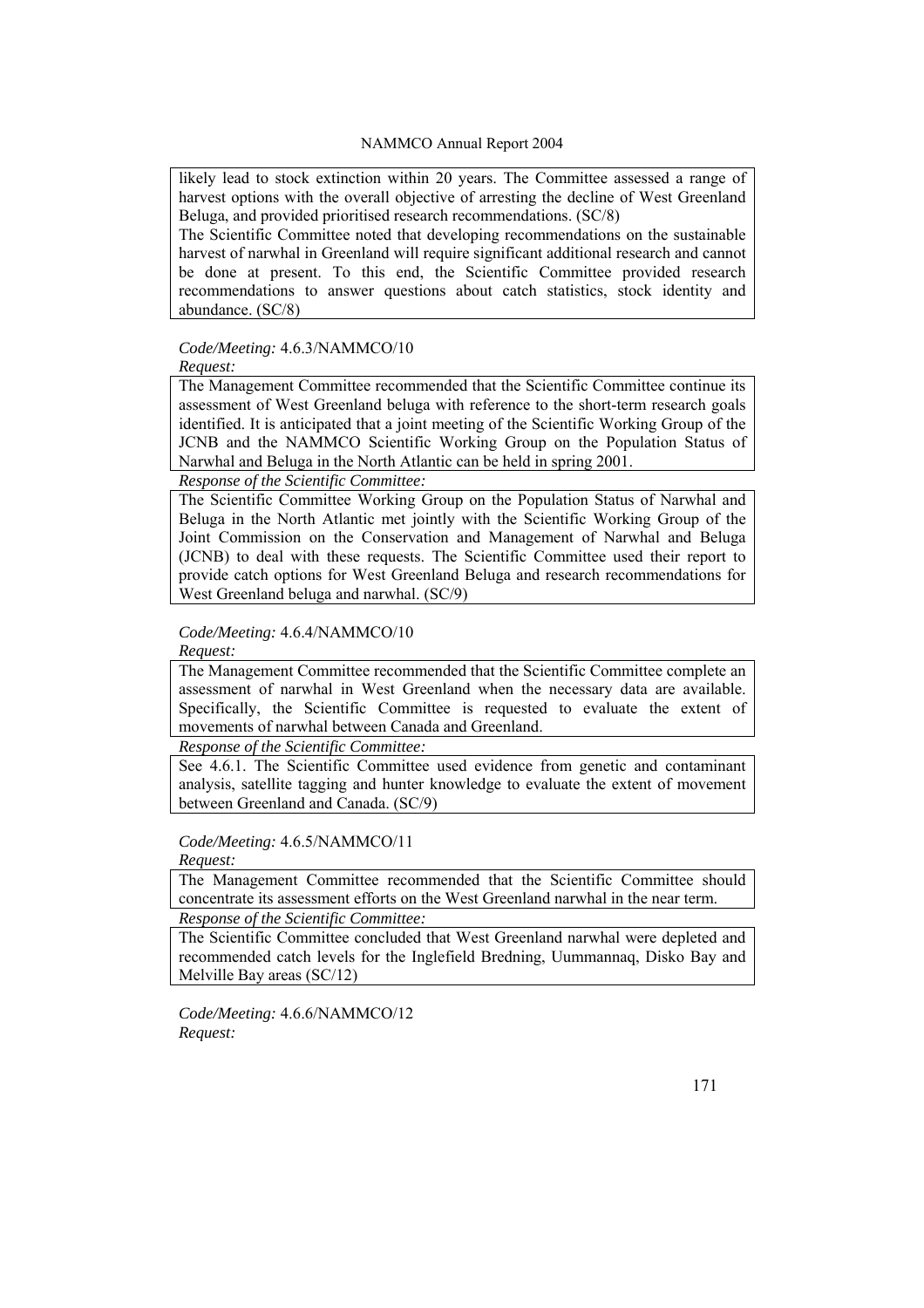The Management Committee noted that a new survey of West Greenland beluga will be conducted in 2004. The Scientific Committee was therefore requested to update the assessment of West Greenland Beluga in light of the new survey results and any other new information. The main management objective is to halt the decline of this stock.

*Response of the Scientific Committee:* 

Survey not successful in 2004. Response pending.

*Code/Meeting:* 4.6.7/NAMMCO/13

*Request:* 

The Committee noted that a new survey will be carried out in the over-wintering area of the West Greenland beluga in March 2004. If the survey is successful, it will provide an abundance estimate with which to update the assessment of this stock. The Management Committee therefore endorsed the plan of the Scientific Committee to update this assessment in 2005, jointly with the Scientific Working Group of the JCNB.

*Response of the Scientific Committee:* 

The survey was not successful in 2004, and may be attempted again in 2005.

*Code/Meeting:* 4.6.8/NAMMCO/14

*Request:* 

The Management Committee requested that the Scientific Committee carry out an assessment of East Greenland narwhal, and provide an estimate of sustainable yield for the stock. The management objective in this case is to maintain the stock at a stable level. If the assessment cannot be completed with available information, the Scientific Committee should provide a list of research that would be required to complete the assessment.

*Response of the Scientific Committee:* 

Pending.

## **Harbour porpoises**:

*Code/Meeting:* 4.7.1/NAMMCO/7

*Request:* 

The Council noted that the harbour porpoise is common to all NAMMCO member countries, and that the extent of current research activities and expertise in member countries and elsewhere across the North Atlantic would provide an excellent basis for undertaking a comprehensive assessment of the species throughout its range. The Council therefore requested the Scientific Committee to perform such an assessment, which might include distribution and abundance, stock identity, biological parameters, ecological interaction, pollutants, removals and sustainability of removals.

*Response of the Scientific Committee:* 

The Scientific Committee decided that the matter could best be dealt with by convening an international workshop/symposium on harbour porpoises, which would involve experts working on this species throughout its North Atlantic range. The agenda would include the following themes: distribution, abundance and stock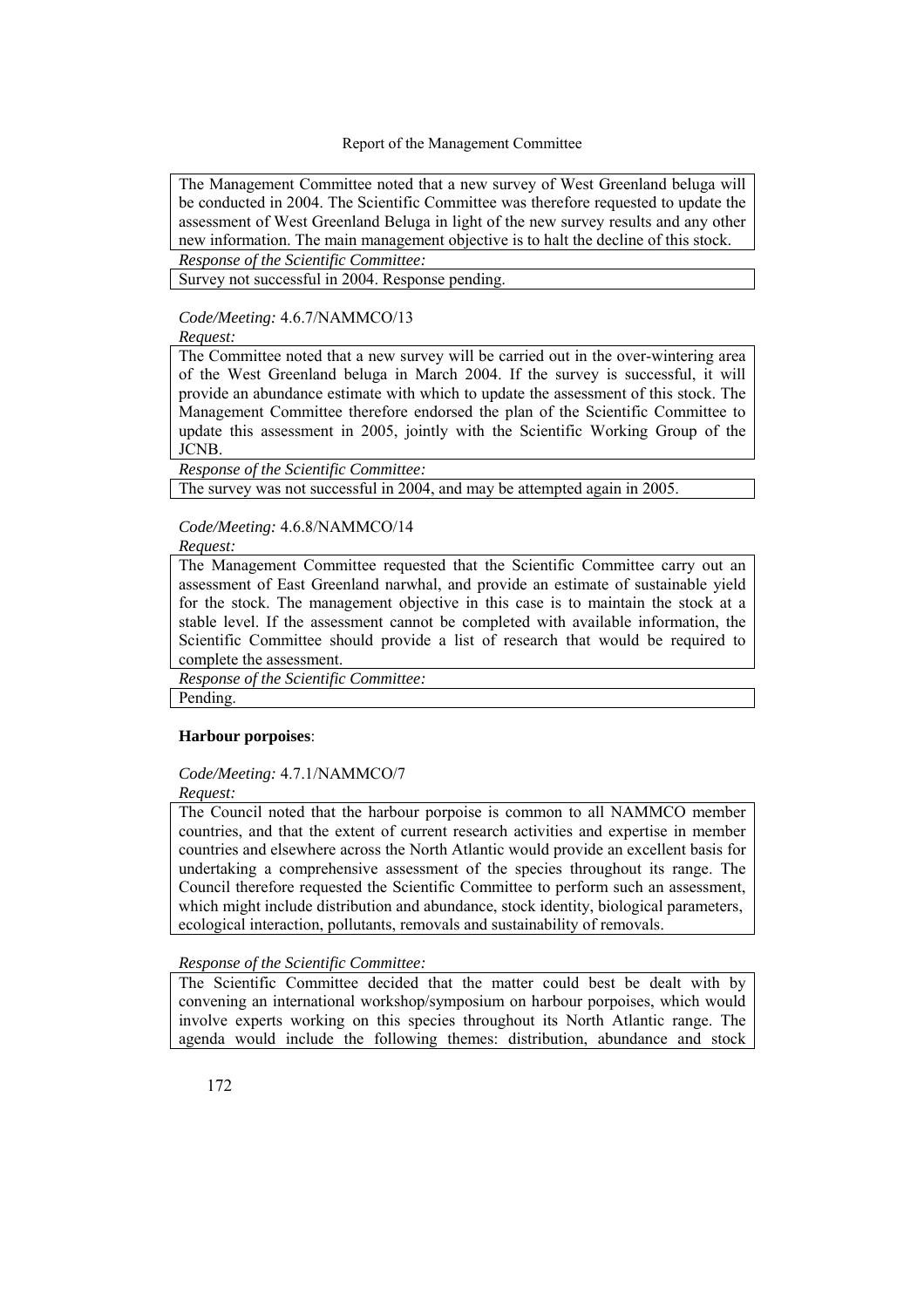identity; biological parameters; ecological interactions; pollutants; removals and sustainability of removals. (SC/6)

The Scientific Committee utilised the report of the Symposium to develop its own assessment advice to the Council. Recent abundance estimates are available for only a few places in the North Atlantic. Directed harvesting occurs in some areas, but most removals are through by-catch. In some areas, present removals are not sustainable. The Scientific Committee developed research recommendations to address some of the information needs for management of this species. (SC/8)

## **Atlantic walrus**:

## *Code/Meeting:* 4.8.1/NAMMCO/2

*Request:* 

To advise on stock identity for management purposes; to assess abundance in each stock area; to assess long-term effects on stocks by present removals in each stock area; to assess effects of recent environmental changes (i.e. disturbance, pollution) and changes in the food supply.

*Response of the Scientific Committee:* 

The assessment was postponed pending report of Walrus International Technical and Scientific Committee (WITS). (SC/2) It was decided in late 1994 to request Erik Born of the Greenland Fisheries Research Institute in Copenhagen to coordinate the compilation of a status report on the Atlantic walrus in time for the present Scientific Committee meeting. The result of this collaboration was the report, E.W. Born, I. Gjertz and R.R. Reeves, "Population assessment of Atlantic walrus (*Odobenus rosmarus rosmarus*)" This report was used by the Scientific Committee as the basis of its management and research recommendations to Council. (SC/3)

## *Code/Meeting:* 4.8.2/NAMMCO/13

*Request:* 

The Management Committee noted that the Scientific Committee had last provided an assessment of walrus in 1994. Noting that considerable new information has become available since then, the Management Committee therefore requested the Scientific Committee to provide an updated assessment of walrus, to include stock delineation, abundance, harvest, stock status and priorities for research.

*Response of the Scientific Committee:* 

Pending.

## **Harp and hooded seals**:

*Code/Meeting:* 4.9.1/NAMMCO/2

*Request:* 

- to assess the stock size, distribution and pup production of harp seals in the Barents Sea and White Sea, and of harp and hooded seals in the Greenland Sea and the Northwest Atlantic;
- to assess sustainable yields at present stock sizes and in the long term under varying options of age composition in the catch;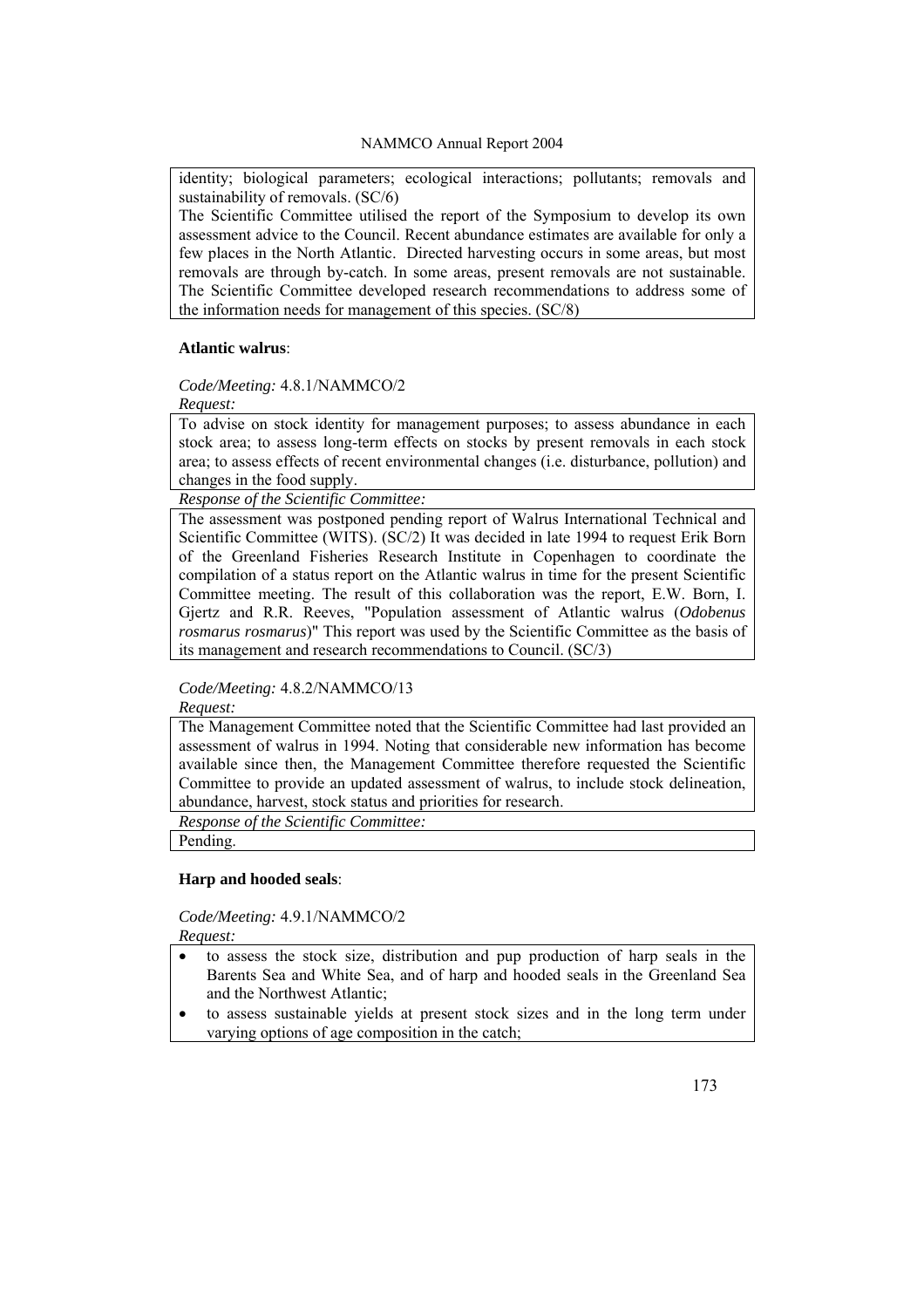- to provide advice on catch options in the White Sea/Barents Sea/Greenland Sea and NAFO areas;
- to assess effects of recent environmental changes or changes in the food supply and possible interaction with other living marine resources in the areas.

*Response of the Scientific Committee:* 

- These requests forwarded to Joint ICES/NAFO Working Group on Harp and Hooded Seals. A partial assessment was completed, but more work was required. (SC/2)
- The Scientific Committee considered the report of the Joint ICES/NAFO Working Group on Harp and Hooded Seals which had met in Dartmouth, Canada, 5-9 June 1995. The Scientific Committee endorsed the recommendations in the report and identified further research needs. However the required assessments had not yet been completed. (SC/4).
- The Scientific Committee considered the report of the Joint ICES/NAFO Working Group on Harp and Hooded Seals which had met in Copenhagen in 1997. The Scientific Committee used this report as the basis for its advice to Council, while noting that catch options had not been completed for Greenland Sea harp and hooded seals, and White Sea and Barents Sea harp seals. (SC/6)
- The Joint ICES/NAFO Working Group on Harp and Hooded Seals met in 1998 to complete the assessments for Greenland Sea harp and hooded seals, and White Sea and Barents Sea harp seals. The Scientific Committee used their report as the basis of its advice to Council, and noted that the required assessments had now been completed. Assessment of the effects of recent environmental changes or changes in the food supply and possible interaction with other living marine resources in the areas is ongoing. (SC/7)

*Code/Meeting:* 4.9.2/NAMMCO/8

*Request:* 

The Scientific Committee is requested to coordinate joint feeding studies of harp and hooded seals in the Nordic Seas (Iceland, Greenland and Norwegian Seas) and off West Greenland.

*Response of the Scientific Committee:* 

The Scientific Committee noted that preparations to coordinate such studies between member countries were already under way, outside of the NAMMCO Scientific Committee. The Scientific Committee therefore emphasised its support for such joint studies and urged member countries to participate. (SC/7)

## *Code/Meeting:* 4.9.3/NAMMCO/11

*Request:* 

The Management Committee recommended that the Scientific Committee regularly update the stock status of North Atlantic harp and hooded seal stock as new information becomes available.

*Response of the Scientific Committee:* 

Ongoing as new information becomes available.

*Code/Meeting:* 4.9.4/NAMMCO/12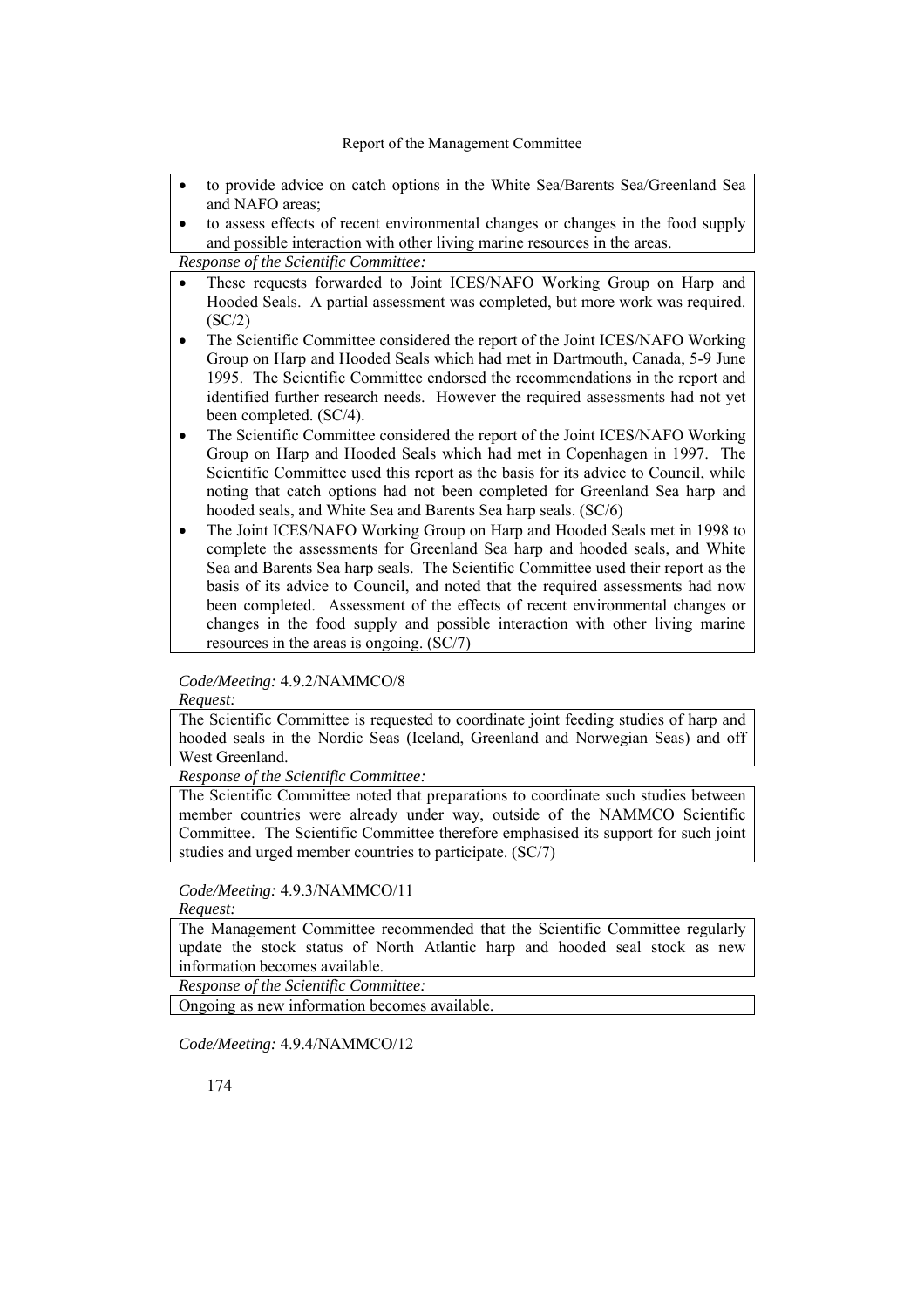#### *Request:*

The Management Committee noted that new information recently had become available on the abundance of harp seals in the Greenland Sea and the Northwest Atlantic. In addition, new information is available on movements and stock delineation of harp seals in the Greenland, Barents and White seas. The Management Committee therefore reiterated its previous request to the Scientific Committee to regularly update the stock status of North Atlantic harp and hooded seals as new information becomes available. The Management Committee noted the likely impact of increasing abundance of these species on fish stocks. For harp seals in the Northwest Atlantic, the immediate management objective is to maintain the stocks at their present levels of abundance.

*Response of the Scientific Committee:* 

Ongoing as new information becomes available.

## *Code/Meeting:* 4.9.5/NAMMCO/13

*Request:* 

The Management Committee requests that the Scientific Committee annually discusses the scientific information available on harp and hooded seals and advice on catch quotas for these species given by the ICES/NAFO Working Group on Harp and Hooded Seals. The advice by the Scientific Committee on catch quotas should not only be given as advice on replacement yields, but also levels of harvest that would be helpful in the light of ecosystem management requirements.

For the Barents/White Sea and Greenland Sea stocks, in addition to the advice on replacement yields, advice should be provided on the levels of harvest that would result in varying degrees of stock reduction over a 10 year period.

Noting that Canada has instituted a multi-year management plan with a 3-year allowable catch of harp seals totalling 975,000 (not including the catch by Greenland), the Management Committee requested the Scientific Committee to provide advice on the likely impact on stock size, age composition, and catches in West Greenland and Canada under the conditions of this plan.

*Response of the Scientific Committee:* 

With regard to the Canadian Management Plan, the Scientific Committee concluded that the likely effect of the harvest levels outlined in Plan was a slight drop in total abundance in the short term (3-5 years), and an accelerating decline if these harvest levels are maintained over a longer period (*ca*. 10 years), and that the availability of seals to Greenlandic hunters would likely decrease as the total population decreased. (SC/12)

## *Code/Meeting:* 4.9.6/NAMMCO/14

#### *Request:*

The Management Committee recommended that the Scientific Committee evaluate how a projected decrease in the total population of Northwest Atlantic harp seals might affect the proportion of animals summering in Greenland.

*Response of the Scientific Committee:* 

Pending.

*Code/Meeting:* 4.9.7/NAMMCO/14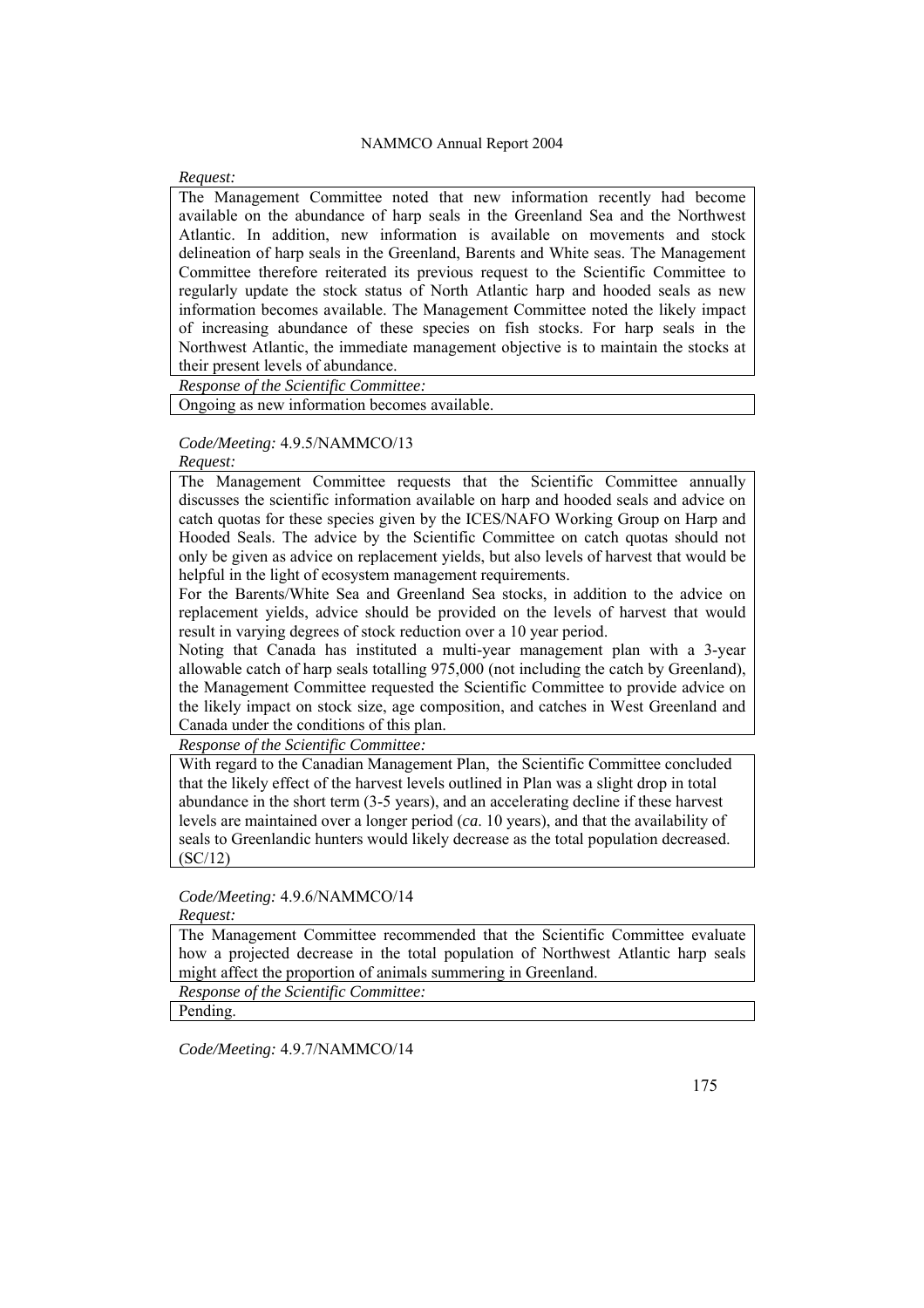## *Request:*

The Management Committee requested the Scientific Committee to specify harvest levels for these 2 stocks that would result in a population reduction of 20% over a period of 20 years.

*Response of the Scientific Committee:* 

Pending.

## **Ringed seals**:

## *Code/Meeting:* 4.10.1/NAMMCO/5

*Request:* 

To advise on stock identity of ringed seals (*Phoca hispida*) for management purposes and to assess abundance in each stock area, long-term effects on stocks by present removals in each stock area, effects of recent environmental changes (i.e. disturbance, pollution) and changes in the food supply, and interactions with other marine living resources.

*Response of the Scientific Committee:* 

The Scientific Committee established a Working Group on Ringed Seals. The Scientific Committee considered the report of the Working Group and provided advice to Council. They also provided recommendations for future research. (SC/5) Papers considered by the Working Group as well as other papers were published in the first volume of NAMMCO Scientific Publications, *Ringed Seals in the North Atlantic.*

*Code/Meeting:* 4.10.2/NAMMCO/7

## *Request:*

The Scientific Committee was requested to advise on what scientific studies need to be completed to evaluate the effects of changed levels of removals of ringed seals in West and East Greenland.

*Response of the Scientific Committee:* 

It was noted that the exploitation level of ringed seals in Greenland has shown considerable variability over decades in this century. The Scientific Committee chose to focus on scenarios where exploitation is raised by more than twice the level reported in recent years. The Scientific Committee then identified the main gaps in knowledge, and recommended research required to address them. (SC/6)

## **Grey seals**:

## *Code/Meeting:* 4.11.1/NAMMCO/5

*Request:* 

To review and assess abundance and stock levels of grey seals (*Halichoerus grypus*) in the North Atlantic, with an emphasis on their role in the marine ecosystem in general, and their significance as a source of nematodal infestations in fish in particular.

*Response of the Scientific Committee:* 

The Scientific Committee established a Working Group on Grey Seals. The Scientific Committee considered the report of the Working Group and provided advice to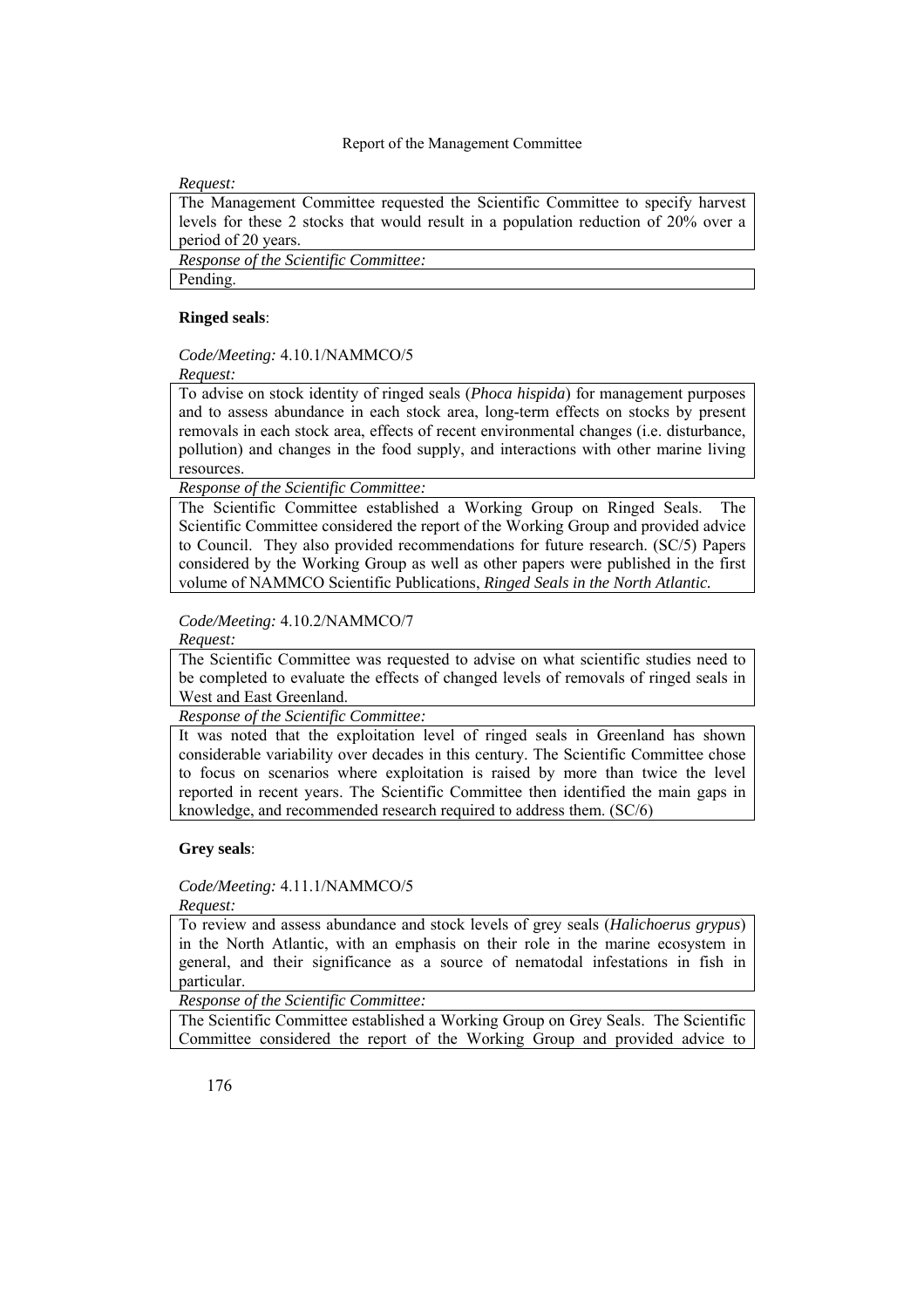Council, including recommendations for further research. (SC/4)

## *Code/Meeting:* 4.11.2/NAMMCO/11

*Request:* 

The Management Committee noted that there has been a decline in the numbers of grey seals around Iceland, possibly due to harvesting at rates that are not sustainable. The Scientific Committee had previously provided advice in response to a request to review and assess abundance and stock levels of grey seals in the North Atlantic, with an emphasis on their role in the marine ecosystem in general, and their significance as a source of nematodal infestations in fish in particular (NAMMCO 1995). Given the apparent stock decline in Iceland, an apparent increase in Southwest Norway and in the United Kingdom, and the fact that this species interact with fisheries in three NAMMCO member countries, the Management Committee recommended that the Scientific Committee provide a new assessment of grey seal stocks throughout the North Atlantic.

*Response of the Scientific Committee:* 

The Working Group on Grey Seals met in April 2003 and considered the status of grey seal stocks in Canada, the USA, Iceland, the Faroes, Norway, Great Britain and the Baltic (SC/11)

**Dolphin species** *(Tursiops* and *Lagenorhyncus spp.):*

## *Code/Meeting:* 4.12.1/NAMMCO/7

*Request:* 

The Council recommended that NAMMCO member countries study the ecological interaction between dolphin species (e.g., *Lagenorhynchus spp.*) and fisheries, with the view to future assessments of such interactions.

*Response of the Scientific Committee:* 

Not addressed due to insufficient information.

## *Code/Meeting:* 4.12.2/NAMMCO/8

*Request:* 

Noting that ecological interactions between dolphin species of the *Lagenorhynchus*  genus and fisheries have caused concern in NAMMCO countries, the Scientific Committee is requested to perform an assessment of distribution, stock identity, abundance and ecological interactions of white-beaked and white-sided dolphins in the North Atlantic area.

*Response of the Scientific Committee:* 

The Scientific Committee noted that the IWC Scientific Committee had dealt with these species in 1996. Generally, it was considered that there is insufficient information on stock structure, abundance and feeding ecology to carry out a meaningful assessment of these species at this time. Some new information on abundance may become available from the NASS-95 survey, but these data have not yet been analysed. The Scientific Committee agreed to begin compiling available information on these species in member countries, with the objective of identifying knowledge gaps and creating a basis for assessment in the longer term. (SC/7)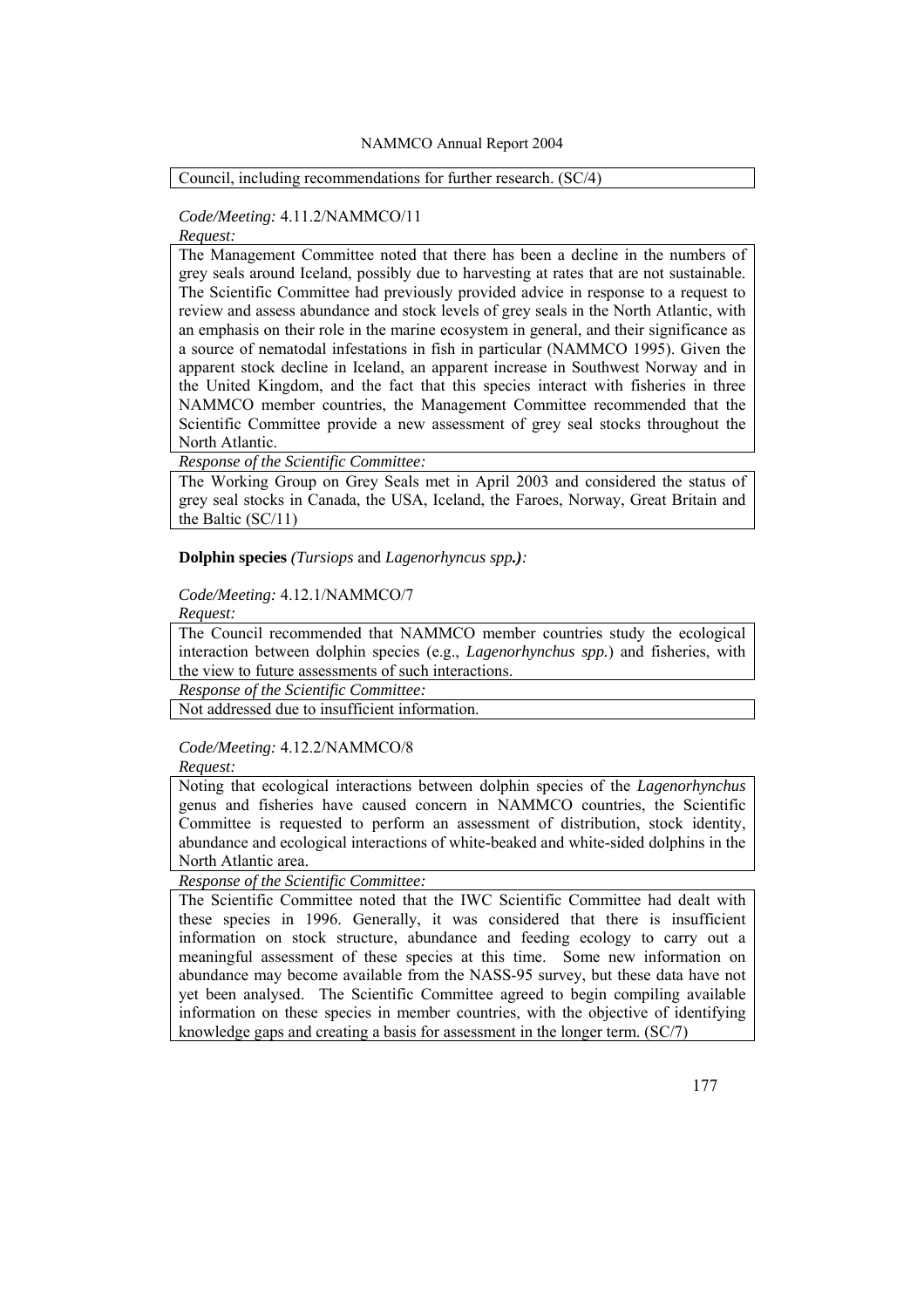## *Code/Meeting:* 4.12.3/NAMMCO/9

# *Request:*

At its  $8<sup>th</sup>$  Meeting in 1998, the Council agreed to the recommendation of the Management Committee to request the Scientific Committee to perform an assessment of distribution, stock identity, abundance and ecological interactions of white-beaked and white-sided dolphins in the North Atlantic area. The Management Committee noted the conclusion of the Scientific Committee that there is insufficient information on stock structure, abundance and feeding ecology to carry out a meaningful assessment of these species at this time. The Management Committee further noted that, in addition to the focus of the Management Committee's former request for advice on these species in relation to their ecological interactions with fisheries, these dolphin species are harvested in significant numbers in the Faroe Islands. The Management Committee therefore agreed to recommend that the Scientific Committee be requested to facilitate the requested assessment of these species, with an emphasis on the following:

to analyse results from NASS 95 and other sightings surveys as a basis for establishing abundance estimates for the stocks; to coordinate the efforts of member countries to conduct research to fill the noted information gaps, taking advantage in particular of the sampling opportunities provided by the Faroese catch, as well as dedicated samples in other areas.

*Response of the Scientific Committee:* 

The Scientific Committee noted that the NASS surveys were optimised for species other than dolphins, and that in some cases, it was not possible to identify dolphins to species. In these cases, mapping of sightings may be the only analysis warranted. Further analyses may be feasible from the Faroese and Icelandic survey areas, and the Scientific Committee made preparations to begin these analyses.

These species are harvested sporadically in drive hunts in the Faroe Islands, and there is some by-catch in Iceland. They are rarely taken in Norway or Greenland. Scientific papers on feeding ecology and life history in Icelandic waters are expected to be published soon. The Scientific Committee recommended that a sampling programme be initiated in the Faroe Islands for white-sided, white-beaked and bottlenose dolphins, primarily to collect information on feeding ecology, life history and stock delineation. They also recommended that sampling should continue in Iceland and Norway on an opportunistic basis.

# *Code/Meeting:* 4.12.4/NAMMCO/9

#### *Request:*

The Management Committee noted that bottlenosed dolphins, like white-sided and white-beaked dolphins, are also harvested in the coastal drive fishery in the Faroe Islands. The Management Committee agreed to recommend that, in connection with the updated request for advice from the Scientific Committee on white-sided and white-beaked dolphins, that bottlenosed dolphins also be included in this assessment

*Response of the Scientific Committee:* 

See 4.12.3

*Code/Meeting:* 4.12.5/NAMMCO/10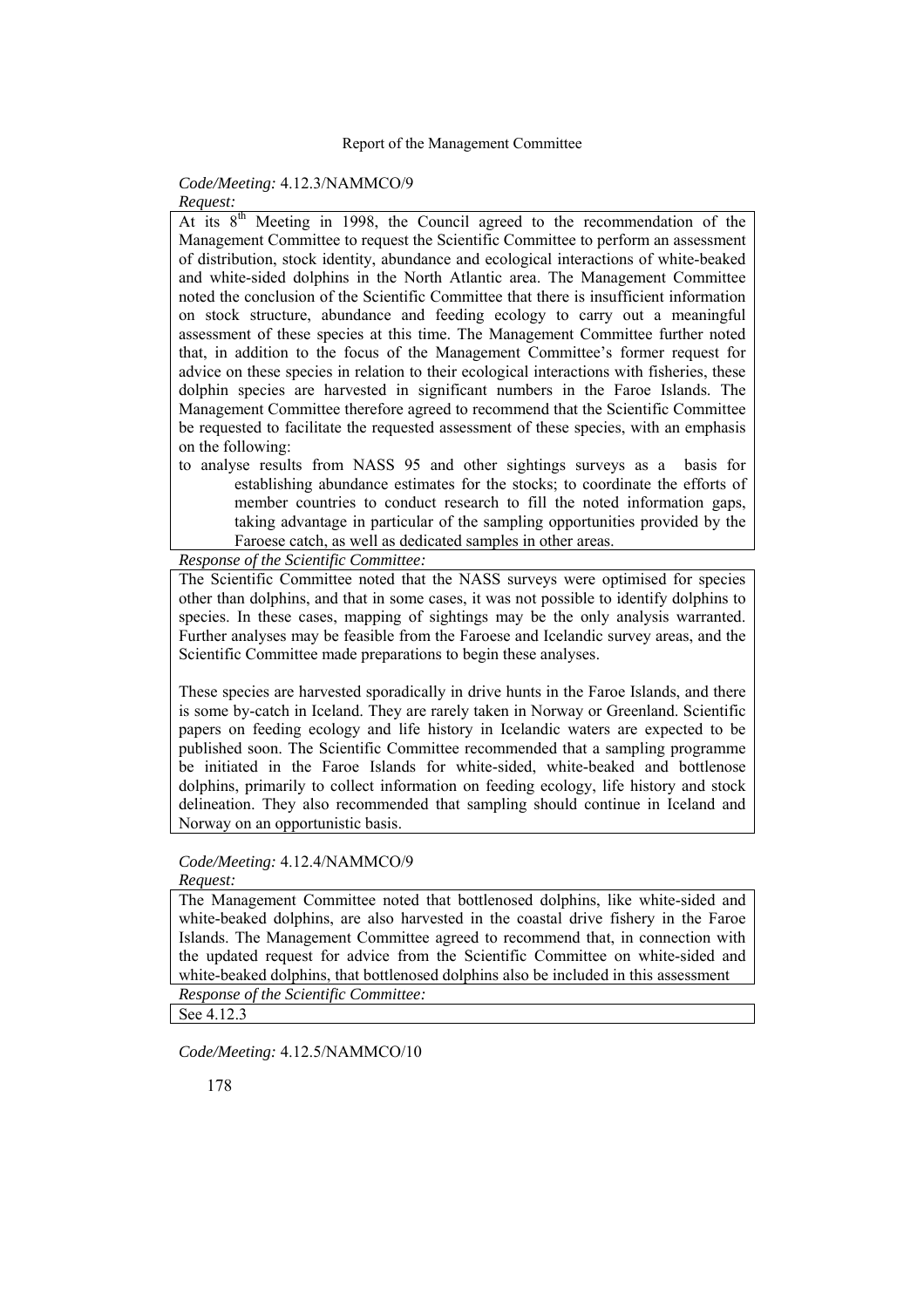#### *Request:*

The Management Committee noted that the requested assessments for these species could not at present be completed because of a lack of information on stock identity, distribution, abundance and biology. The Management Committee therefore recommended that the Scientific Committee monitors developments in this area and continues its assessments, as new data become available.

*Response of the Scientific Committee:* 

To be completed as new information becomes available.

## *Code/Meeting:* 4.12.6/NAMMCO/13

*Request:* 

The Management Committee has asked the Scientific Committee to carry out assessments of these species, but to date insufficient information has been available on stock delineation, distribution, abundance and biological parameters to initiate the work. The Committee was pleased to note that considerable progress has been made in the Faroes in describing the ecology and life history of white sided dolphins and that information on white beaked dolphins should be available from Iceland and Norway in about two years' time. Abundance estimates are lacking in all areas except Icelandic coastal waters, and no information on stock delineation or pod structure is yet available. The SCANS survey planned for 2005/6 and coastal surveys planned for Norway (see 9.3) should provide information on distribution and abundance in some areas. The Committee endorsed the plan of the Scientific Committee to proceed with the assessments once the above-mentioned studies have been completed, probably by 2007.

*Response of the Scientific Committee:*  Pending.

## **Fin whale:**

## *Code/Meeting:* 4.13.1/NAMMCO/8

*Request:* 

The Scientific Committee is requested to undertake an assessment of the status of fin whales in the North Atlantic based on all available data. (This request was later elaborated as follows: "Acknowledging the large amount of work involved in such a comprehensive assessment of all possible fin whale stocks in the North Atlantic, the Council requests the Scientific Committee, when conducting such comprehensive assessment, particularly to:

- assess the stock structure of fin whales in the whole North Atlantic.
- assess the long-term effects of annual removal of 50, 100 and 200 fin whales in the stock area traditionally assumed to have a main concentration off East Greenland and Iceland (EGI stock area),
- identify MSY exploitation levels for that stock area.

*Response of the Scientific Committee:* 

The Scientific Committee established a Working Group on Fin Whales to deal with this request. The Working Group met in April 1999. Their report dealt with the stock structure of fin whales throughout the North Atlantic, and with assessment of the EGI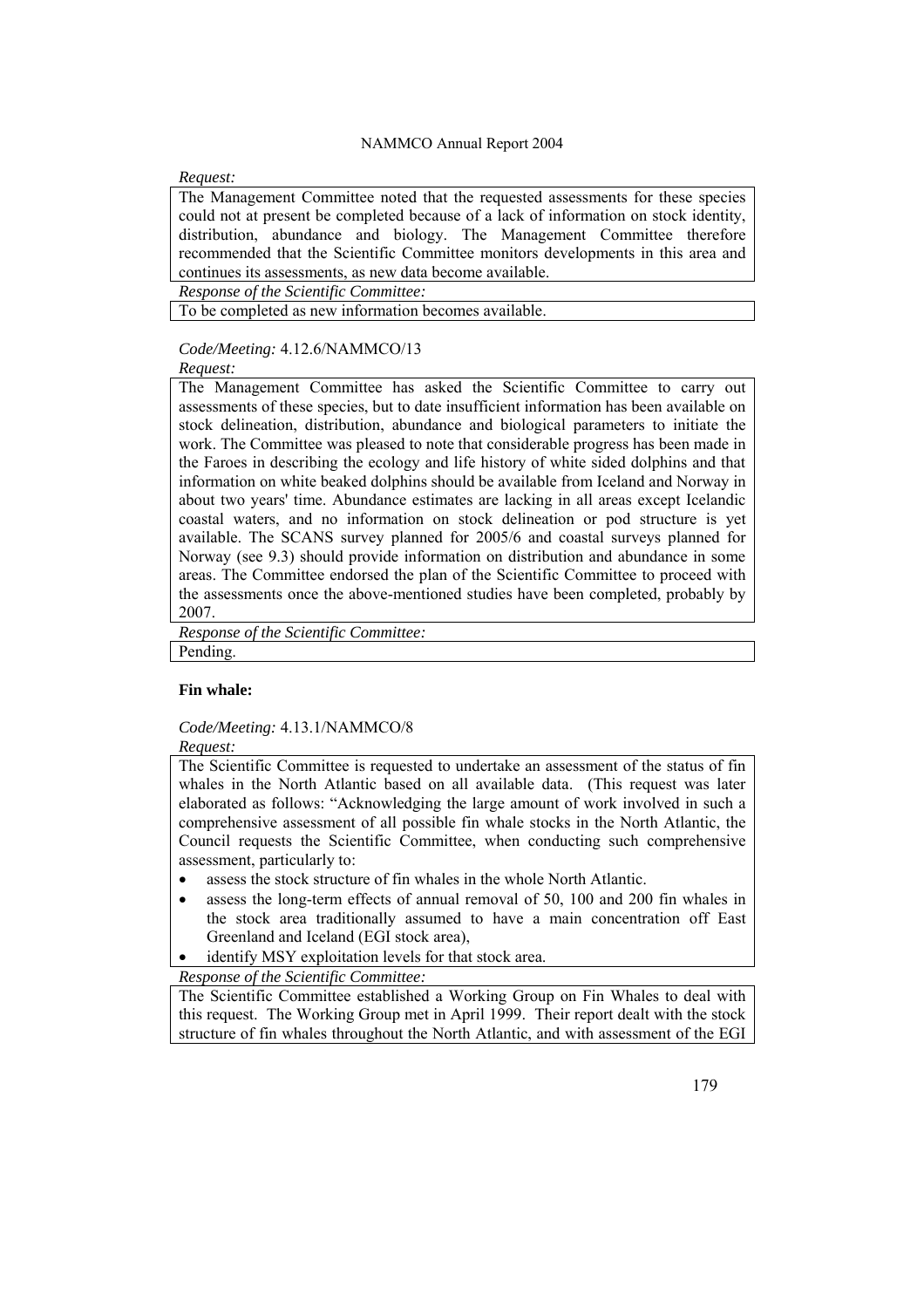stock. The Scientific Committee used the report of the Working Group to formulate advice and research recommendations to NAMMCO Council. Detailed assessment of other fin whale stocks was not carried out, but will be if further requests from Council are forthcoming.

## *Code/Meeting:* 4.13.2/NAMMCO/9

*Request:* 

The Management Committee noted that the Scientific Committee has completed its assessment of the stock structure of fin whales in North Atlantic, and that more research on stock structure is required before firm conclusions can be drawn. The Management Committee therefore recommended that member countries initiate the research required to elucidate the stock structure of fin whales.

The Management Committee recommended that the Scientific Committee continue its assessment of fin whale stocks in the North Atlantic, focussing in the near term on the status of fin whales in Faroese territorial waters. The Scientific Committee should focus particularly on the following issues:

- Assess the long-term effects of annual removals of 5, 10 and 20 fin whales in Faroese waters;
- Information gaps that may need to be filled in order to complete a full assessment in this area.

*Response of the Scientific Committee:* 

The Scientific Committee reactivated the Working Group on North Atlantic Fin Whales and used their report as the basis for their advice to the Council. The results of the assessments indicated that fin whales in the area have likely been substantially depleted by past harvests, but there was great uncertainty in the results. The Scientific Committee noted that in attempting to respond to the Council's request for advice on the long-term effect of various catch levels in the Faroese area, it had immediately become apparent that there is insufficient information on stock identity to carry out a reliable assessment of the status of fin whales in Faroese waters, and thus provide reliable advice on the effects of various catches. The Scientific Committee therefore recommended a research programme primarily geared to understanding the stock relationships of fin whales around the Faroes.

## *Code/Meeting:* 4.13.3/NAMMCO/10

*Request:* 

The Management Committee noted that the requested assessment had not been fully completed and awaited in particular the provision of more information on stock delineation. The Management Committee therefore recommended that the Scientific Committee continue its assessment, as new data become available.

*Response of the Scientific Committee:* 

To be addressed as new information becomes available.

## *Code/Meeting:* 4.13.4/NAMMCO/11

*Request:* 

The Management Committee clarified its previous request for advice on fin whales, asking that the Scientific Committee continue with its assessments of fin whale stocks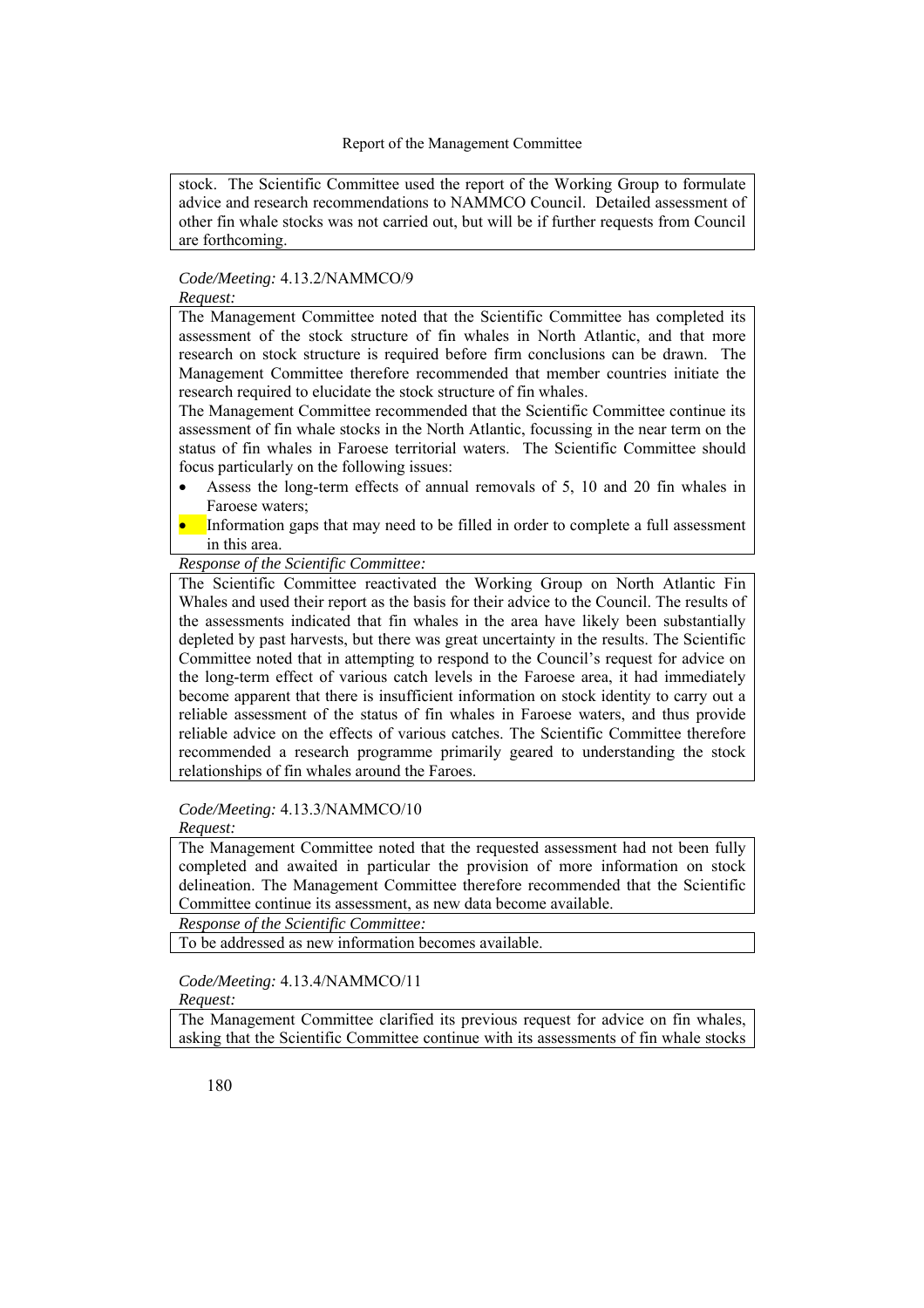in the areas of interest to NAMMCO countries with existing and new information on abundance and stock delineation as it becomes available.

*Response of the Scientific Committee:* 

The Scientific Committee completed assessments of EGI and Faroese fin whales. Future effort will be concentrated on Northeast Atlantic fin whales. (SC/11).

*Code/Meeting:* 4.13.5/NAMMCO/13

*Request:* 

The Management Committee noted that it had previously asked that the Scientific Committee continue with its assessments of fin whale stocks in the areas of interest to NAMMCO countries with existing and new information on abundance and stock delineation as it becomes available, and endorsed the plan of the Scientific Committee to complete an assessment for the Northeast Atlantic stocks and update assessments for other areas, probably in 2005.

*Response of the Scientific Committee:* 

Pending.

## **Humpback whale:**

*Code/Meeting:* 4.14.1/NAMMCO/11

*Request:* 

The Management Committee noted the conclusions of the Scientific Committee that there was evidence of a rapidly increasing abundance of humpback whales around Iceland, and recommended that the Scientific Committee complete abundance estimates for this species as a high priority. The Scientific Committee should also consider the results of the "Years of the North Atlantic Humpback" (YoNAH) project as it pertains to member countries in providing advice for this species.

*Response of the Scientific Committee:* 

The Scientific Committee concluded that the discrepancy between the NASS and YoNAH estimates suggests that the North Atlantic population of humpback whales is likely considerably larger than estimated in the YoNAH study (SC/11).

## *Code/Meeting:* 4.14.2/NAMMCO/13

*Request:* 

The Management Committee noted the conclusion of the Scientific Committee that there is evidence from the NASS of a rapidly increasing abundance of humpback whales in the Central North Atlantic. The Scientific Committee was requested to assess the sustainable yield levels for humpback whales, particularly those feeding in West Greenlandic waters. The management objective in this case would be to maintain the stock at a stable level.

*Response of the Scientific Committee:* 

Mainly because of a lack of current information on abundance, the Scientific Committee was unable to complete the Assessment for West Greenland. The Scientific Committee noted that they would be able to estimate sustainable yield levels for humpback whales in the Northeast Atlantic. (SC/12)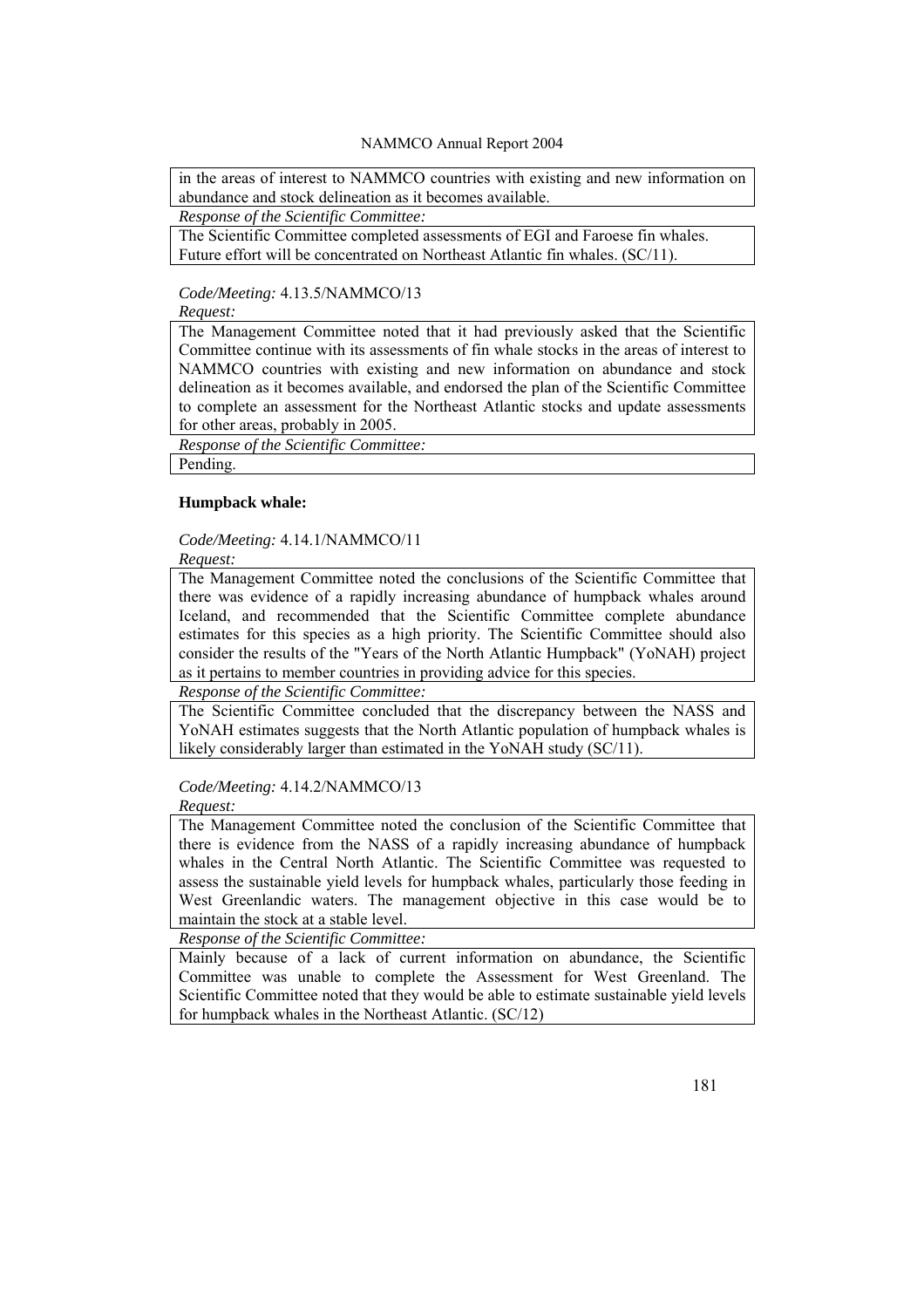## *Code/Meeting:* 4.14.3/NAMMCO/14

*Request:* 

The Scientific Committee is requested to continue its assessment of humpback whale stocks in the North Atlantic. For West Greenland, the Scientific Committee should assess the long-term effects of annual removals of 0, 2, 5, 10 and 20 whales. For the Northeast Atlantic the Scientific Committee should provide estimates of sustainable yield for the stocks. In all cases the management objective would be to maintain the stocks at a stable level. The Scientific Committee should identify information gaps that must be filled in order to complete the assessments.

*Response of the Scientific Committee:* 

Pending.

#### **Harbour seal:**

*Code/Meeting:* 4.15.1/NAMMCO/14

*Request:* 

Harbour seal abundance has fluctuated in the Northeast Atlantic in recent years due to local outbreaks of viral distemper. Usually these outbreaks have been followed by rapid recoveries, and harbour seal abundance may have increased in many areas. In some areas, harbour seals are harvested and/or taken incidentally by fisheries and aquaculture operations (*e.g.* Greenland, Norway and Iceland). They also have significant direct and indirect interactions with fisheries in many areas. For these reasons, the Scientific Committee is requested to:

- Review and assess the status of harbour seals throughout the North Atlantic;
- Review and evaluate the applied survey methods;
- Assess stock delineation using available data on genetics, spatial and temporal distribution and other sources;
- review available information about harbour seal ecology;
- Identify interactions with fisheries and aquaculture.

*Response of the Scientific Committee:* 

# Pending.

## **5. OTHER**

## *Code/Meeting:* 5.1/NAMMCO/8

*Request:* 

Greenland noted the need for greater input from hunters and users in the work of the Scientific Committee. While noting the need for scientists to be able to conduct their work on their own scientific terms in the context of their Committee meetings, it was suggested that scientists and users of marine mammal resources which are the subject of examination by the Scientific Committee could, for example, meet prior to meetings of the Scientific Committee in order to exchange information relevant to the work planned by the Scientific Committee. With these ideas in mind, Greenland recommended that concrete steps should be taken to provide for a more active dialogue between scientists and resource users. This recommendation was endorsed by Council.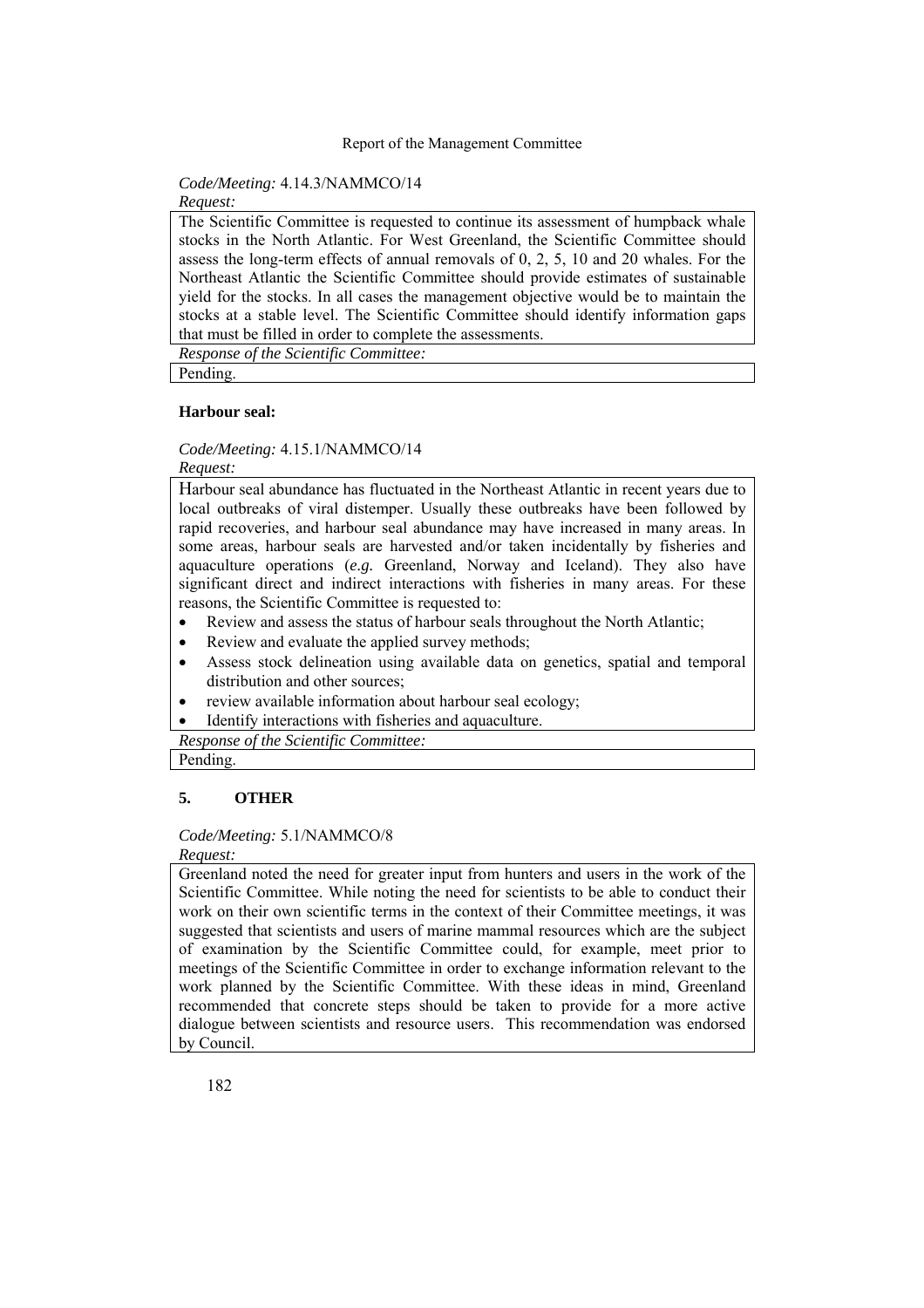## *Response of the Scientific Committee:*

The Scientific Committee agreed to consider a proposal put forward by the Secretariat, to use the "Status of Marine Mammals in the North Atlantic" stock status reports as a means of incorporating the knowledge of marine mammal users. This proposal will be presented to NAMMCO Council for approval. (SC/7)

The Scientific Committee Working Group on the Population Status of Narwhal and Beluga in the North Atlantic met jointly with the Scientific Working Group of the Joint Commission on the Conservation and Management of Narwhal and Beluga (JCNB) in May 2001. Prior to the main meeting, the Joint Working Group met with hunters from Greenland and Canada, and Canadian hunters participated throughout the meeting. (SC/9)

## *Code/Meeting:* 5.2/NAMMCO/9

#### *Request:*

With respect to the language used in the Report of the Scientific Committee, Greenland suggested that it must be kept precise and simple. The Management Committee agreed to convey this as a suggestion to the Scientific Committee.

*Response of the Scientific Committee:* 

No response.

#### **LIST OF REFERENCES**

#### **NAMMCO/1**

NAMMCO 1992. (MS) Report of the inaugural meeting of the Council of the North Atlantic Marine Mammal Commission. NAMMCO, University of Tromsø, Tromsø, 35 pp.

## **NAMMCO/2**

NAMMCO. 1993. (MS) Report of the second meeting of the Council. NAMMCO, University of Tromsø, Tromsø, 65 pp.

## **NAMMCO/3**

NAMMCO. 1993. (MS) Report of the third meeting of the Council. NAMMCO, University of Tromsø, Tromsø, 51 pp.

## **NAMMCO/4**

NAMMCO. 1994. (MS) Fourth meeting of the Council. NAMMCO, University of Tromsø, Tromsø, 142 pp.

#### **NAMMCO/5**

NAMMCO. 1995. Fifth meeting of the Council. In: NAMMCO, *Annual Report 1995.* NAMMCO, Tromsø, 11-44.

## **NAMMCO/6**

NAMMCO. 1997. Report of the sixth meeting of the Council. In: NAMMCO, *Annual Report 1996.* NAMMCO, Tromsø, 11-58.

#### **NAMMCO/7**

NAMMCO. 1998. Report of the seventh meeting of the Council. In: NAMMCO, *Annual Report 1997.* NAMMCO, Tromsø, 9-60.

## **NAMMCO/8**

NAMMCO. 1999. Report of the eighth meeting of the Council. In: NAMMCO, *Annual Report 1998.* NAMMCO, Tromsø, 9-55.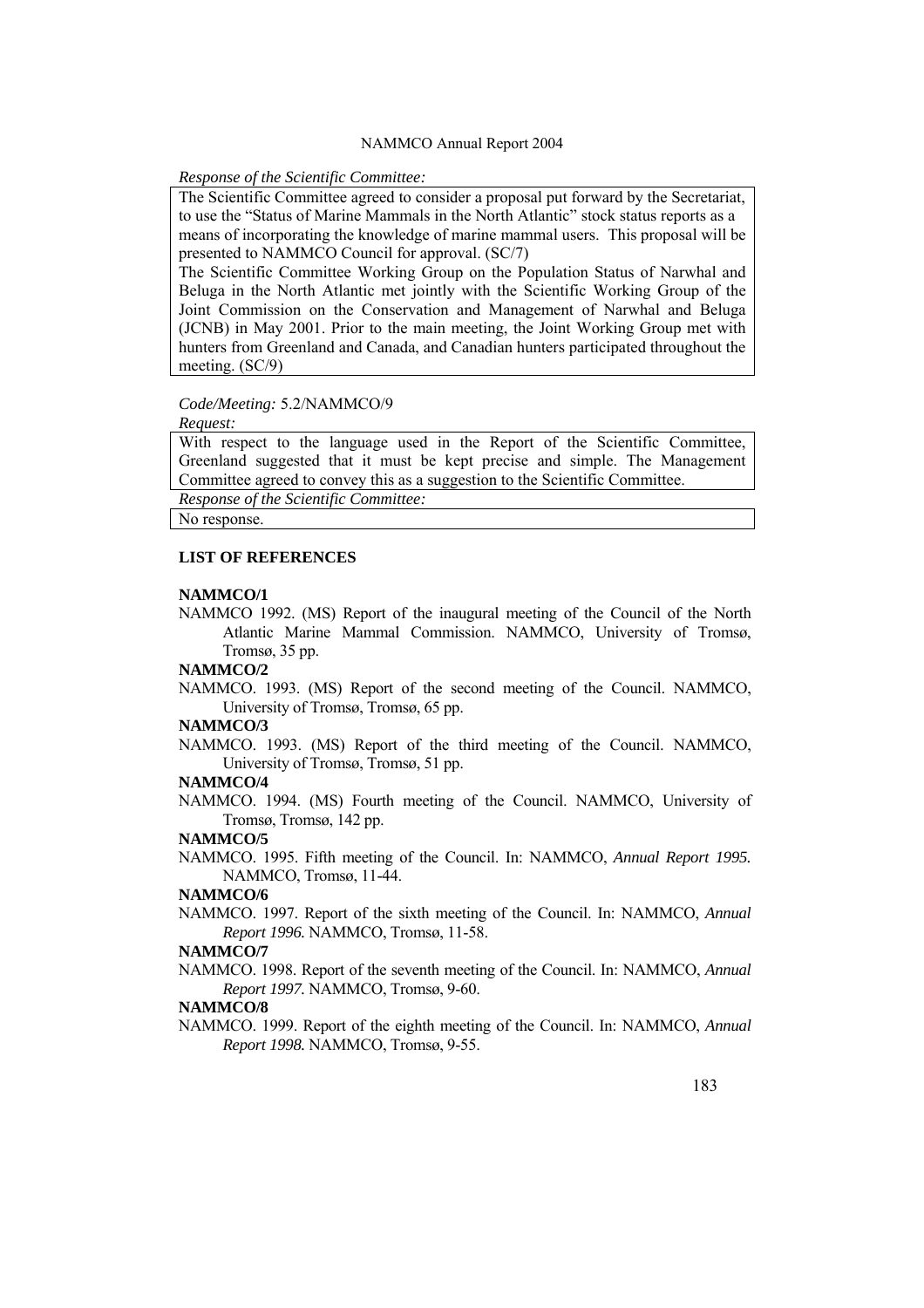#### **NAMMCO/9**

NAMMCO. 2000. Report of the ninth meeting of the Council. In: NAMMCO, *Annual Report 1999.* NAMMCO, Tromsø, 11-49.

#### **NAMMCO/10**

NAMMCO. 2001. Report of the tenth meeting of the Council. In: NAMMCO, *Annual Report 2000*. NAMMCO, Tromsø, 11-69.

#### **NAMMCO/11**

NAMMCO. 2002. Report of the eleventh meeting of the Council. In: NAMMCO, *Annual Report 2001*. NAMMCO, Tromsø, 11-93.

#### **NAMMCO/12**

NAMMCO. 2003. Report of the twelfth meeting of the Council. In: NAMMCO, *Annual Report 2002*. NAMMCO, Tromsø, 11-112.

#### **NAMMCO/13**

NAMMCO. 2004. Report of the thirteenth meeting of the Council. In: NAMMCO, *Annual Report 2003*. NAMMCO, Tromsø, 11-71.

#### **NAMMCO/14**

NAMMCO. 2005. Report of the fourteenth meeting of the Council. In: NAMMCO, *Annual Report 2004*. NAMMCO, Tromsø, In press.

#### **SC/2**

NAMMCO. 1993. (MS) Report of the second meeting of the Scientific Committee. NAMMCO, University of Tromsø, Tromsø, 57 pp.

#### **SC/3**

NAMMCO. 1995. Report of the third meeting of the Scientific Committee. In: NAMMCO, *Annual Report 1995.* NAMMCO, Tromsø, 71-126.

#### **SC/4**

NAMMCO. 1997. Report of the Scientific Committee. In: NAMMCO, *Annual Report 1996.* NAMMCO, Tromsø, 97-178.

**SC/5** 

NAMMCO. 1998. Report of the Scientific Committee. In: NAMMCO, *Annual Report 1997.* NAMMCO, Tromsø, 85-202.

#### **SC/6**

NAMMCO. 1999. Report of the sixth meeting of the Scientific Committee. In: NAMMCO, *Annual Report 1998.* NAMMCO, Tromsø, 89-131.

#### **SC/7**

NAMMCO. 2000. Report of the seventh meeting of the Scientific Committee. In: NAMMCO, *Annual Report 1999.* NAMMCO, Tromsø, 125-211.

**SC/8** 

NAMMCO. 2001. Report of the eighth meeting of the Scientific Committee. In: NAMMCO, *Annual Report 2000*. NAMMCO, Tromsø, 123-294.

**SC/9** 

NAMMCO. 2002. Report of the ninth meeting of the Scientific Committee. In: NAMMCO, *Annual Report 2001*. NAMMCO, Tromsø, 147-270.

## **SC/10**

NAMMCO. 2003. Report of the tenth meeting of the Scientific Committee. In: NAMMCO, *Annual Report 2002*. NAMMCO, Tromsø, 173-281. **SC/11**